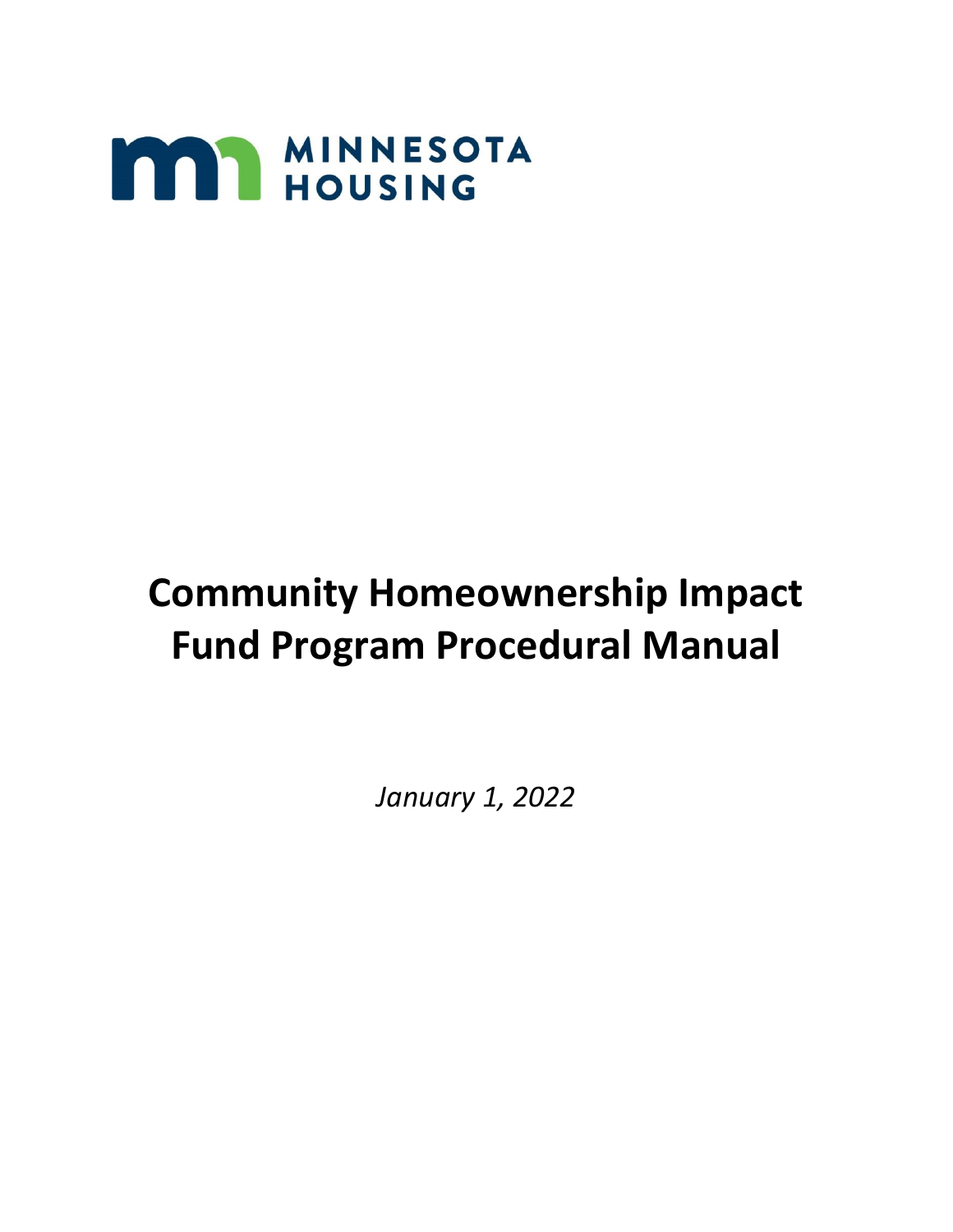

*The Minnesota Housing Finance Agency does not discriminate on the basis of race, color, creed, national origin, sex, religion, marital status, status with regard to public assistance, disability, familial status, gender identity, or sexual orientation in the provision of services.*

*An equal opportunity employer.*

*This information will be made available in alternative format upon request.*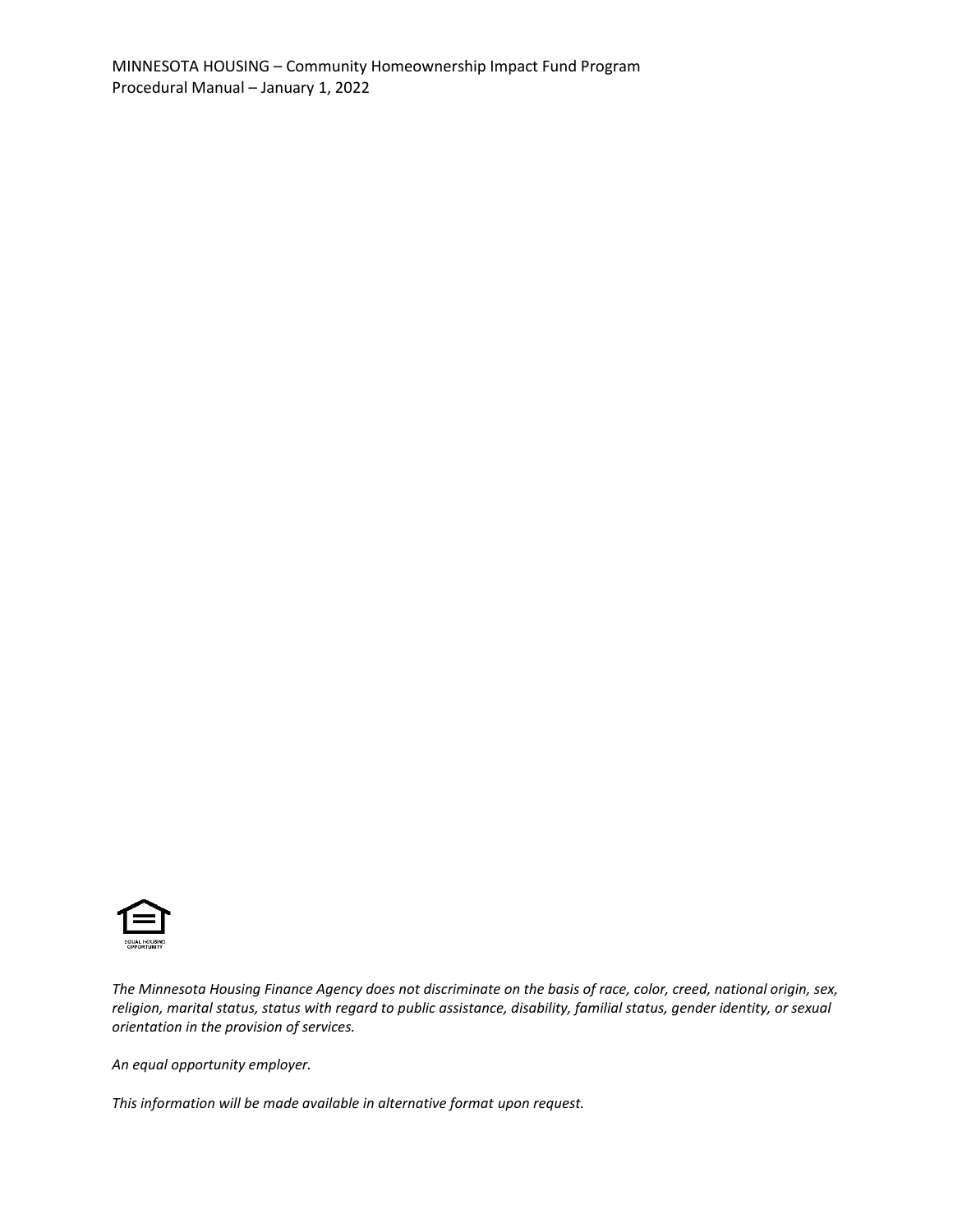# **Table of Contents**

|      | Chapter 1 - Partner Responsibilities/Warranties 2                     |  |
|------|-----------------------------------------------------------------------|--|
| 1.01 |                                                                       |  |
| 1.02 |                                                                       |  |
| 1.03 |                                                                       |  |
| 1.04 |                                                                       |  |
| 1.05 |                                                                       |  |
| 1.06 |                                                                       |  |
| 1.07 |                                                                       |  |
| 1.08 |                                                                       |  |
| 1.09 |                                                                       |  |
| 1.10 |                                                                       |  |
| 1.11 |                                                                       |  |
|      | Chapter 2 – Fraud, Misuse of Funds, Conflict of Interest, Suspension, |  |
|      |                                                                       |  |
| 2.01 |                                                                       |  |
| 2.02 |                                                                       |  |
| 2.03 |                                                                       |  |
| 2.04 |                                                                       |  |
| 2.05 |                                                                       |  |
| 2.06 |                                                                       |  |
|      | Chapter 3 - Household Eligibility Requirements 11                     |  |
| 3.01 |                                                                       |  |
| 3.02 |                                                                       |  |
| 3.03 |                                                                       |  |
| 3.04 |                                                                       |  |
| 3.05 |                                                                       |  |
| 3.06 |                                                                       |  |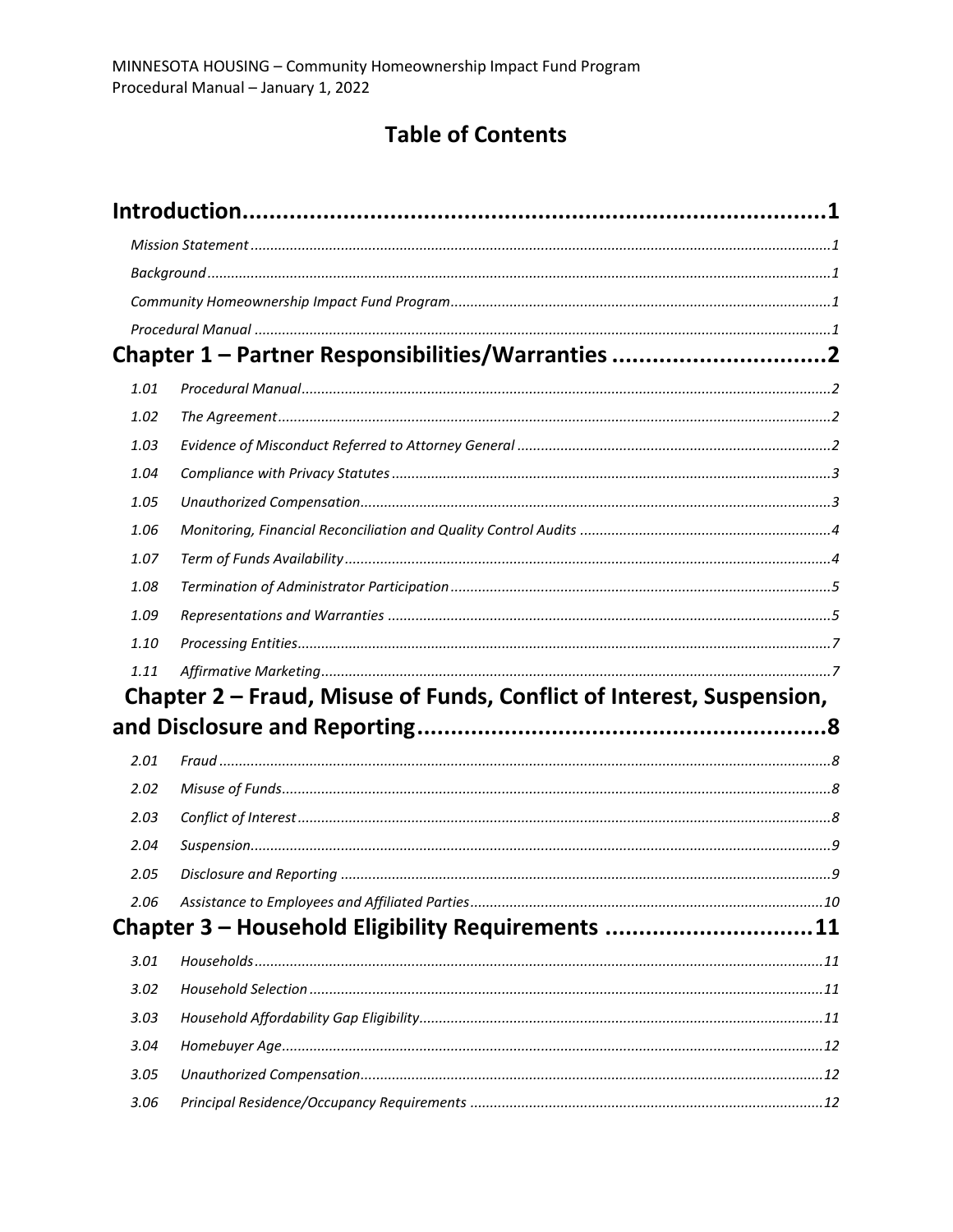| 3.07 |                                                           |  |
|------|-----------------------------------------------------------|--|
|      |                                                           |  |
| 4.01 |                                                           |  |
| 4.02 |                                                           |  |
| 4.03 |                                                           |  |
| 4.04 |                                                           |  |
| 4.05 |                                                           |  |
|      |                                                           |  |
| 5.01 |                                                           |  |
| 5.02 |                                                           |  |
| 5.03 |                                                           |  |
| 5.04 |                                                           |  |
| 5.05 |                                                           |  |
| 5.06 |                                                           |  |
|      | Chapter 6 - General Administration of Impact Fund Award24 |  |
| 6.01 |                                                           |  |
| 6.02 |                                                           |  |
| 6.03 |                                                           |  |
| 6.04 |                                                           |  |
| 6.05 |                                                           |  |
| 6.06 |                                                           |  |
| 6.07 |                                                           |  |
| 6.08 |                                                           |  |
|      |                                                           |  |
|      |                                                           |  |
| 7.02 |                                                           |  |
| 7.03 |                                                           |  |
| 7.04 |                                                           |  |
| 7.05 |                                                           |  |
| 7.06 |                                                           |  |
| 7.07 |                                                           |  |
| 7.08 |                                                           |  |
| 7.09 |                                                           |  |
| 7.10 |                                                           |  |
| 7.11 |                                                           |  |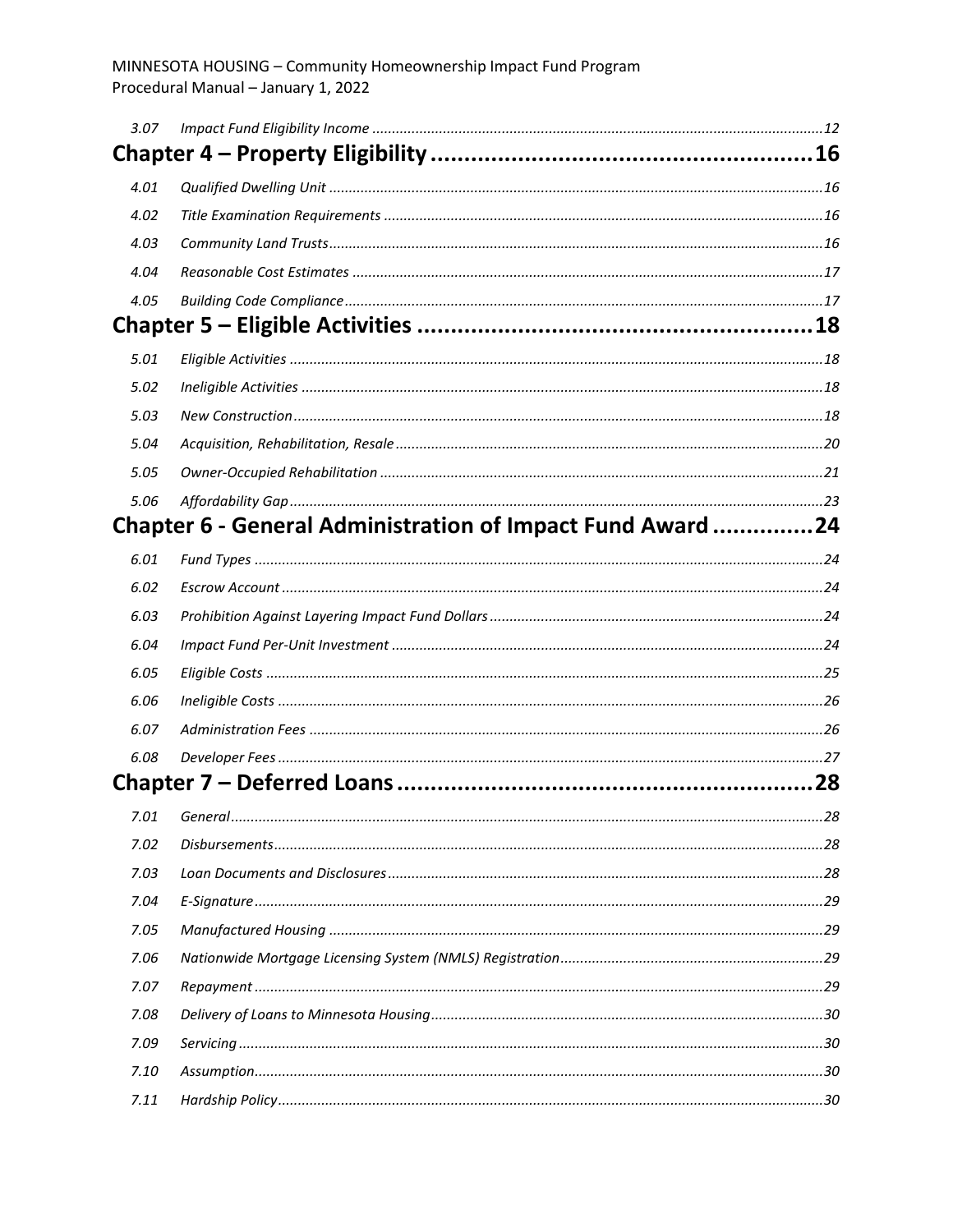|       | Chapter 8 - Housing Infrastructure Bond Proceeds Loans 31 |  |
|-------|-----------------------------------------------------------|--|
| 8.01  |                                                           |  |
| 8.02  |                                                           |  |
| 8.03  |                                                           |  |
| 8.04  |                                                           |  |
| 8.05  |                                                           |  |
|       |                                                           |  |
| 9.01  |                                                           |  |
| 9.02  |                                                           |  |
| 9.03  |                                                           |  |
|       |                                                           |  |
| 10.01 |                                                           |  |
| 10.02 |                                                           |  |
| 10.03 |                                                           |  |
| 10.04 |                                                           |  |
|       | Chapter 11 - Records Retention and Reporting 36           |  |
| 11.01 |                                                           |  |
| 11.02 |                                                           |  |
| 11.03 |                                                           |  |
| 11.04 |                                                           |  |
|       |                                                           |  |
|       |                                                           |  |
|       | Appendix C: Required Program Documentation45              |  |
|       |                                                           |  |
|       |                                                           |  |
|       |                                                           |  |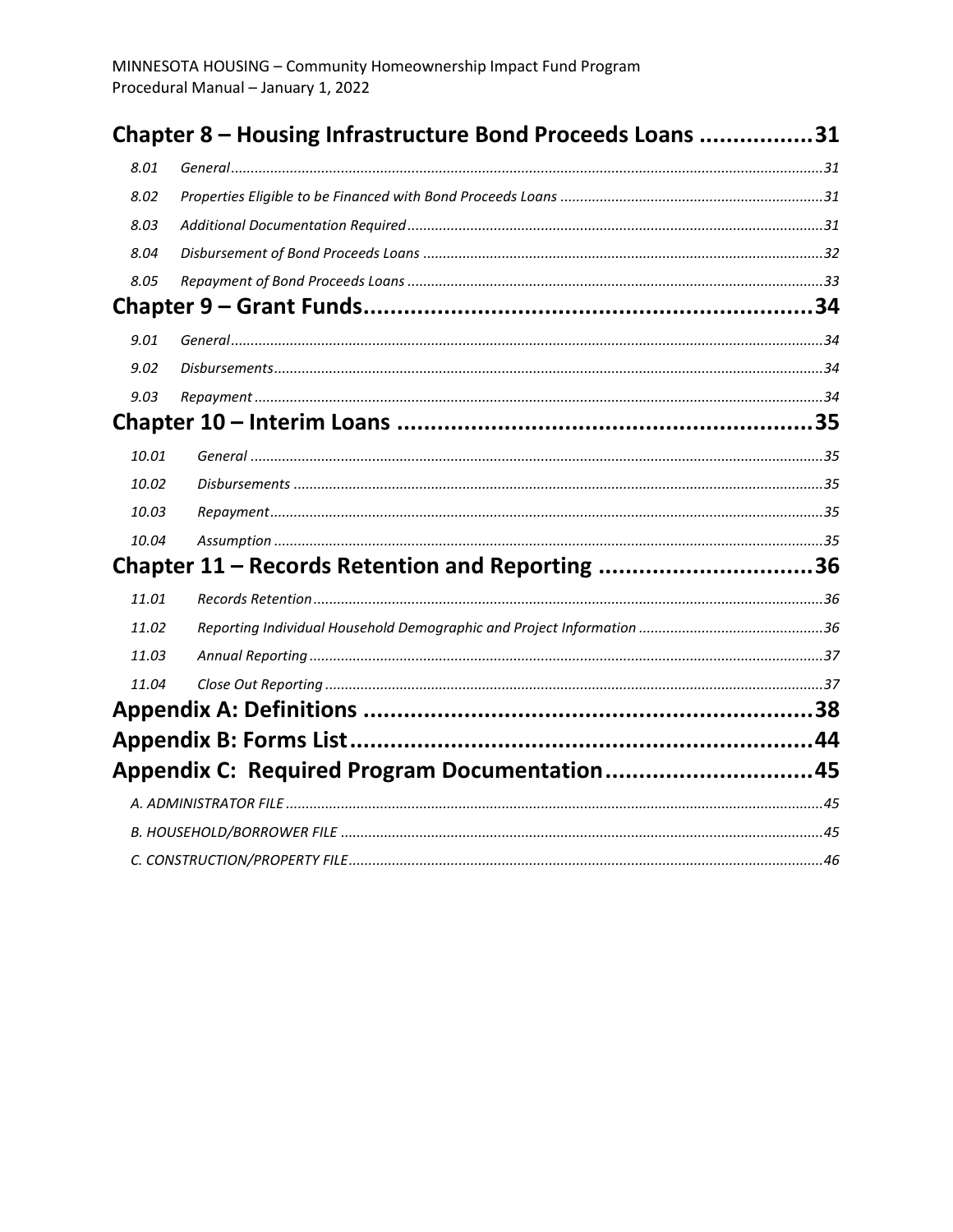## <span id="page-5-0"></span>**Introduction**

#### <span id="page-5-1"></span>**Mission Statement**

Housing is the foundation for success, so we collaborate with individuals, communities and partners to create, preserve and finance affordable housing.

#### <span id="page-5-2"></span>**Background**

The Minnesota Housing Finance Agency (Minnesota Housing) was created in 1971 by the Minnesota Legislature.

Minnesota Housing offers funding through an annual Single Family Request for Proposal (RFP) to assist communities in addressing local housing concerns by leveraging resources to maintain and develop owner-occupied housing that is Affordable to the Local Work Force.

#### <span id="page-5-3"></span>**Community Homeownership Impact Fund Program**

The Community Homeownership Impact Fund Program (Impact Fund), formerly known as the Community Revitalization Program (CRV), is the umbrella name for a variety of limited funding resources offered in the Single Family RFP, including the Economic Development and Housing Challenge Fund and other Minnesota Housing resources which vary from time to time.

The Impact Fund allows for a variety of housing activities including: Acquisition, Rehabilitation and Resale, New Construction (which may include demolition-rebuild), Owner-Occupied Rehabilitation, and stand-alone Affordability Gap assistance. Funding for Owner-Occupied Rehabilitation and Affordability Gap assistance are generally limited to situations where the articulated community need for such funds cannot be served by other available programs and resources, including Minnesota Housing programs.

#### <span id="page-5-4"></span>**Procedural Manual**

This Procedural Manual sets forth for Administrators the terms and conditions under which Minnesota Housing will award Impact Fund Dollars to Administrators.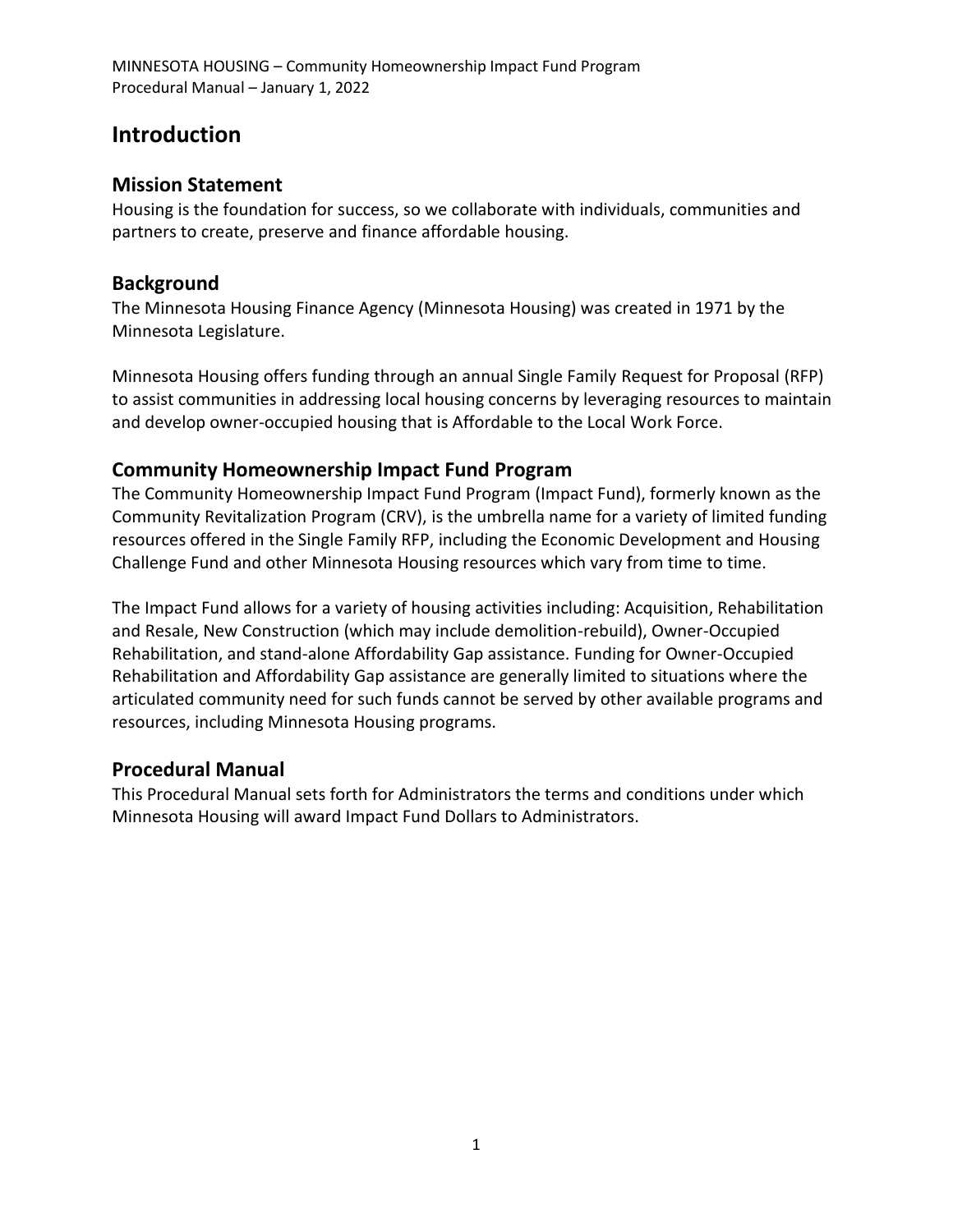# <span id="page-6-0"></span>**Chapter 1 – Partner Responsibilities/Warranties**

(See Appendix C for minimum documentation requirements.)

#### <span id="page-6-1"></span>**1.01 Procedural Manual**

This Procedural Manual, including subsequent changes and additions, is a supplement to the Fund Availability, Disbursement and Loan/Grant Agreement, Loan Contract, and/or Grant Contract (each of which is referred to as the "Agreement") executed between the Administrator and Minnesota Housing. This Procedural Manual is incorporated into the Agreement by reference.

Minnesota Housing reserves the right to:

- Alter or waive any of the requirements herein;
- Impose other and additional requirements; and
- Rescind or amend any or all materials effective as of the date of issue unless otherwise stated.

Minnesota Housing grants waivers, alterations or revisions at its sole discretion. Administrators may request, in writing to Minnesota Housing, waivers, alterations or revisions to this Procedural Manual.

In the case of a conflict between this Procedural Manual and the Application for Funds, this Procedural Manual controls. In the case of a conflict between the Agreement and this Procedural Manual, the Agreement controls. This Procedural Manual, may, however, contain more stringent requirements than those found in the Application for Funds or the Agreement. In which case, Administrators must comply with the most stringent requirements.

## <span id="page-6-2"></span>**1.02 The Agreement**

If an Administrator submits its Application for Funds to Minnesota Housing and is selected to receive Impact Fund Dollars through an Impact Fund Award, Minnesota Housing and the Administrator will execute an Agreement or Agreements outlining the legal relationship and responsibilities between the Administrator and Minnesota Housing.

Each Agreement is labeled with an Impact Fund Award ID Number, which is the unique identifier for the Impact Fund Award. The Administrator must use the Impact Fund Award ID Number on all forms and correspondence to Minnesota Housing.

## <span id="page-6-3"></span>**1.03 Evidence of Misconduct Referred to Attorney General**

Minnesota Housing will refer any evidence of fraud, misrepresentation, or other misconduct in connection with the operation of the Impact Fund to the Minnesota Attorney General's office for appropriate legal action.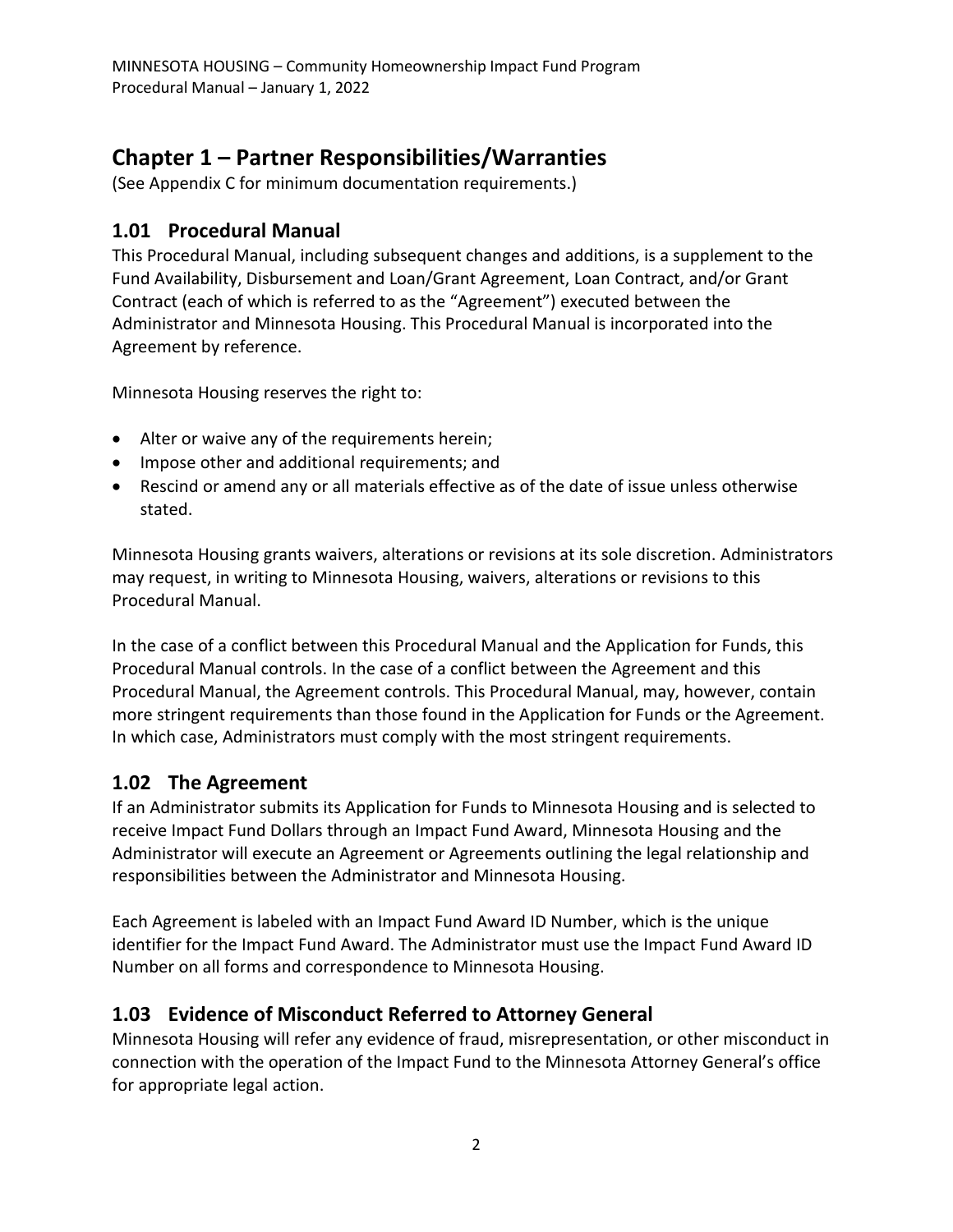Minnesota Housing may exercise all remedies available to it, both legal and equitable, to recover funds from the Administrator and/or the Household. This includes Impact Fund Dollars, together with all applicable administrative costs and other fees or commissions received by the Administrator in connection with the Impact Fund Dollars and for all attorney fees, legal expenses, court costs or other expenses incurred by Minnesota Housing in connection with the Impact Fund Dollars or recovery of such funds.

## <span id="page-7-0"></span>**1.04 Compliance with Privacy Statutes**

The Minnesota Government Data Practices Act:

- Requires the Administrator to supply individuals with the Tennessen Warning and the Privacy Act Notice when requesting private data<sup>1</sup>;
- Governs when the disclosure of an individual's social security number is required;
- Provides that when a Household receives a loan, only the Borrower's name, address and amount of assistance received are public data;
- Provides that all data regarding a Household that receives or benefits from Grant Funds, except the amount of assistance, are private data on individuals and may not be released without the Household's permission; and
- Provides that all other data created by or collected from the Household, including financial information such as credit reports, financial statements and net worth calculations, are classified as private data on individuals under Minnesota Statutes §462A.065 and §13.462 subdivision 3.

#### <span id="page-7-1"></span>**1.05 Unauthorized Compensation**

The Administrator may receive fees approved in this Procedural Manual. However, the Administrator shall not receive or demand from the builder, remodeler, contractor, supplier, or Borrower:

- Kickbacks;
- Commissions;
- Rebates; or
- Other compensation.

In order to reduce the Total Development Cost associated with an eligible Property, an Administrator may receive discounts from the seller, builder, remodeler, contractor, or supplier. In these cases, the Administrator file must be documented to prove that the discounts received are considered normal for the market area and do not constitute a kickback, commission, rebate or compensation for products or services rendered. Any discounts that exceed the norm must be documented as a charitable contribution by the representative of the seller, builder, remodeler, contractor or supplier providing the discount.

 $^1$  Administrators that are governmental entities are to use the form approved by their "Responsible Authority", as defined in Minnesota Government Data Practices Act § 13.02, Subd. 16. Other Administrators must provide a Tennessen Warning and Privacy Act Notice and use the applicable Tennessen Warning and Privacy Act Notice located on Minnesota Housing's [Impact Fund webpage.](https://www.mnhousing.gov/sites/np/impactfund)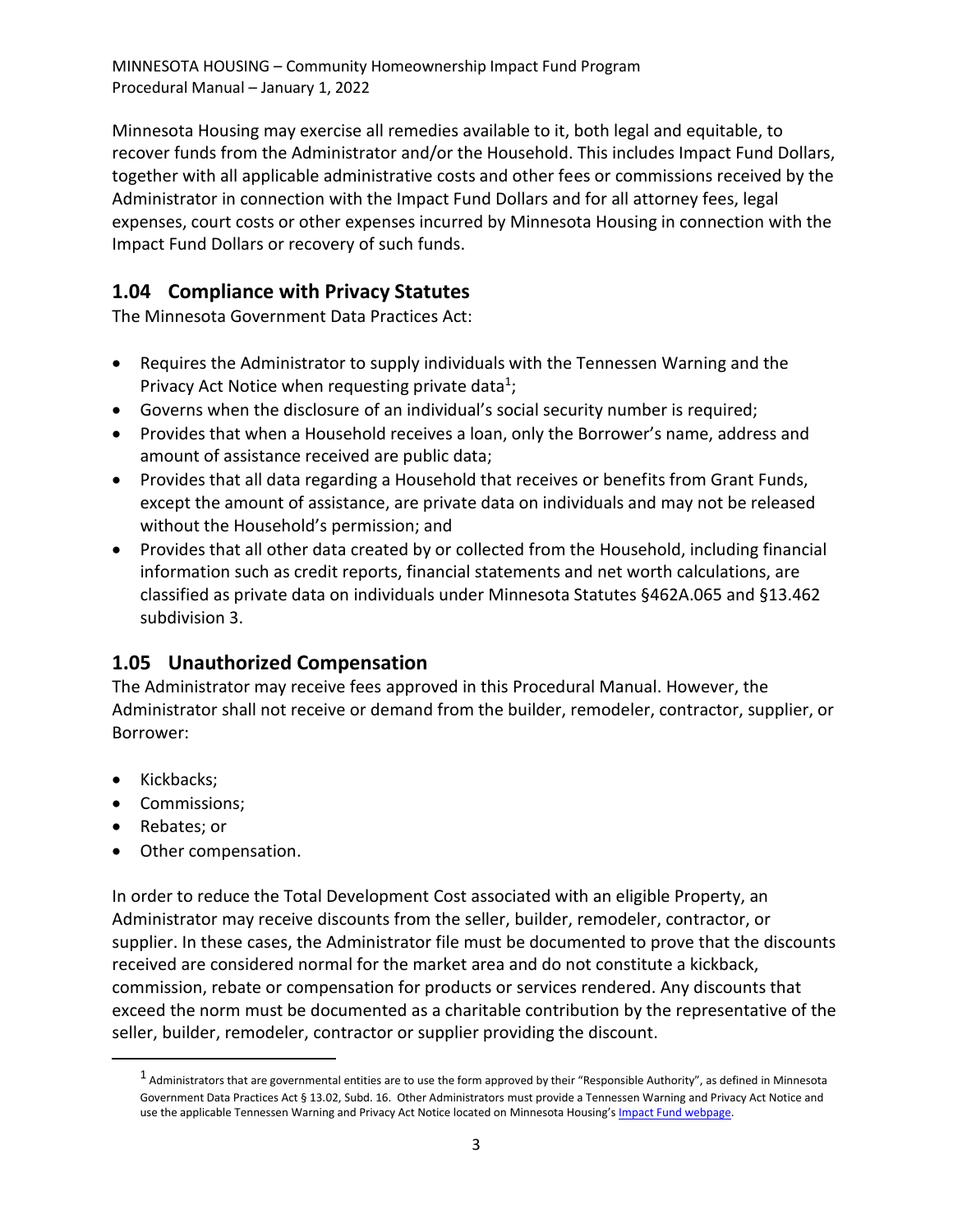## <span id="page-8-0"></span>**1.06 Monitoring, Financial Reconciliation and Quality Control Audits**

With reasonable notice to the Administrator and, where applicable, to the Household, Minnesota Housing reserves the right to make site visits, review Administrator's records and Project files, and conduct quality control audits.

Administrator's records and Project files, including but not limited to Administrator, Household/Borrower and Construction/Property files as specified in Appendix C, must be made available upon request in order to conduct monitoring and quality control audits.

#### **Monitoring and Financial Reconciliation**

Administrator's records and Project files must be made available to Minnesota Housing at the Administrator's office during regular business hours, or via remote submission, or both, if and as requested by Minnesota Housing. Monitoring and financial reconciliation generally includes:

- Physical inspection of Projects;
- Verification of Project files including eligibility requirements and documentation requirements (see Appendix C); and
- Review of expense documentation (e.g., any and all books, records, invoices, and receipts), other program-related documents, and accounting procedures and practices relevant to the Agreement and this Procedural Manual.

#### **Quality Control Audits**

Quality control audits typically focus on an Administrator's use of Deferred Loan Funds to make Deferred Loans to Borrowers, including Deferred Loans originated by a Processing Entity. Administrator's records and Project files must be made available to Minnesota Housing via remote submission, or at the Administrator's office during regular business hours, or both, if and as requested by Minnesota Housing. Audited files are reviewed for:

- Minnesota Housing program/policy compliance;
- Fraud or misrepresentation on the part of any party involved in the transaction; and
- Trends and other indicators that may have an impact on the financial viability of the Impact Fund.

## <span id="page-8-1"></span>**1.07 Term of Funds Availability**

Minnesota Housing reserves the right to cancel the Impact Fund Award specified in the Agreement if the Agreement is not executed and returned to Minnesota Housing within 60 days of the Administrator's receipt of the Agreement.

Impact Fund Dollars will be available to the Administrator for a period of 20 months unless otherwise stated in the Agreement. Minnesota Housing, at its sole discretion, may extend the period Impact Fund Dollars are available to the Administrator.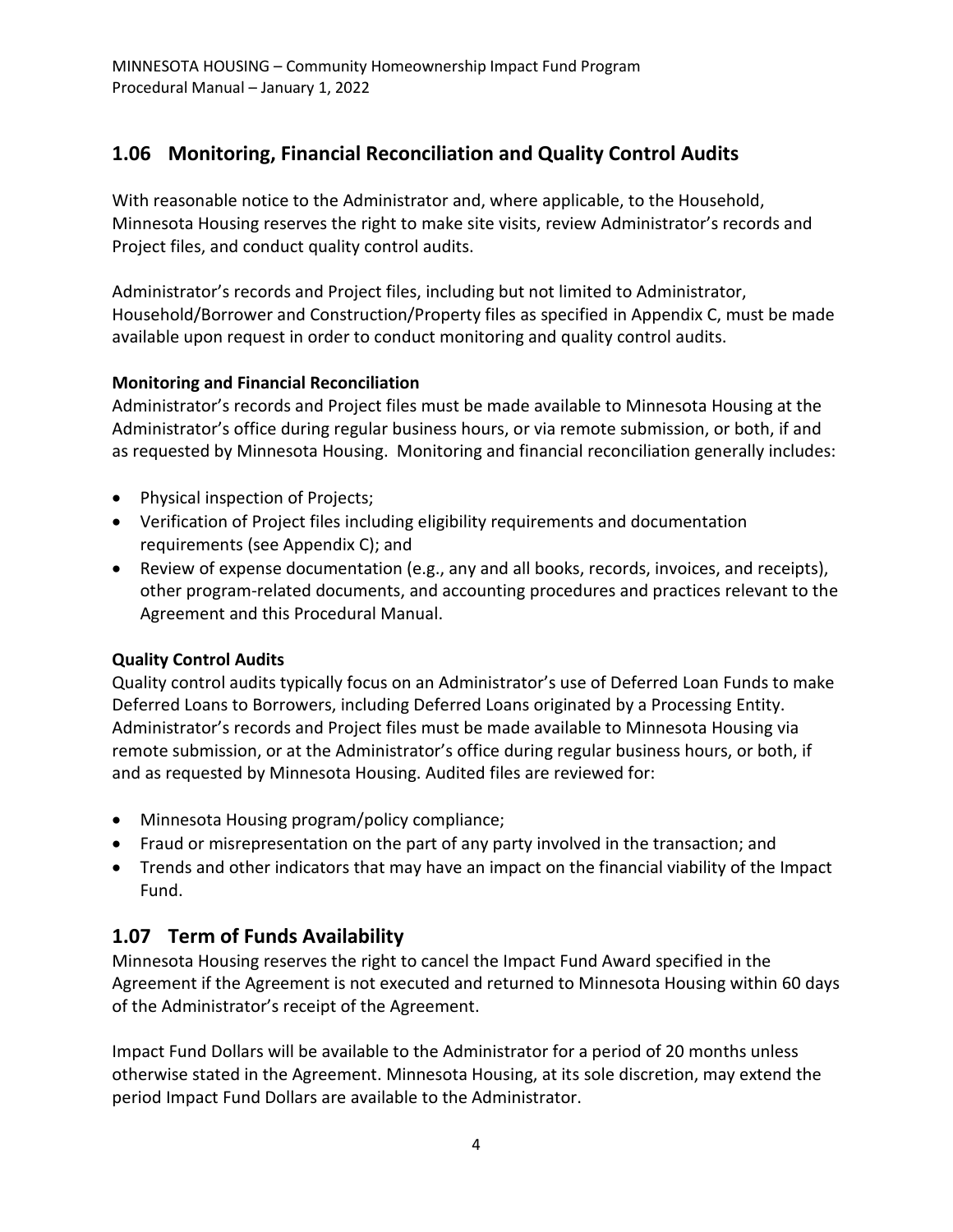Impact Fund Dollars the Administrator receives but does not expend on eligible activities must be repaid to Minnesota Housing, in accordance with the terms and conditions outlined in the Agreement.

## <span id="page-9-0"></span>**1.08 Termination of Administrator Participation**

Minnesota Housing may terminate the participation of any Administrator under this Procedural Manual at any time and may preclude Administrator's future eligibility for reasons including, but not limited to, nonconformance with:

- This Procedural Manual;
- The Agreement;
- The procedural manuals and agreements of other Minnesota Housing programs;
- The Federal Fair Housing Law;
- The Equal Credit Opportunity Act;
- Any federal or state laws or acts that protect individuals' rights with regard to obtaining homeownership;
- The Application for Funds; and
- Other applicable state and federal laws, rules and regulations.

Minnesota Housing may, at its option, impose remedies other than termination of the Agreement for Administrator nonperformance.

Administrator may request reinstatement into Minnesota Housing programs. The decision whether or not to reinstate an Administrator is at Minnesota Housing's sole discretion.

## <span id="page-9-1"></span>**1.09 Representations and Warranties**

The Administrator agrees to comply with all applicable federal, state, and local laws, ordinances, regulations and orders including, but not limited to, the following:

- Title 24, Code of Federal Regulations, Part 35, Subpart A;
- Title VI of the Civil Rights Act of 1964;
- Title VII of the Civil Rights Act of 1968, as amended by the Housing and Community Development Act of 1974;
- Section 527 of the National Housing Act;
- The Equal Credit Opportunity Act;
- The Fair Credit Reporting Act and any applicable regulations and orders thereunder;
- Executive Order 11063, Equal Opportunity in Housing, issued by the President of the United States on 11/20/62;
- Federal Fair Housing Law (Title VIII);
- Minnesota Statutes Chapter 326B;
- Minnesota Human Rights Act (Minnesota Statutes Chapter 363A);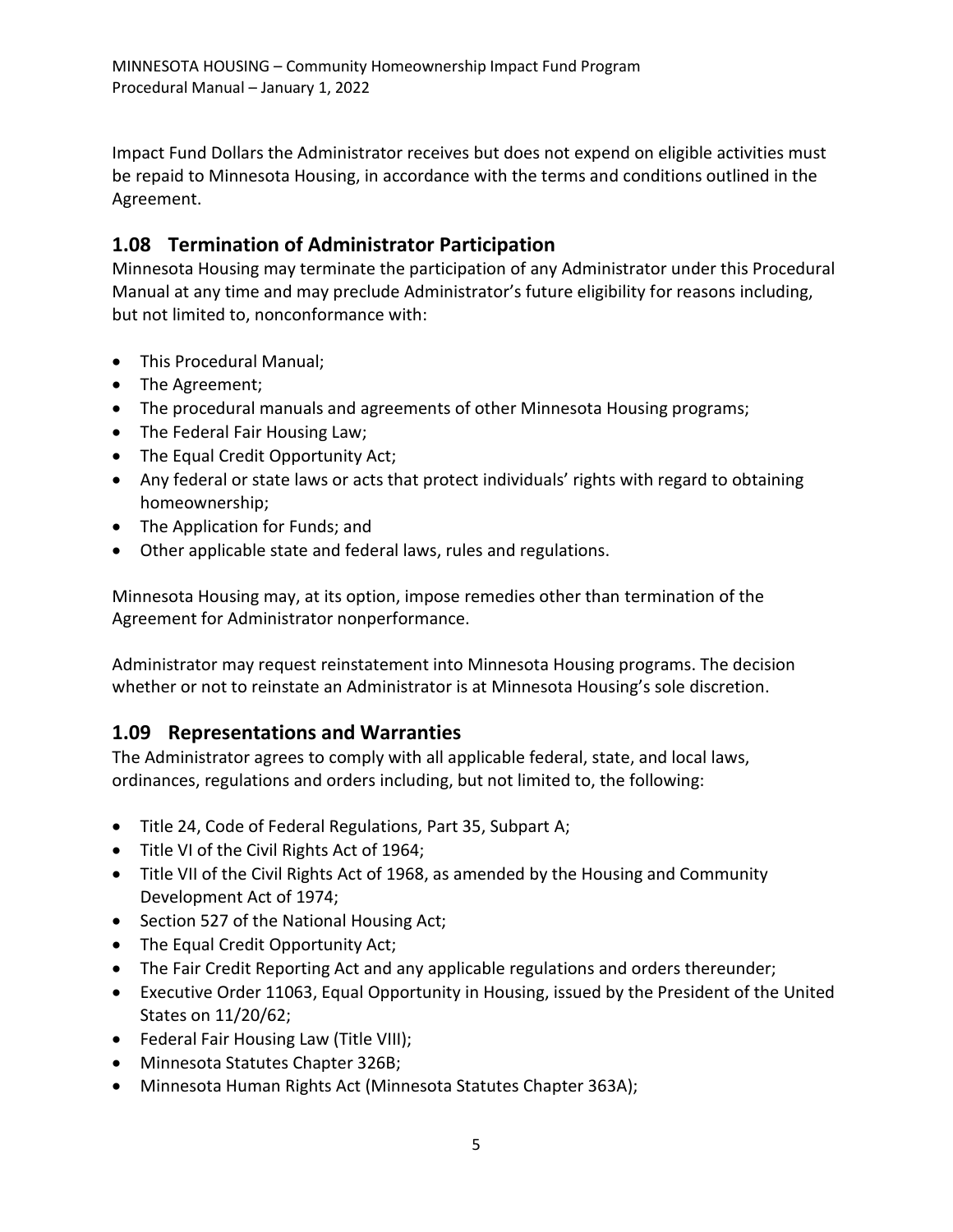- Minnesota Statutes Section 462A.33;
- Minnesota Statutes Section 462A.34;
- Minnesota Statutes Section 462A.37;
- Minnesota Rules 4900.3600-3652;
- Minnesota Government Data Practices Act Minnesota Statutes Chapter 13 and Minnesota Statutes Section 462A.065;
- Minnesota Secure and Fair Enforcement for Mortgage Licensing Act (S.A.F.E. Act) of 2010;
- Minnesota Statutes §58A.03;
- Americans with Disabilities Act, 42 U.S.C.A. Section 12101;
- Fair and Accurate Credit Transactions Act;
- National Flood Insurance Act;
- Truth in Lending Act (TILA);
- Home Mortgage Disclosure Act;
- Anti-Predatory Lending Act;
- USA Patriot Act;
- Bank Secrecy Act;
- Anti-Money Laundering and Office of Foreign Assets Control Policy;
- Internal Revenue Code of 1986, Section 6050H;
- Real Estate Settlement Procedures Act of 1974 (RESPA), as amended;
- Dodd-Frank Wall Street Reform and Consumer Protection Act; and
- TILA-RESPA Integrated Disclosure Rule.

In addition to the above warranties and representations, Administrator also warrants and represents that:

- It is a city, a housing and redevelopment authority, a joint powers board established by two or more cities, a federally recognized American Indian tribe or subdivision located in Minnesota, a tribal housing corporation, a nonprofit organization, a Private Developer, or a Public Housing Agency;
- It will fully comply with all terms and conditions in the Agreement, the Single Family RFP, the Application for Funds and this Procedural Manual for each eligible activity outlined in the Administrator's Impact Fund Application for Funds unless prior written approval is obtained from Minnesota Housing;
- It will not modify Minnesota Housing forms unless it first receives written authorization from Minnesota Housing;
- It will not contract with vendors who are suspended or debarred in Minnesota, including those identified in the Minnesota Department of Administration's Suspended/Debarred Vendor Report;
- It will ensure entities performing work on its Projects maintain all licenses (including licenses in residential trades) where licensure is required by laws, ordinances and rules;
- It will maintain all licenses (including licenses in residential trades), permits, and performance bonds if and as required by laws, ordinances and rules;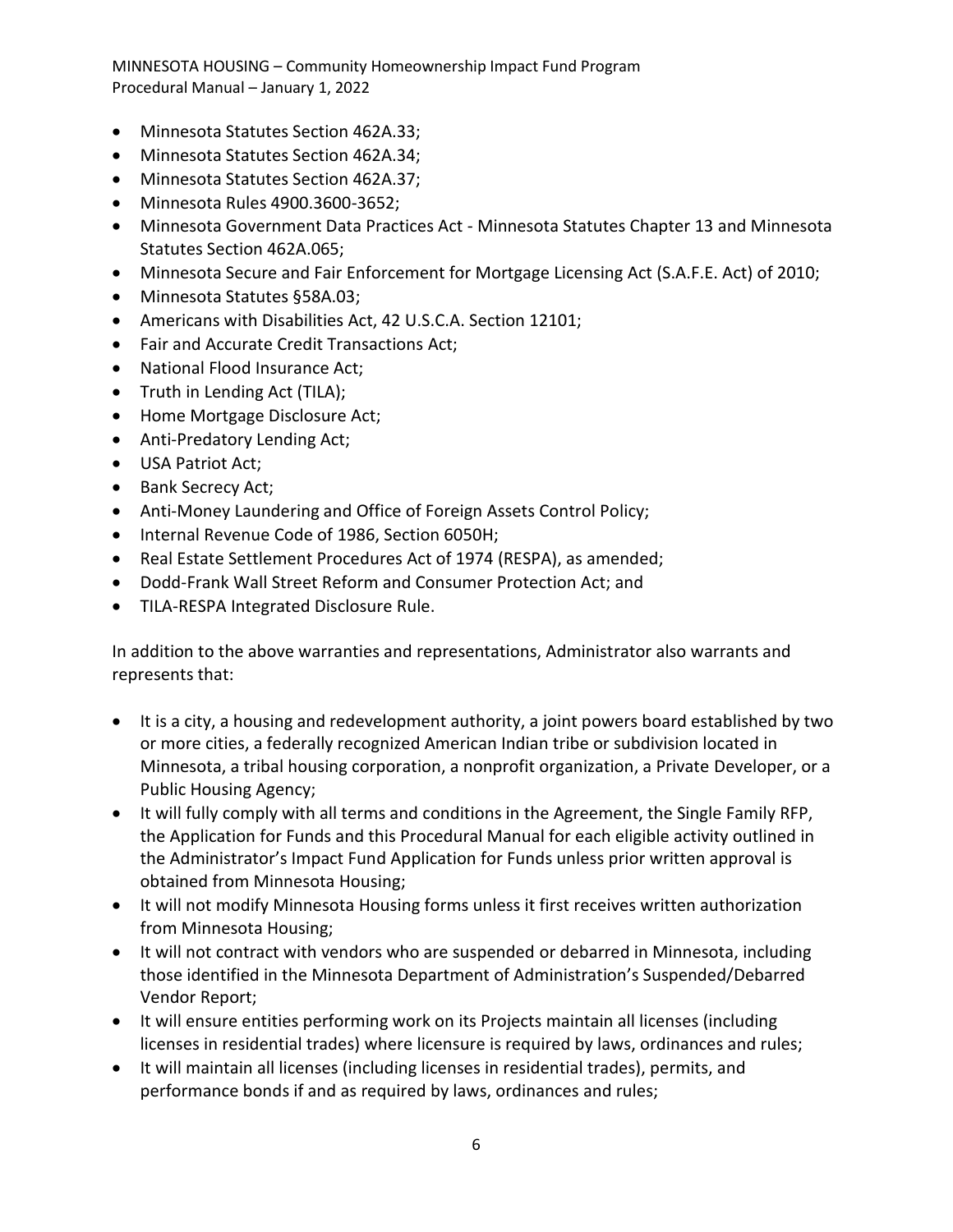- It will comply with the Minnesota Housing Lead-Based Paint Guide if the activity includes the identification and correction of health and safety hazards;
- If it or a Processing Entity originates loans, it will comply with standard underwriting requirements of the secondary market and prudent lenders that originate loans for similar Projects;
- It will use Impact Fund Dollars only for an eligible activity or eligible activities;
- It will control the disbursement of Impact Fund Dollars in accordance with the terms of the Agreement and this Procedural Manual;
- It will monitor the construction or rehabilitation of the Qualified Dwelling Unit in accordance with the terms of the Agreement and this Procedural Manual;
- It will obtain and review all applicable documentation to determine and record compliance with all Minnesota Housing requirements;
- It will maintain adequate capital and trained personnel for the administration of the Impact Fund Dollars;
- It will not assign any agreements executed with Minnesota Housing without prior written approval from Minnesota Housing;
- It will represent in the Application for Funds the specific organization with which it intends to sign the Agreement with Minnesota Housing and to which Impact Fund Dollars will be disbursed;
- The Property owner has good and marketable fee simple title to or a long-term "mortgageable" lease for the Property, unless Minnesota Housing waives this requirement in writing;
- If the Property is subject to a mortgage, lien or other encumbrance, it is a mortgage, lien or other encumbrance acceptable to prudent lenders that make loans or grants for similar Properties; and
- It is an entity duly formed or incorporated under the laws of the State of Minnesota.

## <span id="page-11-0"></span>**1.10 Processing Entities**

The Administrator may contract with a Processing Entity to originate Deferred Loans on the Administrator's behalf. Only the Administrator or a Processing Entity may originate Deferred Loans to Borrowers. The Processing Entity's participation must be approved in writing by Minnesota Housing before that Processing Entity originates Deferred Loans. The Administrator must have a written contractual relationship with the Processing Entity. The Administrator, however, retains sole responsibility for any default under the Agreement.

## <span id="page-11-1"></span>**1.11 Affirmative Marketing**

The Administrator must take necessary steps to affirmatively market to Underserved Populations.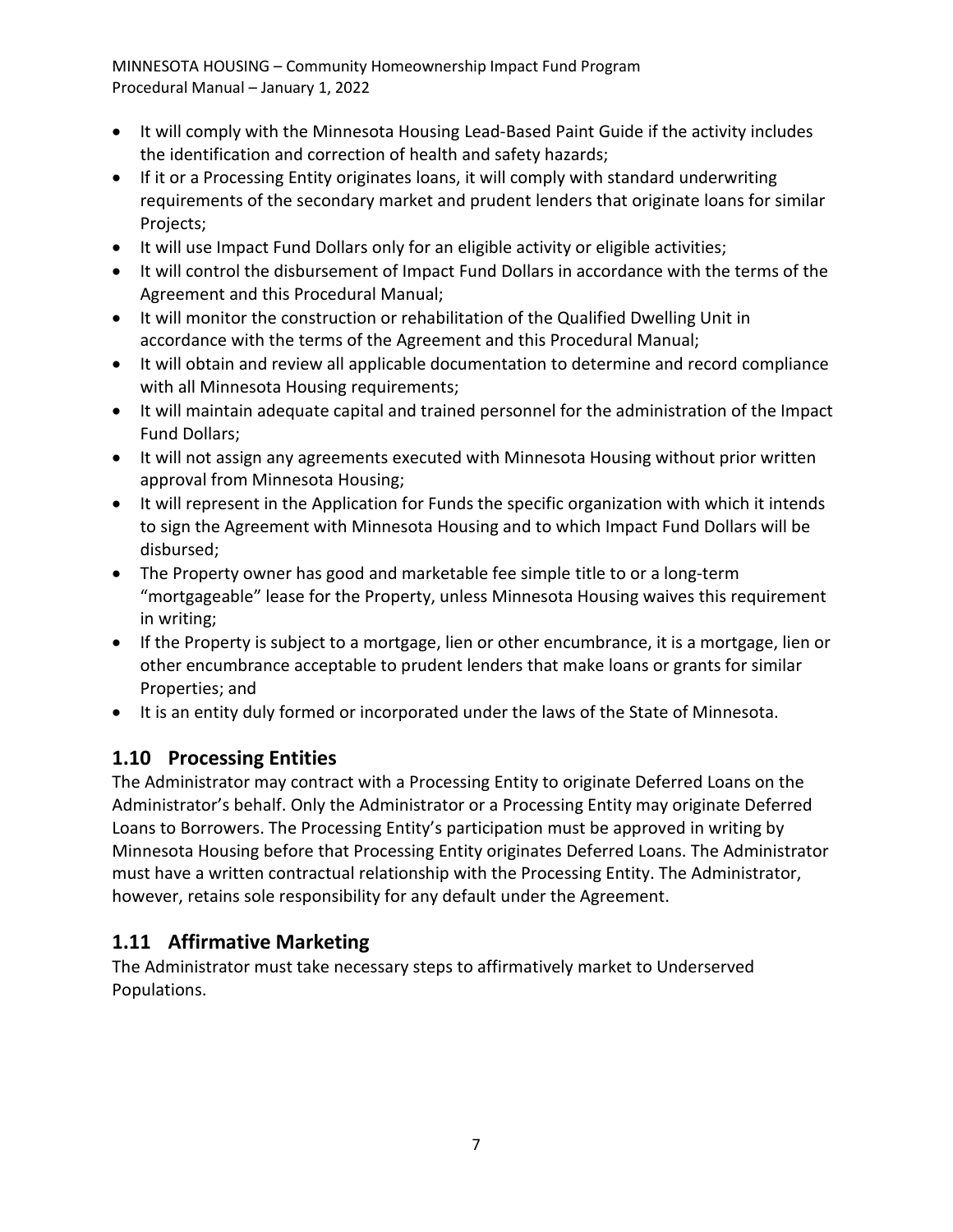# <span id="page-12-0"></span>**Chapter 2 – Fraud, Misuse of Funds, Conflict of Interest, Suspension, and Disclosure and Reporting**

## <span id="page-12-1"></span>**2.01 Fraud**

Fraud is any intentionally deceptive action made for personal gain or to damage another.

Any person or entity (including its employees and affiliates) that enters into an agreement with Minnesota Housing and witnesses, discovers evidence of, receives a report from another source, or has other reasonable basis to suspect that fraud or embezzlement has occurred must immediately make a report through one of the communication channels described in Section 2.05.

## <span id="page-12-2"></span>**2.02 Misuse of Funds**

A loan or grant agreement is a legal contract. The borrower or grantee promises to use the funds to engage in certain activities or procure certain goods or services while Minnesota Housing agrees to provide funds to the borrower or grantee to pay for those activities, goods or services. Regardless of the Minnesota Housing program or funding source, the borrower or grantee must use Minnesota Housing funds as agreed and the borrower or grantee must maintain appropriate documentation to prove that funds were used for the intended purpose(s).

A misuse of funds shall be deemed to have occurred when: (1) Minnesota Housing funds are not used as agreed by a borrower or grantee; or (2) A borrower or grantee cannot provide adequate documentation to establish that Minnesota Housing funds were used in accordance with the terms and conditions of the loan or grant agreement.

Any borrower or grantee (including its employees and affiliates) of Minnesota Housing funds that discovers evidence, receives a report from another source, or has other reasonable basis to suspect that a misuse of funds has occurred must immediately make a report through one of the communication channels described in Section 2.05.

## <span id="page-12-3"></span>**2.03 Conflict of Interest**

A conflict of interest, actual or potential, occurs when a person has an actual or apparent duty or loyalty to more than one organization and the competing duties or loyalties may result in actions which are adverse to one or both parties. A conflict of interest exists even if no unethical, improper or illegal act results from it.

An individual conflict of interest is any situation in which one's judgment, actions or non-action could be interpreted to be influenced by something that would benefit them directly or through indirect gain to a friend, relative, acquaintance or business or organization with which they are involved.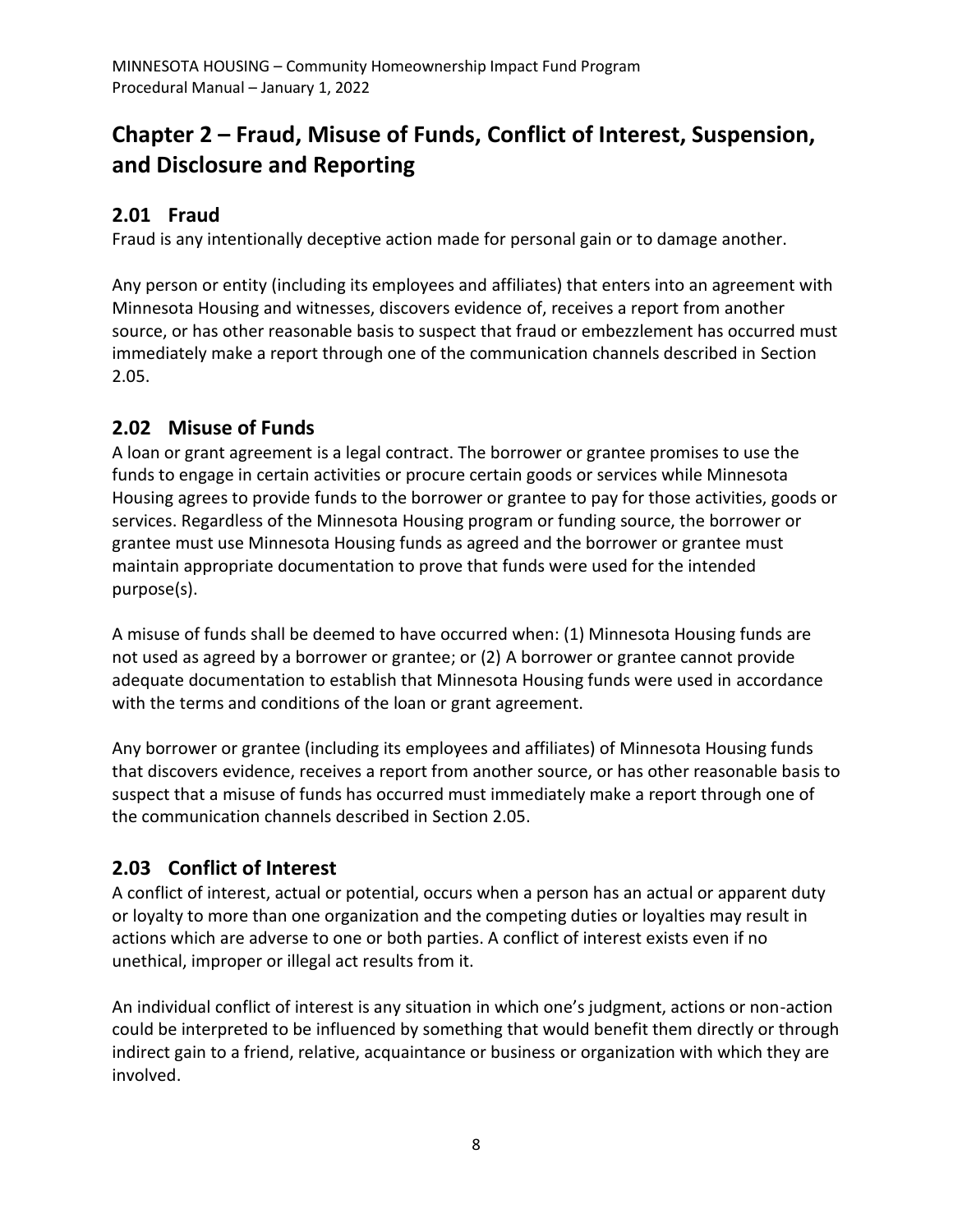Organizational conflicts of interest occur when:

- A contracting party is unable or potentially unable to render impartial assistance or advice to Minnesota Housing due to competing duties or loyalties
- A contracting party's objectivity in carrying out their responsibilities might be otherwise impaired due to competing duties or loyalties
- A contracting party has an unfair competitive advantage through being furnished unauthorized proprietary information or source selection information that is not available to all competitors

Once made aware of a conflict of interest, Minnesota Housing will make a determination before disbursing any further funds or processing an award. Determinations could include:

- Revising the contracting party's responsibilities to mitigate the conflict
- Allowing the contracting party to create firewalls that mitigate the conflict
- Asking the contracting party to submit an organizational conflict of interest mitigation plan
- Terminating the contracting party's participation

Any person or entity (including its employees and affiliates) that enters into an agreement with Minnesota Housing must avoid and immediately disclose to Minnesota Housing any and all actual or potential conflicts of interest through one of the communication channels described in Section 2.05.

A contracting party should review its contract agreement and Request for Proposals (RFP) material, if applicable, for further requirements.

## <span id="page-13-0"></span>**2.04 Suspension**

By entering into any agreement with Minnesota Housing, a contracting party represents that the contracting party (including its employees or affiliates that will have direct control over the subject of the agreement) has not been suspended from doing business with Minnesota Housing. Please refer to Minnesota Housing's website for a list of suspended individuals and [organizations.](http://www.mnhousing.gov/sites/np/suspensions)

## <span id="page-13-1"></span>**2.05 Disclosure and Reporting**

Minnesota Housing promotes a "speak-up, see something, say something" culture whereby internal staff must immediately report instances of fraud, misuse of funds, conflicts of interest, or other concerns without fear of retaliation through one of the communication channels listed below. External business partners (e.g., grantees, borrowers) and the general public are strongly encouraged to report instances of fraud, misuse of funds, conflicts of interest, or other concerns without fear of retaliation using these same communication channels.

- Minnesota Housing's Chief Risk Officer
- Any member of Minnesota Housing's [Servant Leadership Team](http://www.mnhousing.gov/sites/np/leadership)
- [EthicsPoint,](https://secure.ethicspoint.com/domain/media/en/gui/30639/index.html) the Minnesota Housing hotline reporting service vendor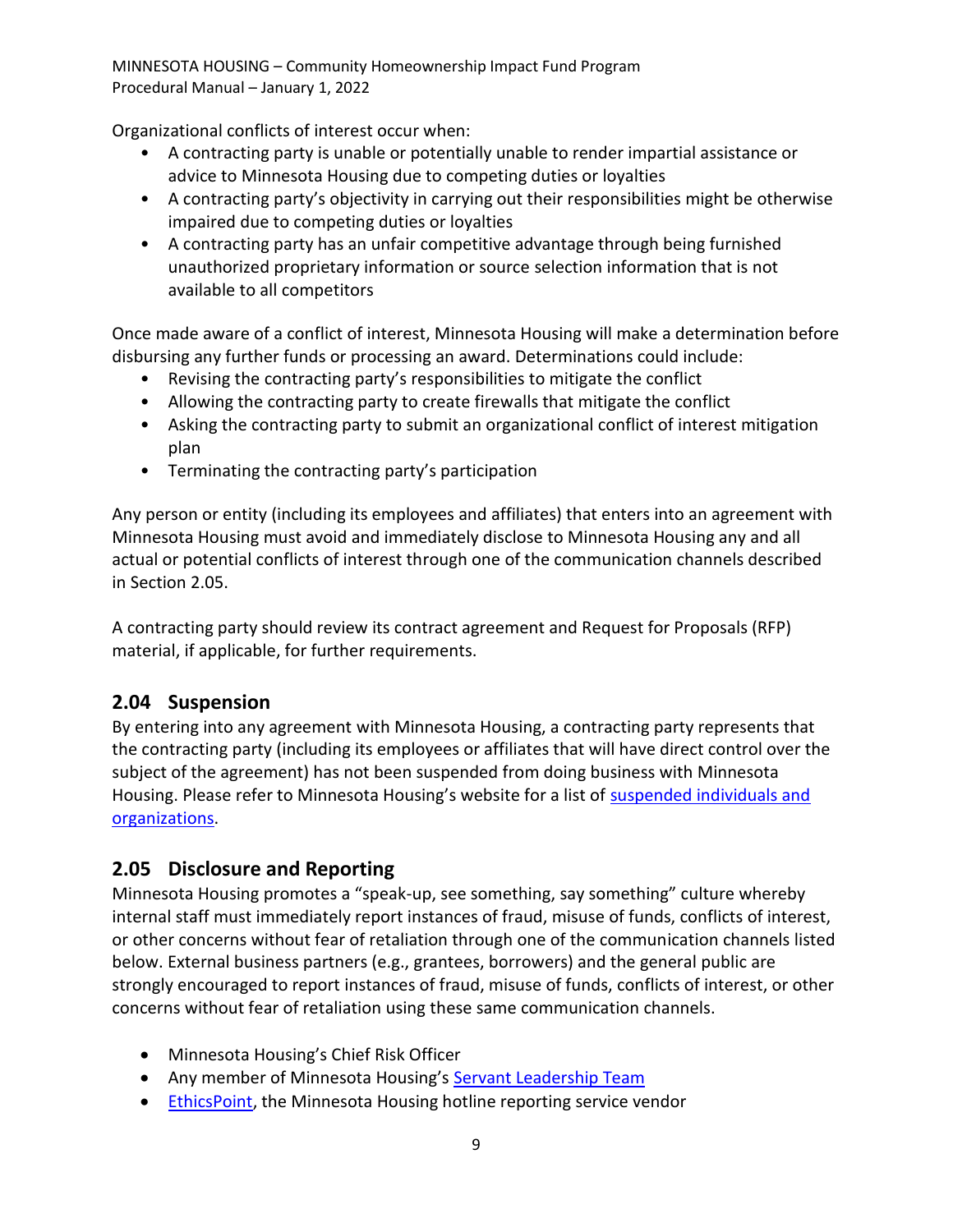## <span id="page-14-0"></span>**2.06 Assistance to Employees and Affiliated Parties**

A contracting party that receives funding from Minnesota Housing to make specified loans, grants, or other awards to recipients may make these specified loans, grants, or other awards to their directors, officers, agents, consultants, employees and/or their families, elected or appointed officials of the State of Minnesota as well as to Minnesota Housing employees and/or their families ("Affiliated Assistance") provided:

- The recipient meets all eligibility criteria for the program.
- The assistance does not result in a violation of the contracting party's internal conflict of interest policy, if applicable.
- The assistance does not result in a conflict of interest as outlined in Section 2.03.
- The assistance is awarded utilizing the same costs, terms and conditions as similarly situated unaffiliated recipients, and the recipient receives no special consideration or access compared to similarly situated unaffiliated recipients.
- The assistance is processed, underwritten and/or approved by staff/managers who are independent of the recipient and their immediate family members. Family members include a spouse, domestic partner, parent, sibling, child, in-law or other relative living in the recipient's home

A contracting party need not disclose Affiliated Assistance to Minnesota Housing. However, the contracting party must document and certify, prior to awarding the Affiliated Assistance, that the Affiliated Assistance meets each of the provisions outlined above. This documentation must be included in the Affiliated Assistance file and must be made available upon request to Minnesota Housing. Affiliated Assistance that does not meet each of these provisions will be considered a violation of Minnesota Housing conflict of interest standards which must be reported through one of the communication channels outlined in Section 2.05.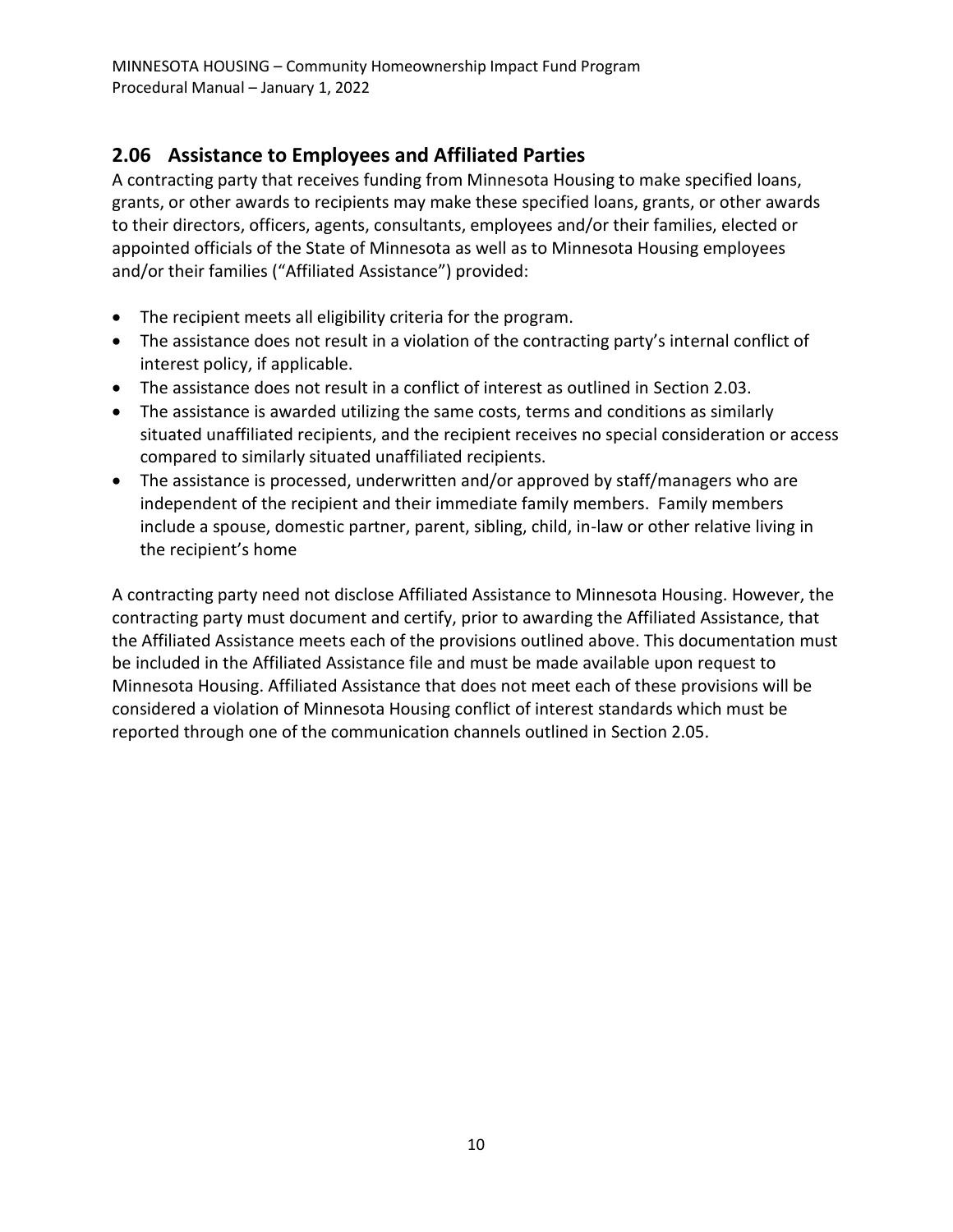# <span id="page-15-0"></span>**Chapter 3 – Household Eligibility Requirements**

(See Appendix C for minimum documentation requirements.)

#### <span id="page-15-1"></span>**3.01 Households**

A Household is eligible to benefit from assistance only if that Household meets the requirements of this Procedural Manual. Households benefitting from Impact Fund Dollars must be Owner-Occupants.

A Homebuyer Household is a type of Household that is eligible to purchase a Property or Qualified Dwelling Unit and benefits from the use of an Impact Fund Award in the construction of or acquisition, rehabilitation and resale of a Qualified Dwelling Unit and/or Affordability Gap Financing to purchase a Qualified Dwelling Unit.

A Homeowner Household is a type of Household eligible to use Impact Fund Dollars for the rehabilitation of a Property or Qualified Dwelling Unit in which the Household has an ownership interest. The Homeowner Household must occupy the subject Property or Qualified Dwelling Unit as its Principal Residence.

Households benefitting from Indian Housing Set-Aside Funds must be American Indian Households. Verification of tribal affiliation or membership is required.

#### <span id="page-15-2"></span>**3.02 Household Selection**

The Administrator must establish and maintain a Household selection process, which ensures that Households meet Impact Fund requirements.

The Administrator may establish more stringent Household selection requirements including maximum purchase prices, Household asset limits, loan-to-value and combined loan-to-value limits.

## <span id="page-15-3"></span>**3.03 Household Affordability Gap Eligibility**

The Administrator's Household selection process must include an assessment of the Households' needs for Affordability Gap assistance indicated by the Housing Ratio. To be eligible for Affordability Gap assistance, a Household must spend no less than 25 percent of its gross monthly income for housing payments associated with the Property or Qualified Dwelling Unit. Housing payments are: monthly first mortgage principal and interest, subordinate mortgage principal and interest, mortgage insurance, homeowners' association fees, Property taxes, hazard insurance, land trust ground lease fees, and manufactured home park lot rent.

Minnesota Housing may, at its sole discretion, waive the housing-to-income ratio requirement for Affordability Gap Financing on a case by case basis, when the Administrator provides a written waiver request. Waiver requests are viewed more favorably in cases where one or more of the following is true: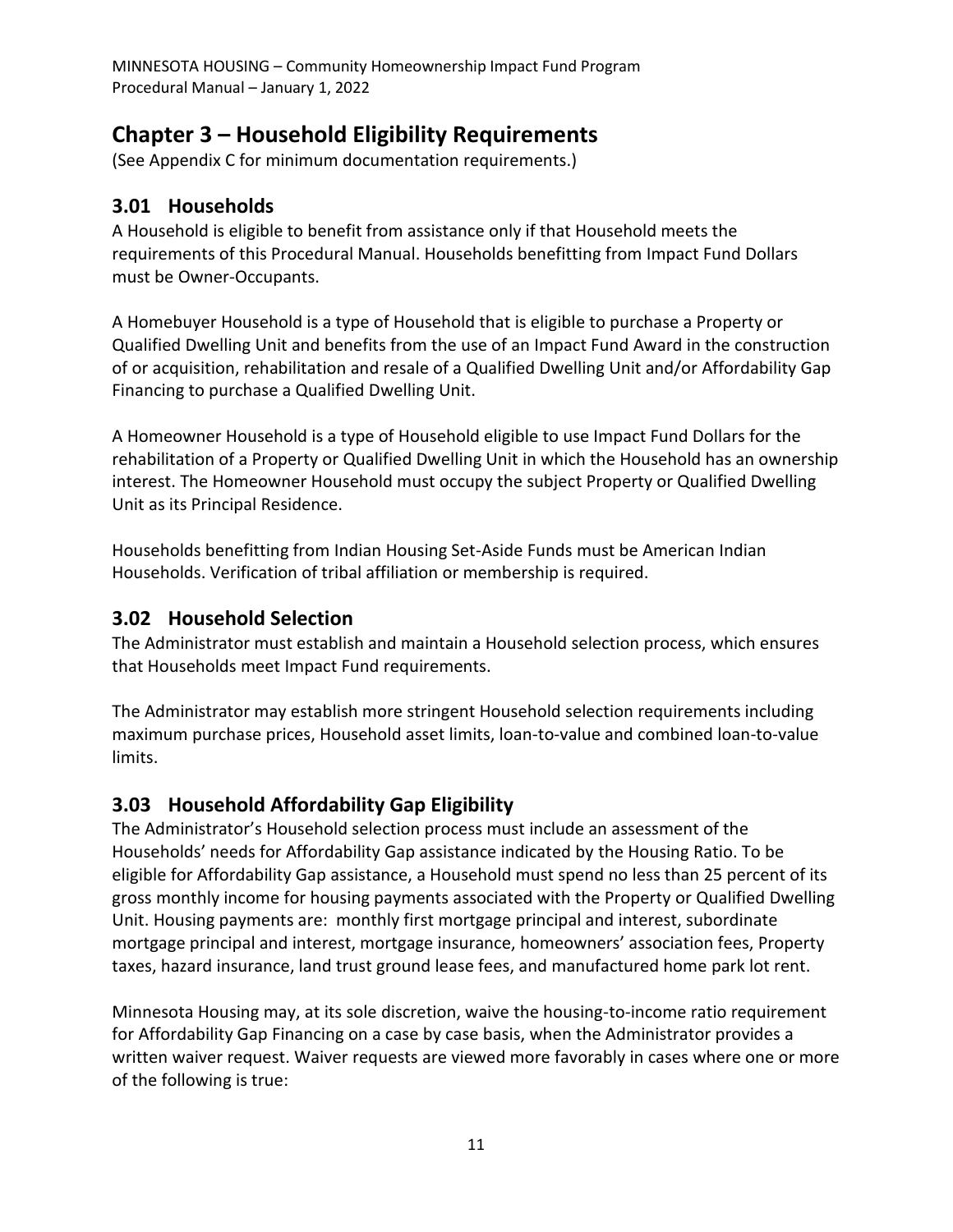- A party whose income must be included when calculating Annualized Gross Income cannot, according to the underlying first-mortgage lender, be named on an underlying first mortgage due to credit or title constraints;
- A Household's purchasing power is insufficient due to the underlying first-mortgage lender's debt-to-income limits;
- The Household is maximizing the amount of financing for which it has qualified from the first-mortgage lender.

## <span id="page-16-0"></span>**3.04 Homebuyer Age**

Anyone obtaining title to Property or Qualified Dwelling Unit, or a vendee interest in a contractfor-deed or contract-for-title, and all Borrowers must be eighteen (18) years of age or older or have been declared emancipated by a court having jurisdiction.

## <span id="page-16-1"></span>**3.05 Unauthorized Compensation**

Households must not receive kickbacks, rebates, discounts, or other compensation from any party in the transaction.

## <span id="page-16-2"></span>**3.06 Principal Residence/Occupancy Requirements**

Each Household that receives or benefits from Impact Fund Dollars must occupy the eligible Property or Qualified Dwelling Unit as its Principal Residence.

## <span id="page-16-3"></span>**3.07 Impact Fund Eligibility Income**

The Administrator and Minnesota Housing establish Household income limits for each eligible activity undertaken with Impact Fund Dollars through the Agreement. All Households benefitting from Impact Fund Dollars must not exceed 115 percent of the greater of state or area median income (AMI), as established by Minnesota Housing and posted to Minnesota Housing's [Impact Fund webpage.](http://mnhousing.gov/wcs/Satellite?c=Page&cid=1358906164357&pagename=External%2FPage%2FEXTStandardLayout)

Administrators must not serve Households with Annualized Gross Income in excess of thislimit.

Annualized Gross Income is the earned and unearned income of the parties in the Household as described below from sources outlined in the list below and excluding the exceptions that follow.

#### **Parties Whose Income Must be Included When Calculating Annualized Gross Income**

The income of the following persons must be verified and included when calculating Annualized Gross Income for Homebuyer Households of Qualified Dwelling Units constructed or rehabilitated using Impact Fund Dollars or Households receiving Impact Fund Affordability Gap assistance:

• Anyone who will have title to the subject Property or Qualified Dwelling Unit and signs the mortgage.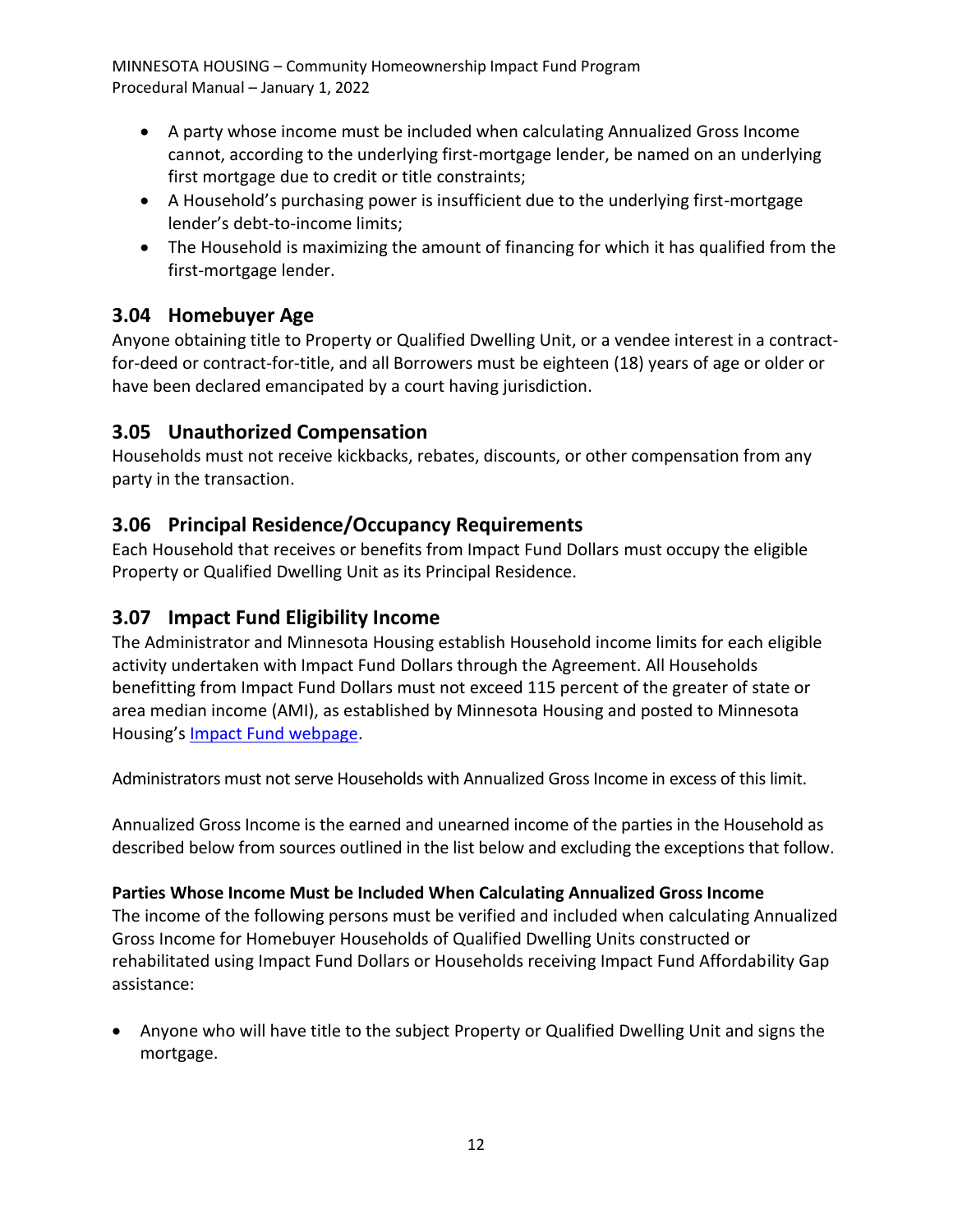- Anyone expected to reside in the subject Property or Qualified Dwelling Unit and who will be obligated to repay an underlying mortgage loan but who is not in title to the subject Property or Qualified Dwelling Unit (i.e. a Co-Signer on the mortgage note).
- The legal spouse of the mortgagor who will also reside in the subject Property or Qualified Dwelling Unit.

The income of the following persons must be verified and included when calculating Annualized Gross Income for Homeowner Households of Qualified Dwelling Units receiving Impact Fund Owner-Occupied Rehabilitation assistance:

- Anyone in title to the subject Property or Qualified Dwelling Unit who also resides in the subject Property or Qualified Dwelling Unit.
- The legal spouse of the mortgagor who also resides in the subject Property or Qualified Dwelling Unit.

If the mortgagor is legally married and the spouse does not or is not expected to reside in the subject Property or Qualified Dwelling Unit, the Household file must contain either the Non-Occupant Spouse Statement or another statement indicating the spouse does not or will not occupy the subject Property or Qualified Dwelling Unit. The spouse may still be required to sign any Impact Fund (Balloon) Loan Mortgage (see "Accommodation Parties," below, and Chapter 6 of this Procedural Manual).

Any person whose income must be included in the Annualized Gross Income calculation who receives no income must sign either the Zero Income Statement or another statement indicating they receive no income.

The Administrator must establish and adhere to standard procedures for determining Annualized Gross Income in accordance with this Procedural Manual.

#### **Accommodation Parties**

An accommodation party is anyone with an ownership interest in an eligible Property or Qualified Dwelling Unit that is not a Borrower. Examples include but are not limited to a nonborrowing relative, spouse, or heir in title to an eligible Property or Qualified Dwelling Unit, or a seller of a contract-for-deed to an Owner-Occupant. An accommodation party must sign the Impact Fund (Balloon) Loan Mortgage.

#### **Co-Signers**

Co-signers are permitted on first mortgage loans originated for Homebuyer Households. Cosigners are not vested in title and may reside in the subject Property or Qualified Dwelling Unit.

#### **Annualized Gross Income Calculation**

Total Annualized Gross Income includes, but is not limited to: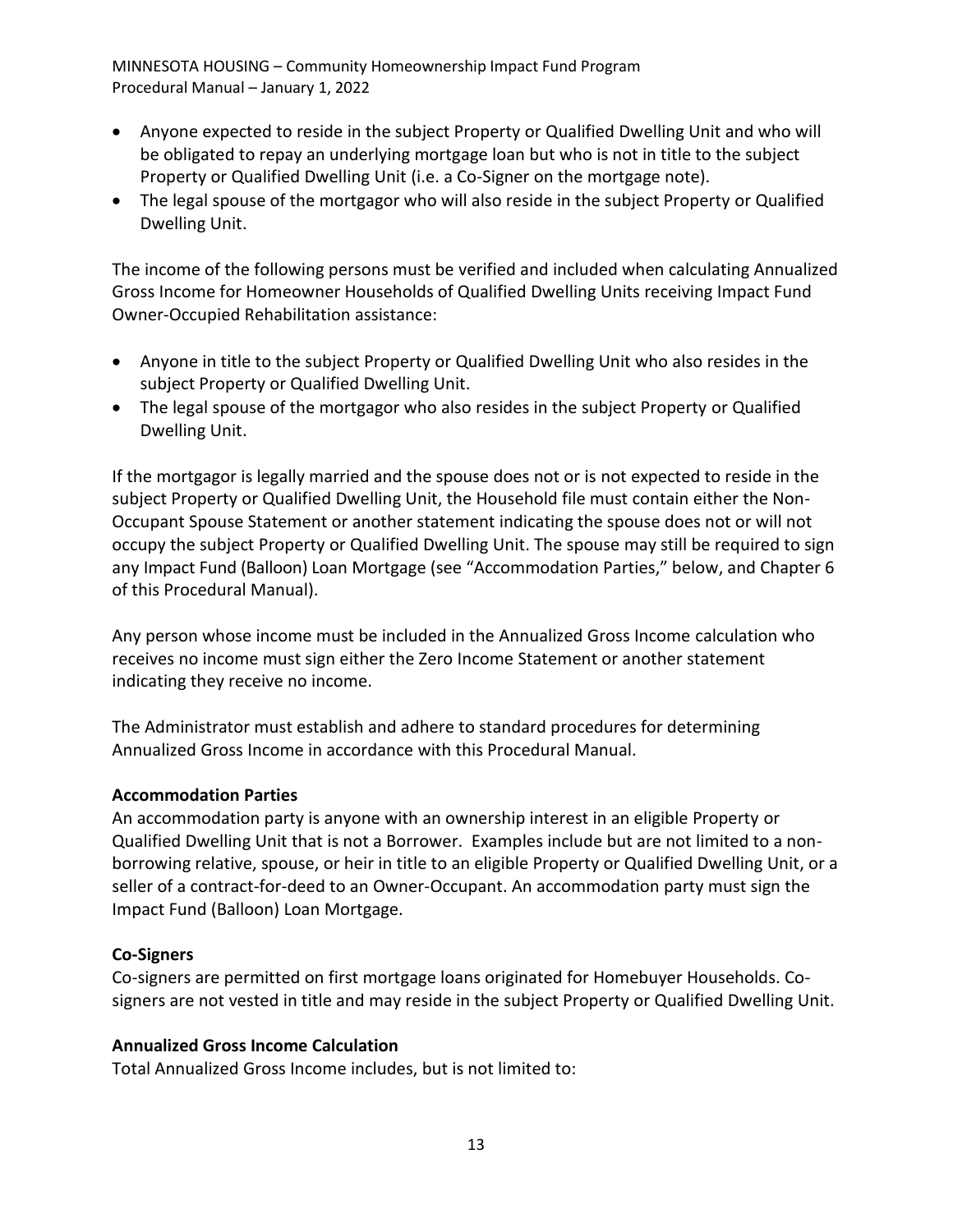- Base pay, which includes full-time, part-time or seasonal work with regular hours, expressed hourly, weekly or monthly, etc.;
- Variable income, which includes irregular hourly income, income from commissions, overtime and bonuses, income from irregular employment, shift differential, tips, profit sharing, sick pay, holiday pay and vacation pay;
- Self-employment or business income;
- Income from financial assets, trusts or annuities, including but not limited to, dividends, royalties, recurring capital gains and interest earned from non-retirement accounts;
- Government Transfer Payments, including retirement benefits, disability benefits, medical benefits, social security benefits, pensions, veterans' benefits, workers' compensation, public assistance, unemployment benefits, federal education and training assistance and income maintenance benefits;
- Insurance or benefit payments, such as long-term care insurance, disability insurance, pensions or death benefits;
- Net rental income from investment property;
- Contract-for-deed interest income;
- Child support;
- Spousal maintenance;
- Regular financial contributions from an individual or individuals whose income does not need to be included in the Annualized Gross Income calculation;
- Employer-paid allowances such as housing, automobile, cell phone, etc.;
- Flexible benefit cash;
- Custodial account income received on behalf of a minor dependent;
- Estate income; and
- Other sources of income not specifically excluded below.

The following types of income are excluded from the Annualized Gross Income calculation:

- Income no longer available;
- One-time (non-recurring) income; for example, income received once that does not have a history and is unlikely to reoccur in the future;
- Income generated by IRA, VIP, 403(b), and 401(k) accounts;
- Supplemental Nutrition Assistance Program (SNAP) benefits;
- Meals on Wheels or other contributions of food;
- Government-paid child care which is paid directly to the provider;
- Foster care income;
- Educational scholarships, grants, loans or tuition reimbursement;
- Earned Income Tax Credit refund payments;
- Potential roommate income or rental income of future duplex or accessory dwelling unit;
- Transfers between individuals whose income must be included in the Annualized Gross Income calculation;
- Court-ordered child or spousal support not received;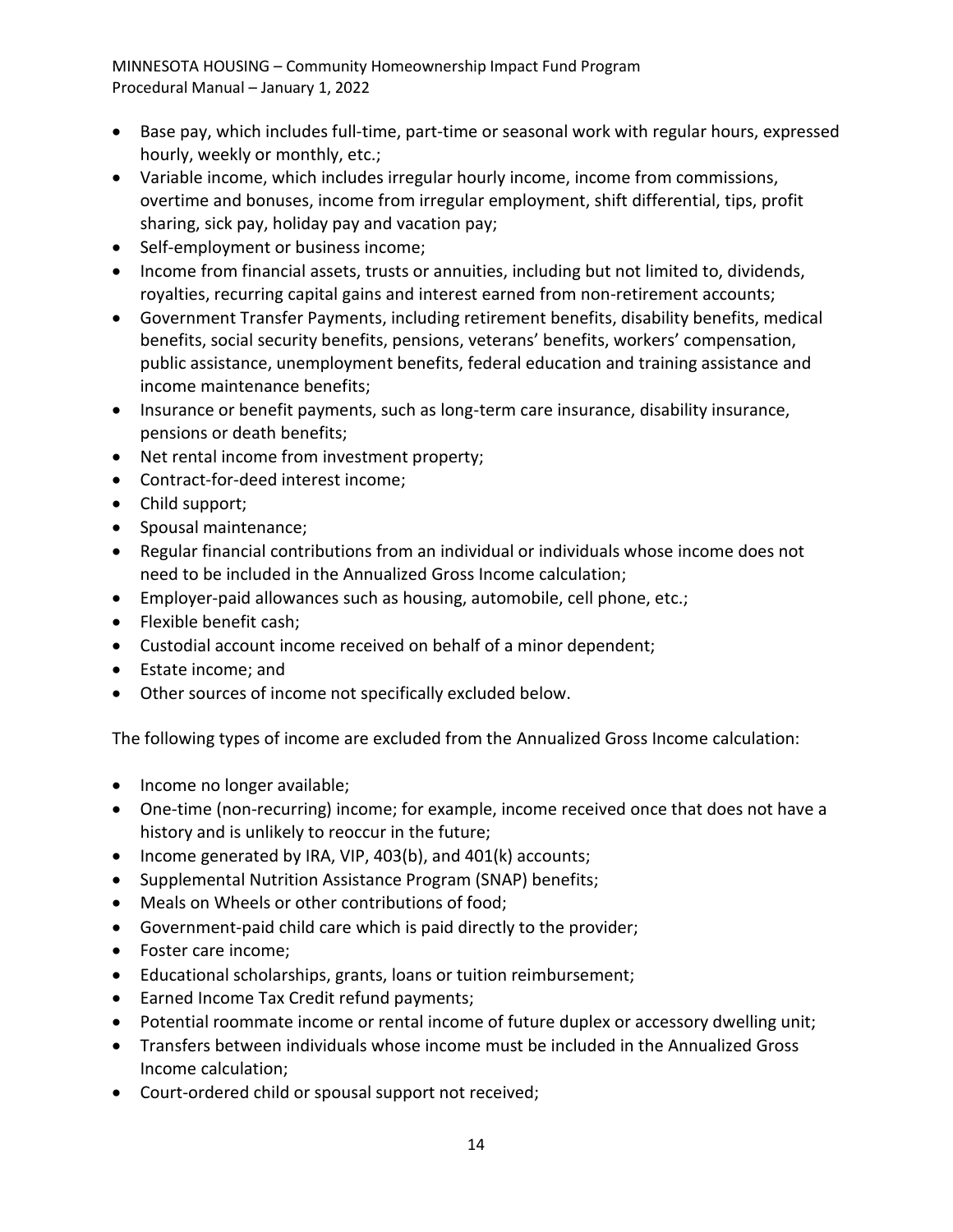- 529 plans;
- Custodial accounts where someone other than the parents are named as custodian;
- Custodial account income received on behalf of adult dependents whose income does not need to be included in the Annualized Gross Income calculation; and
- Non-recurring payments from:
	- o Inheritances
	- o Insurance settlements
	- o Lottery winnings
	- o Gambling winnings
	- o Capital gains
	- o Liquidation of assets
	- o Settlements for personal loss.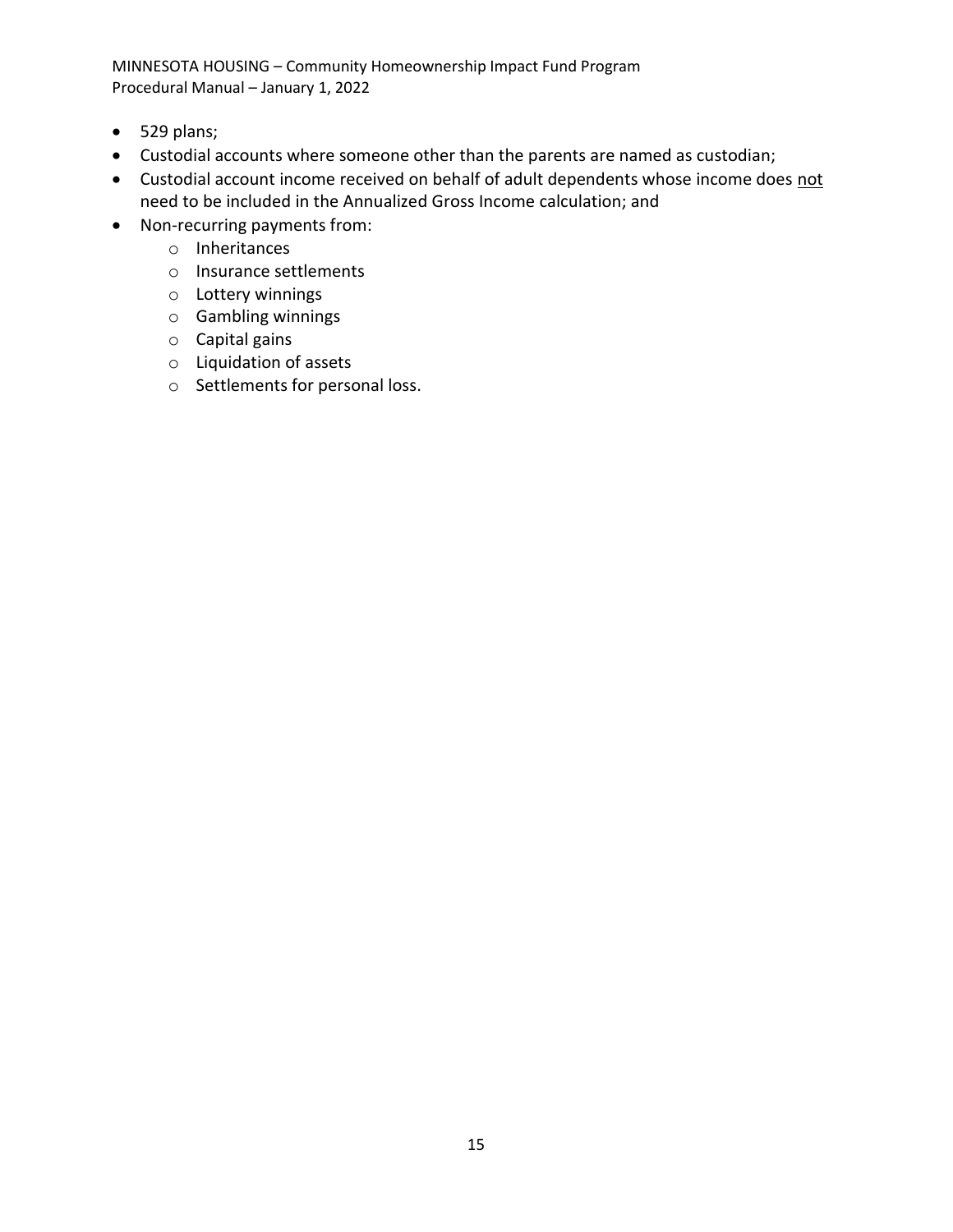# <span id="page-20-0"></span>**Chapter 4 – Property Eligibility**

(See Appendix C for minimum documentation requirements.)

#### <span id="page-20-1"></span>**4.01 Qualified Dwelling Unit**

A Qualified Dwelling Unit must:

- Be attached or detached, owner-occupied housing including manufactured homes;
- Be residential in nature and have a remaining economic life equal to the loan term plus 10 years;
- Be occupied by an eligible Household;
- Be Affordable to the Local Workforce;
- Be affordable to Households with incomes not exceeding the Impact Fund Eligibility Income established according to Section 3.07 of this Procedural Manual;
- Be completed during the effective term of the Agreement; and
- Contain no more than four units with at least one unit being occupied by the Household that owns the entire structure.

#### <span id="page-20-2"></span>**4.02 Title Examination Requirements**

The Administrator must ensure that title to Property or Qualified Dwelling Unit is clear and marketable prior to development, at the time of transfer to an Administrator, and at the time of transfer to a Homebuyer Household, as demonstrated by way of an attorney's legal title opinion or a title insurance policy.

In addition, if making a secured loan, such as a Deferred Loan, the Administrator must ensure that title to the Property or Qualified Dwelling Unit to be mortgaged is good and marketable prior to making the loan, and the security instrument is fully executed, valid and enforceable.

In the case of Tribal Lands, the Administrator must ensure that the proper official of the Tribal Land office establishes a clear and marketable title as defined by the tribe governing the Land on which the Qualified Dwelling Unit is located.

## <span id="page-20-3"></span>**4.03 Community Land Trusts**

A Community Land Trust must meet the following conditions:

- The Community Land Trust must provide evidence, satisfactory to Minnesota Housing, that members of Homebuyer Households purchasing Qualified Dwelling Units in the Community Land Trust receive full disclosure of their rights and obligations under the trust, including future limitations on sale;
- The Community Land Trust must submit evidence, satisfactory to Minnesota Housing, that land trust Homebuyer Households have access to the secondary mortgage market; and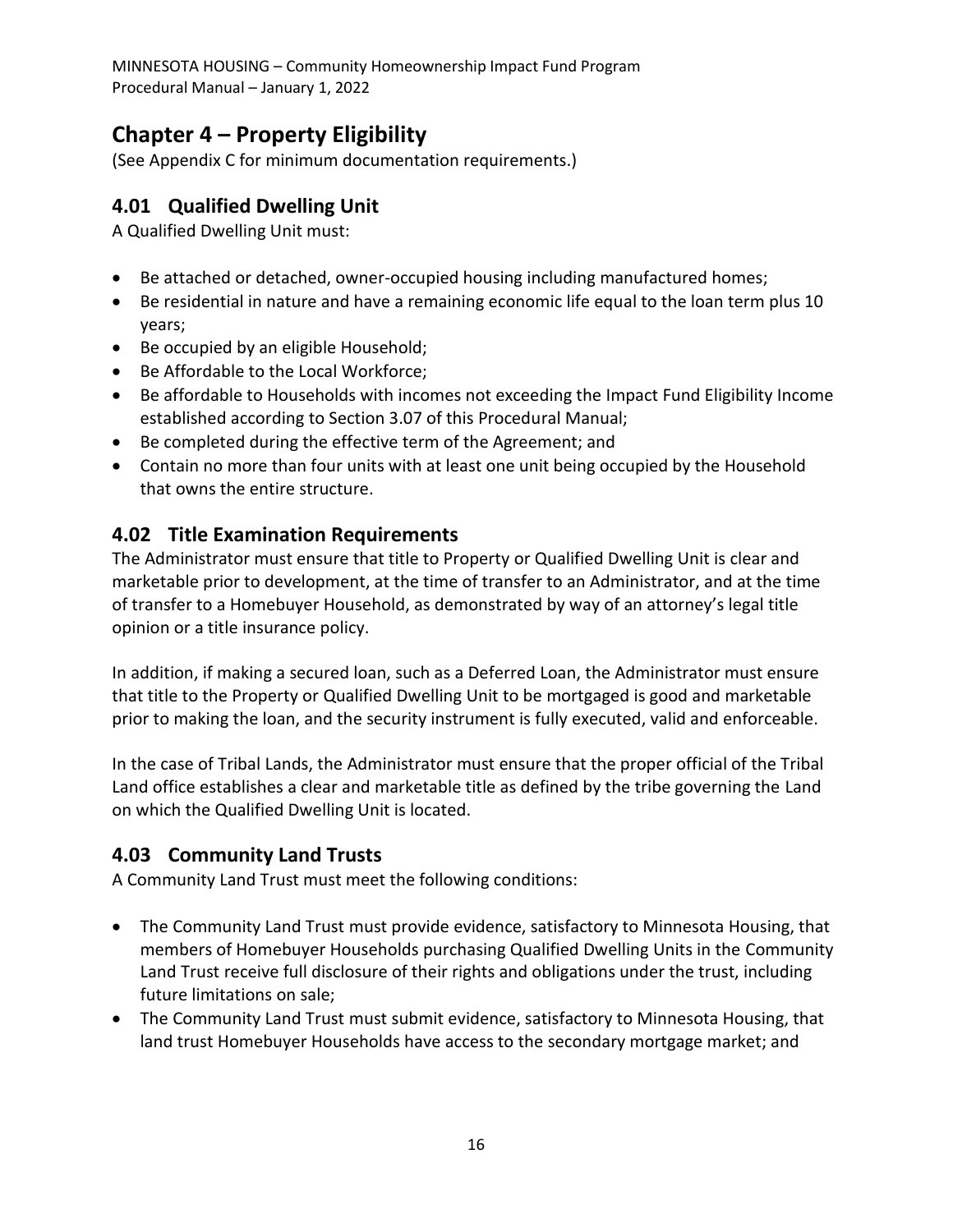• The terms and conditions of the Community Land Trust must be compatible with those developed by the National Community Land Trust Network and otherwise satisfactory to Minnesota Housing.

## <span id="page-21-0"></span>**4.04 Reasonable Cost Estimates**

The Administrator must determine and document that all Project costs are reasonable, necessary, and cost effective, and must maintain documentation of the purchasing and/or bidding process utilized. The Agreement may contain additional contracting and bidding requirements.

## <span id="page-21-1"></span>**4.05 Building Code Compliance**

All eligible activities must be in compliance with all applicable state, county and municipal health, housing, building, fire prevention, and housing maintenance codes and local ordinance or other public standards.

In areas of the State where there is a local building code or the State building code has been adopted, a licensed building official/inspector must provide a building permit, certificate of occupancy, certificate of completion or a final inspection report in order to document that the improvements meet building code.

In areas of the State where there is no local building code or where the State building code has not been adopted, the Administrator must include in its contracts a requirement that improvements are completed in accordance with the State Building Code.

When working within tribal reservations or on Tribal Lands, compliance with the governing tribal laws and regulations relating to building and zoning is sufficient for compliance with this Section 4.05.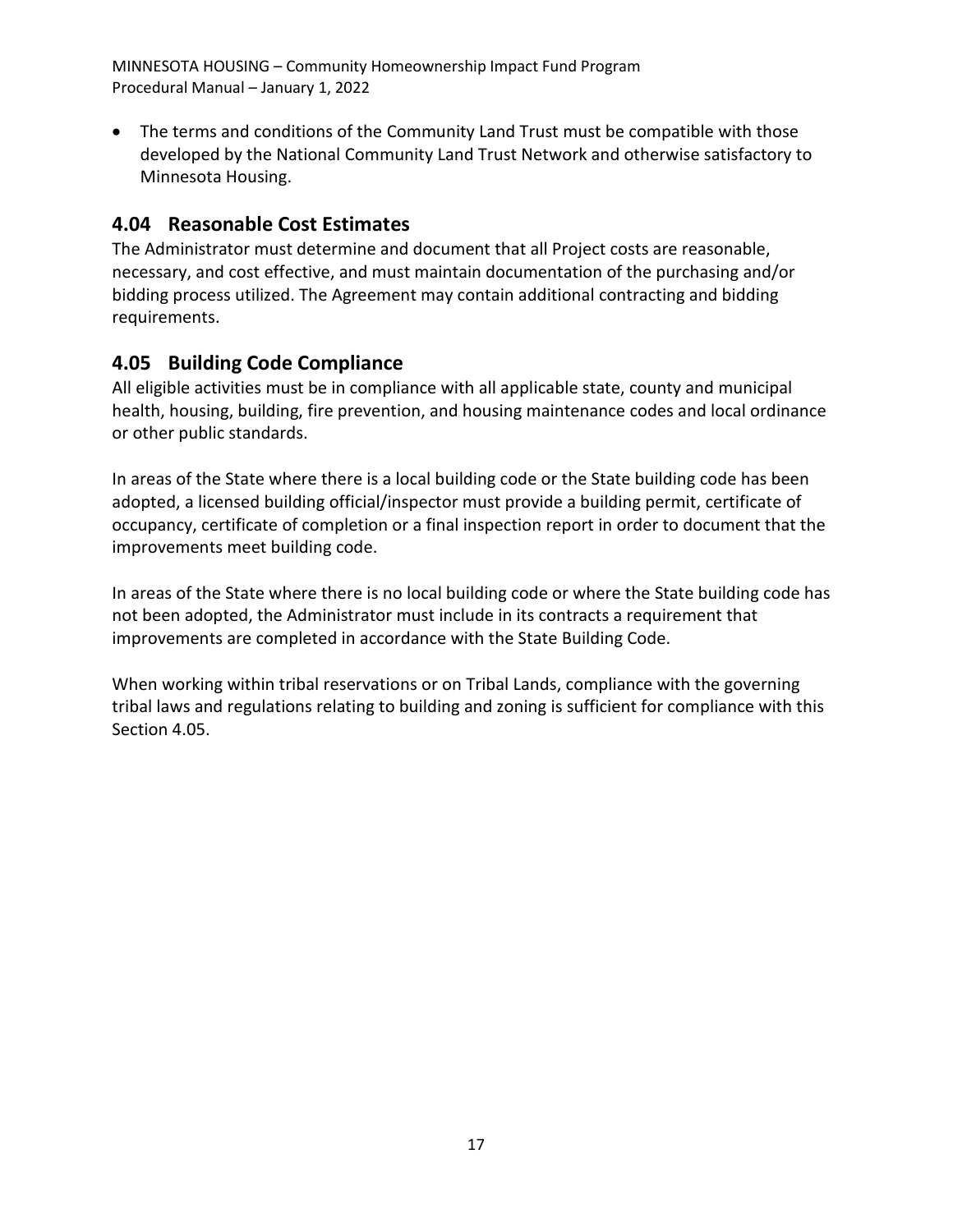# <span id="page-22-0"></span>**Chapter 5 – Eligible Activities**

(See Appendix C for minimum documentation requirements.)

## <span id="page-22-1"></span>**5.01 Eligible Activities**

Impact Fund Dollars **must** be used, only to the extent allowed in the Agreement and this Procedural Manual, for:

- Construction of new housing (New Construction);
- Acquisition, Rehabilitation, Resale of existing housing;
- Rehabilitation of existing owner-occupied housing (Owner-Occupied Rehabilitation), including reduction of interest rates in conjunction with Minnesota Housing's Community Fix Up Loan Program;
- Conversion to housing from another use;
- Financing to fill an Affordability Gap or Value Gap; or
- Other activities approved by Minnesota Housing.

Eligible activities **must** culminate in the rehabilitation, construction or purchase of a Qualified Dwelling Unit occupied by an Owner-Occupant.

## <span id="page-22-2"></span>**5.02 Ineligible Activities**

Impact Fund Dollars **must not** be used for:

- Non-owner occupied housing;
- Public infrastructure, including parks, community centers, municipal water, sewer, curbs and gutters, that is not directly related to the development or rehabilitation of Qualified Dwelling Units;
- The construction of private infrastructure that does not lie within the Land upon which the Qualified Dwelling Unit is located;
- Administration costs not connected to the development or rehabilitation of Qualified Dwelling Units;
- Individuals who want to refinance their existing loan;
- Improvements for commercial use; and
- Other activities not approved by Minnesota Housing.

## <span id="page-22-3"></span>**5.03 New Construction**

(See Appendix C for minimum documentation requirements.)

#### **Prevailing Wage**

Under certain circumstances, awards of agency funds may trigger state prevailing wage requirements under Minn. Stat. § 116J.871. In broad terms, the statute applies to awards that meet the following conditions: (1) new housing construction (not rehabilitation); and (2) a single entity receives from Minnesota Housing \$200,000 or more of grant proceeds or \$500,000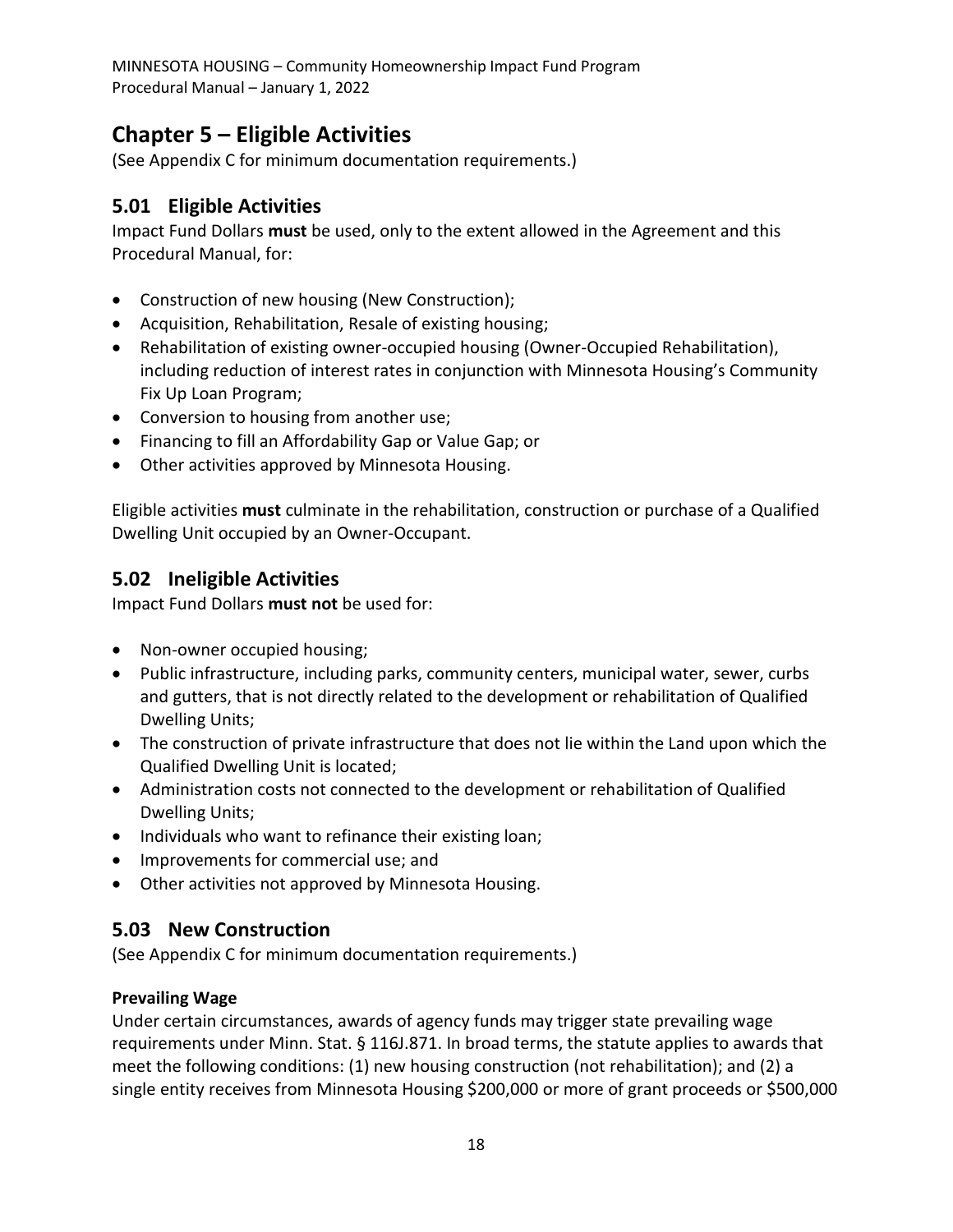of loan proceeds. The statute excludes new housing construction in which total financial assistance at a single project site is less than \$100,000. Please note the following statutory provisions:

- A state agency may provide financial assistance to a person only if the person receiving or benefiting from the financial assistance certifies to the commissioner of labor and industry that laborers and mechanics at the project site during construction, installation, remodeling, and repairs for which the financial assistance was provided will be paid the prevailing wage rate as defined in section 177.42, subdivision 6. Minn. Stat. § 116J.871, subd. 2.
- It is a misdemeanor for a person who has certified that prevailing wages will be paid to laborers and mechanics under subdivision 2 [see above] to subsequently fail to pay the prevailing wage. Each day a violation of this subdivision continues is a separate offense. Minn. Stat. § 116J.871, subd. 3.

In addition, a separate prevailing wage statute, Minn. Stat. § 177.41-.43, may apply if funds are used for a building that is publicly owned or leased.

All questions regarding state prevailing wages and compliance requirements should be directed to the Department of Labor and Industry as follows:

> Division of Labor Standards and Apprenticeship Karen Bugar, State Program Administrator 443 Lafayette Road N, St. Paul, MN 55155 651-284-5091 or [dli.prevwage@state.mn.us](mailto:dli.prevwage@state.mn.us)

#### **Visitability**

Visitable unit design and construction allow people with mobility impairments to enter and comfortably stay for a duration. Visitability must be met for the following types of Projects:

- New construction Projects receiving state-appropriated Impact Fund Dollars for Interim Loan financing; and
- New construction Projects completed under Agreements effective on or after June 1, 2018 that receive state-appropriated Impact Fund Dollars.

Visitability does not apply to projects using Impact Fund Dollars for only Affordability Gap.

To meet visitability, Properties must contain each of the following elements:

- 32-inch clear opening doorways throughout the Qualified Dwelling Unit;
- At least one no-step entrance; and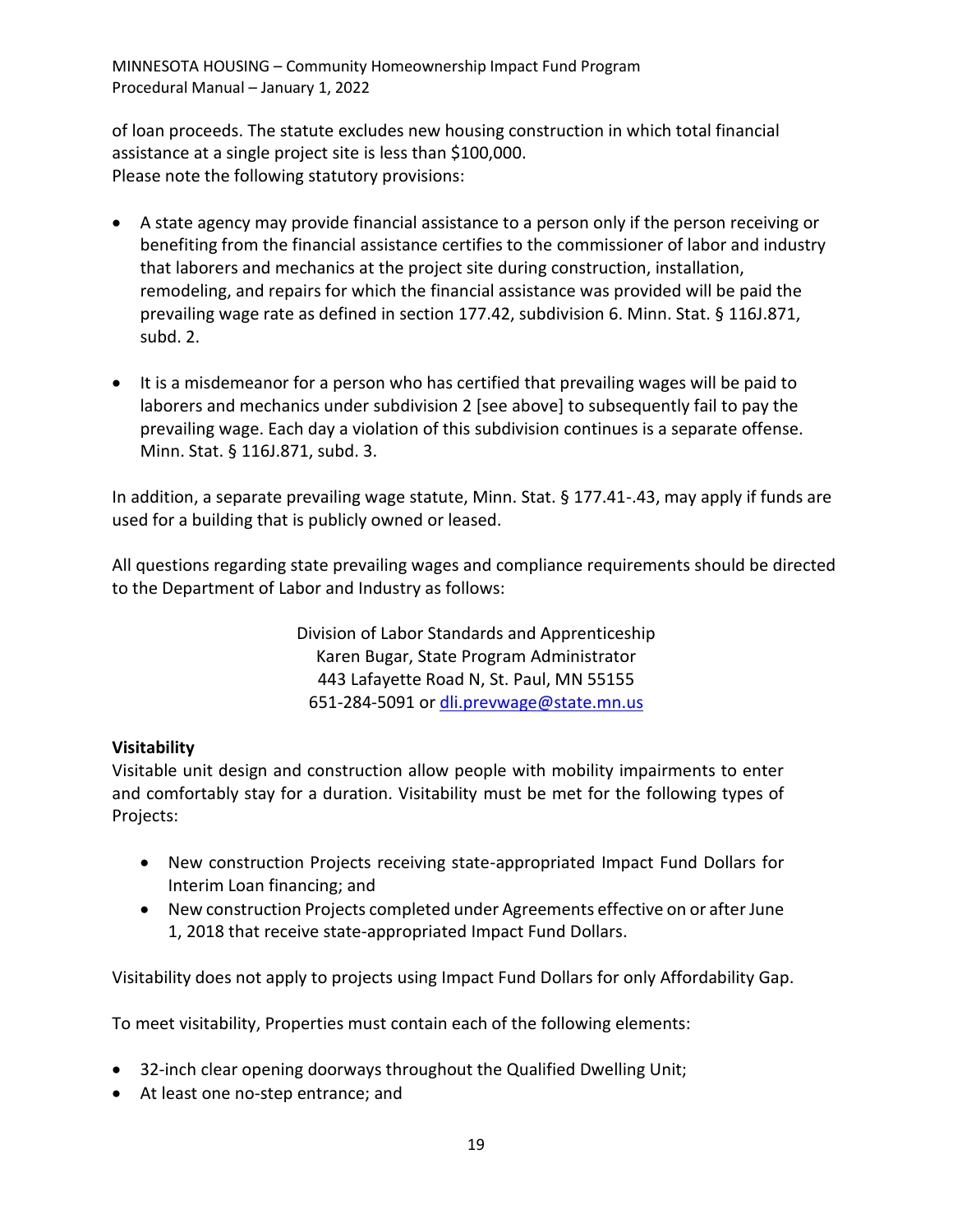• A half bath, or larger bathroom, on the main level.

Minnesota Housing may waive the no-step entrance requirement if site conditions make the requirement impractical or if it reduces affordability. Minnesota Housing may waive the bathroom requirement if it reduces affordability. Minnesota Housing cannot waive the 32-inch clear opening doorways requirement. To request a waiver, contact Minnesota Housing.

An Administrator unsure of whether visitability applies to its Project should contact Minnesota Housing.

#### **Green Communities Criteria**

Each new construction Project must comply with the Enterprise Green Communities mandatory criteria as modified by the most current version of the Minnesota Overlay and Guide to the Enterprise Green Communities Criteria, or another version approved by Minnesota Housing for use in the Project.

For additional requirements and guidance regarding Green Communities Criteria, please refer to Minnesota Housing's Minnesota Overlay and Guide to the Enterprise Green Communities Criteria, available on Minnesota Housing's [Impact Fund webpage.](https://www.mnhousing.gov/sites/np/impactfund)

Projects using Impact Fund Dollars for only Affordability Gap (and not for Value Gap or Interim Loan financing) are exempt from Green Communities Criteria.

#### **Inspections**

The Administrator must inspect Qualified Dwelling Units during the course of and upon completion of construction to determine that work has been done properly.

## <span id="page-24-0"></span>**5.04 Acquisition, Rehabilitation, Resale**

(See Appendix C for minimum documentation requirements.)

All Acquisition, Rehabilitation, Resale Projects must meet the following criteria:

- U.S. Department of Housing and Urban Development (HUD) Housing Quality Standards (HQS);
- The most current version of the Enterprise Green Communities Criteria as modified by the most current version of the Minnesota Overlay and Guide to the Enterprise Green Communities Criteria, or another version approved by Minnesota Housing for use in the Project. However, if Impact Fund Dollars are used for only Affordability Gap (and not for Value Gap or Interim Loan financing), Green Communities Criteria do not apply.
- Notwithstanding the foregoing, Minnesota Housing Lead-Based Paint Guide requirements must be satisfied if an Acquisition, Rehabilitation, Resale Project includes the identification and correction of lead-based paint related health and safety hazards.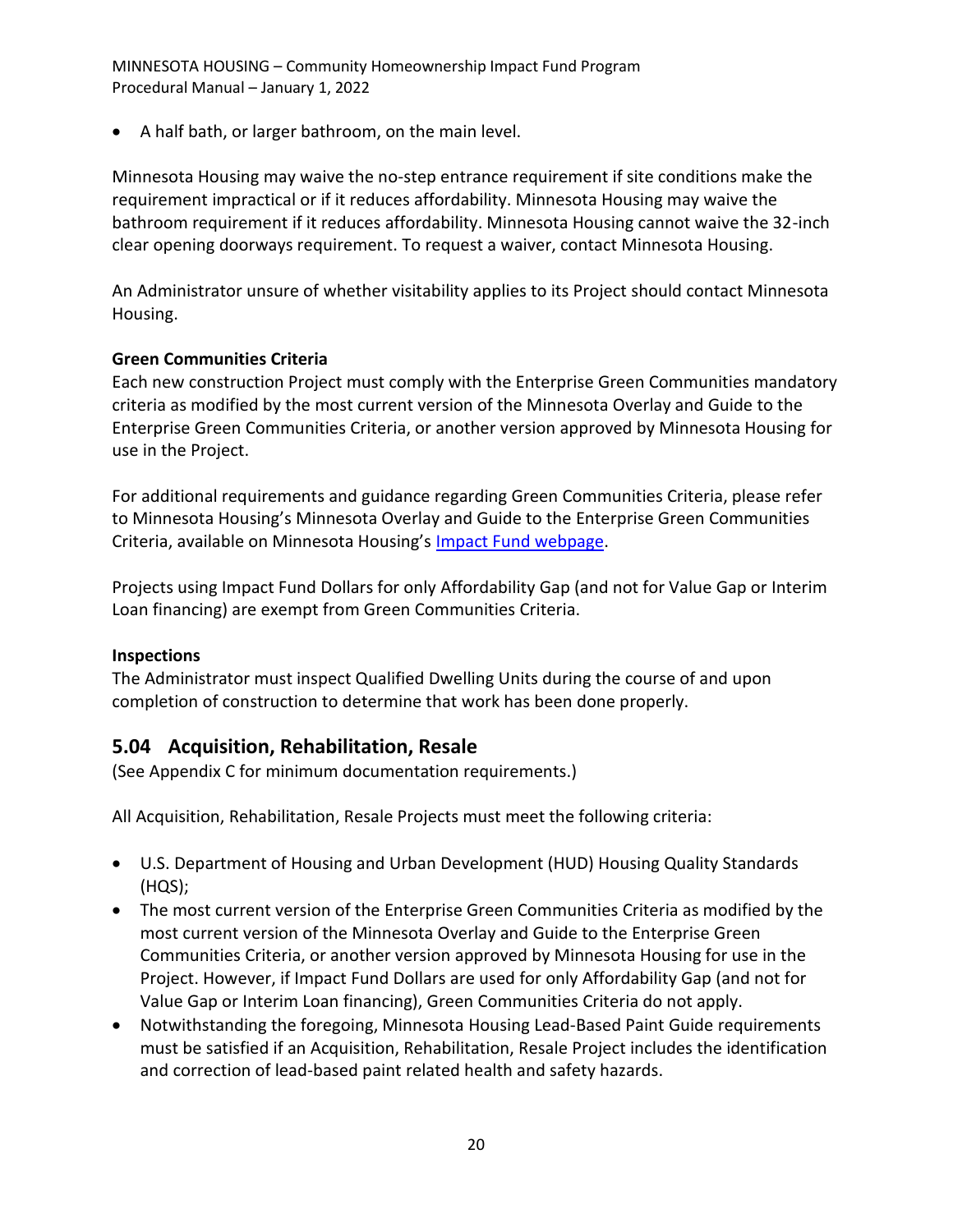#### **Inspections**

The Administrator must inspect Qualified Dwelling Units during the course of and upon completion of rehabilitation to determine that work has been done properly.

## <span id="page-25-0"></span>**5.05 Owner-Occupied Rehabilitation**

(See Appendix C for minimum documentation requirements.) If Minnesota Housing awards an Administrator Impact Fund Dollars in the form of Deferred Loan Funds to conduct Owner-Occupied Rehabilitation activity for eligible Homeowner Households, all requirements of Chapter 7 of this Procedural Manual , apply.

Green Communities Criteria are not applicable to Owner-Occupied Rehabilitation activity.

If an Owner-Occupied rehabilitation Project includes the identification and correction of health and safety hazards, the Minnesota Housing Lead-Based Paint Guide must be followed.

#### **Completion Certificate**

At the completion of construction or rehabilitation work for all Owner-Occupied Rehabilitation Projects, the Administrator must document via a completion certificate that the work has been completed to the satisfaction of the Administrator and Owner-Occupant. Minnesota Housing's [Impact Fund Owner-Occupied Rehabilitation Project Completion Certificate](http://www.mnhousing.gov/get/MHFA_1043056) may be used for this purpose.

The preceding paragraph does not apply to Community Fix Up Loan Program interest rate write-down Projects. Instead, Community Fix Up Loan Program interest rate write-down Projects must adhere to completion certification requirements of the Community Fix Up Loan Program.

#### **Coordination with Other Programs**

Administrators must be knowledgeable of basic eligibility and referral sources for Minnesota Housing's Fix Up Loan Program, Minnesota Housing's Community Fix Up Loan Program, Minnesota Housing's Rehabilitation Loan Program/Emergency and Accessibility Loan Program, U.S. Department of Agriculture Rural Development Section 504 rehabilitation loans and grants, weatherization assistance, and other home rehabilitation and repair programs available, including those funded through the Minnesota Department of Employment and Economic Development's (DEED) Small Cities Development Program. For more information, refer to [Minnesota Housing's website](https://www.mnhousing.gov/sites/lenders/homeimprovement) (including the [Impact Fund](https://www.mnhousing.gov/sites/np/impactfund) Training section of the *Impact Fund* [webpage](https://www.mnhousing.gov/sites/np/impactfund)), the Minnesota Homeownership Center's Home Rehab and Repair Matrix, DEED's website, and the U.S. Department of Agriculture's Minnesota Rural Development Single Family **[Housing Contacts.](http://www.mnhousing.gov/get/MHFA_1042115)** 

The Administrator, or a Processing Entity, must: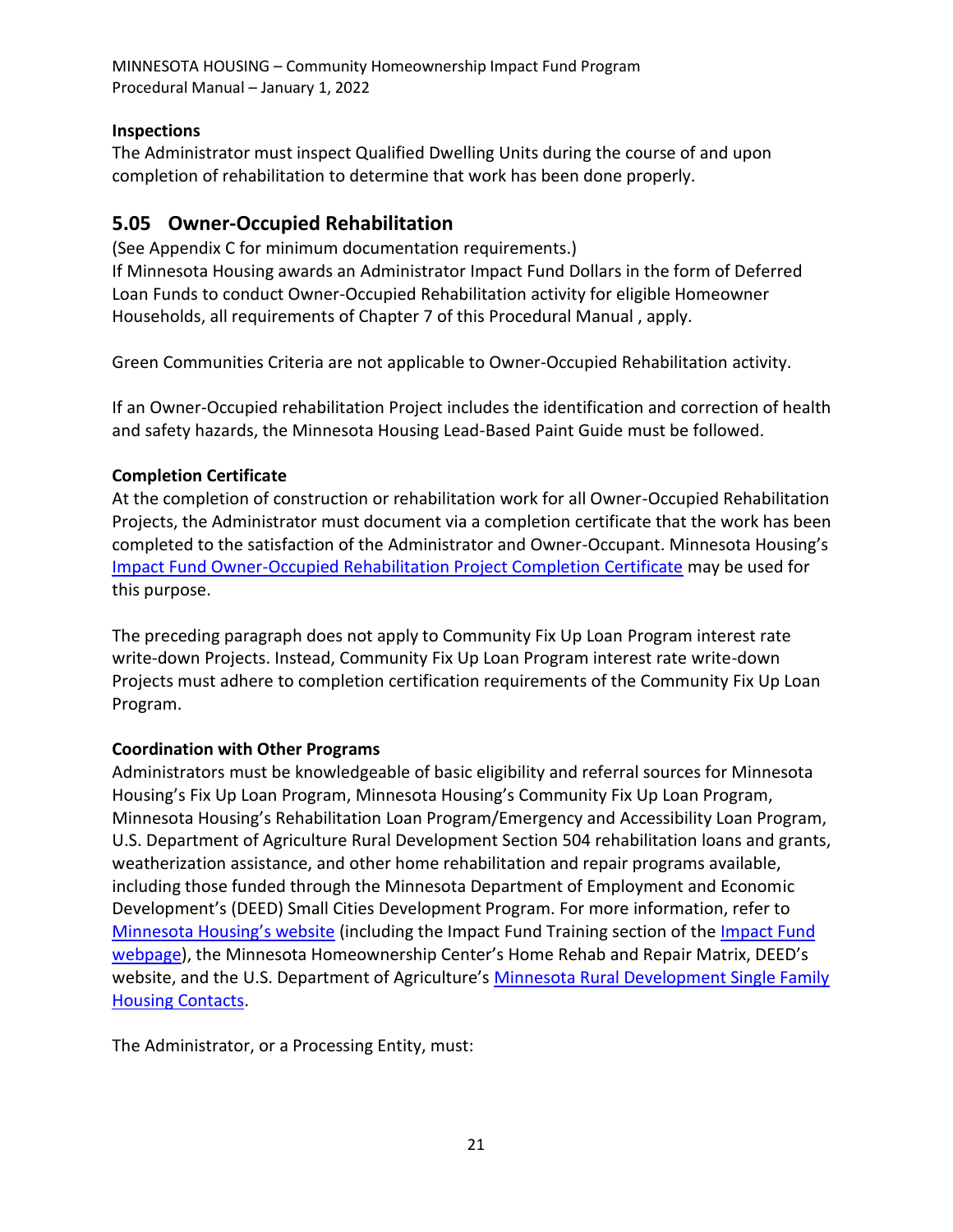- Review each Homeowner Household's basic eligibility for those other programs listed in the preceding paragraph which offer financing at more generous terms than is available with Impact Fund Dollars;
- Refer the Homeowner Household to programs offering financing at more-generous terms for which it appears to be eligible;
- Provide Homeowner Households with the opportunity to access those programs before providing a loan for Owner-Occupied Rehabilitation; and
- Document each review and referral in the Household/Borrower file.

The Administrator, or a Processing Entity, must also, prior to providing a loan for Owner-Occupied Rehabilitation, review each Homeowner Household's basic eligibility for and ability to repay a loan under the Minnesota Housing Fix Up Loan Program or Community Fix Up Loan Program according to a fair, reasonable and consistent standard and either:

- Offer the Homeowner Household a loan under the Fix Up Loan Program or Community Fix Up Loan Program if the Administrator or Processing Entity is a participating Fix Up Loan Program lender, or refer the Homeowner Household to a participating Fix Up Loan Program lender for a loan under the Fix Up Loan Program or Community Fix Up Loan Program; or,
- Document the Homeowner Household's ineligibility for or inability to repay a loan under the Fix Up Loan Program or Community Fix Up Loan Program.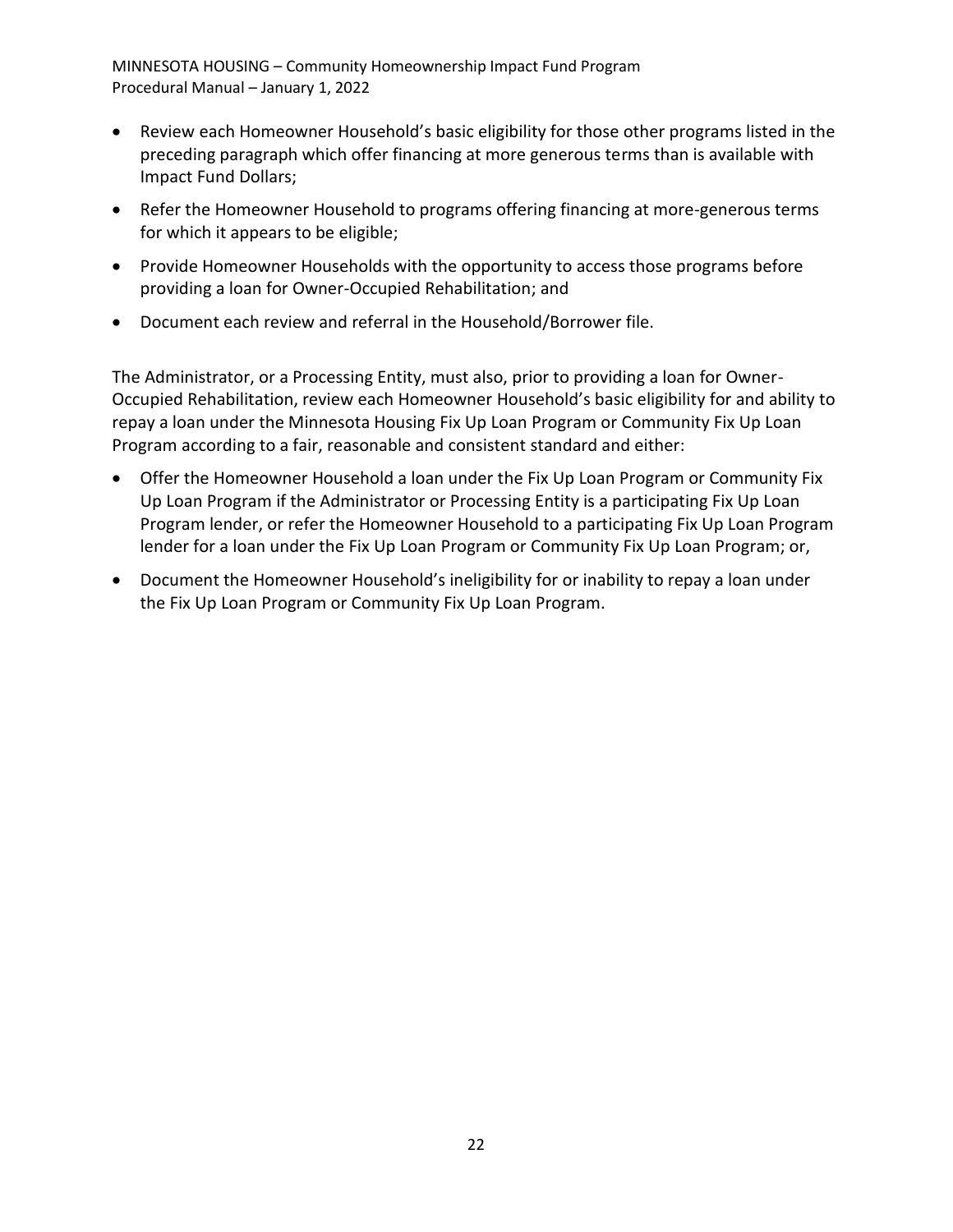## <span id="page-27-0"></span>**5.06 Affordability Gap**

(See Appendix C for minimum documentation requirements.)

Funds awarded for Affordability Gap must be used by the Administrator for one or more of the following specific uses, as approved by Minnesota Housing:

- The minimum downpayment amount required by a Homebuyer Household's first mortgage;
- A Homebuyer Household's settlement charges;
- Additional downpayment required for a Homebuyer Household to qualify for the first mortgage;
- Long-term (30+ years) subsidy tied to real Property;
- Other Affordability Gap assistance to a Homebuyer Household as approved by Minnesota Housing.

If required by HUD, Administrators that provide secondary financing, including but not limited to Affordability Gap Financing, to a Homebuyer Household also receiving an FHA-insured first mortgage must be approved by HUD and listed on HUD's Nonprofit Organization Roster.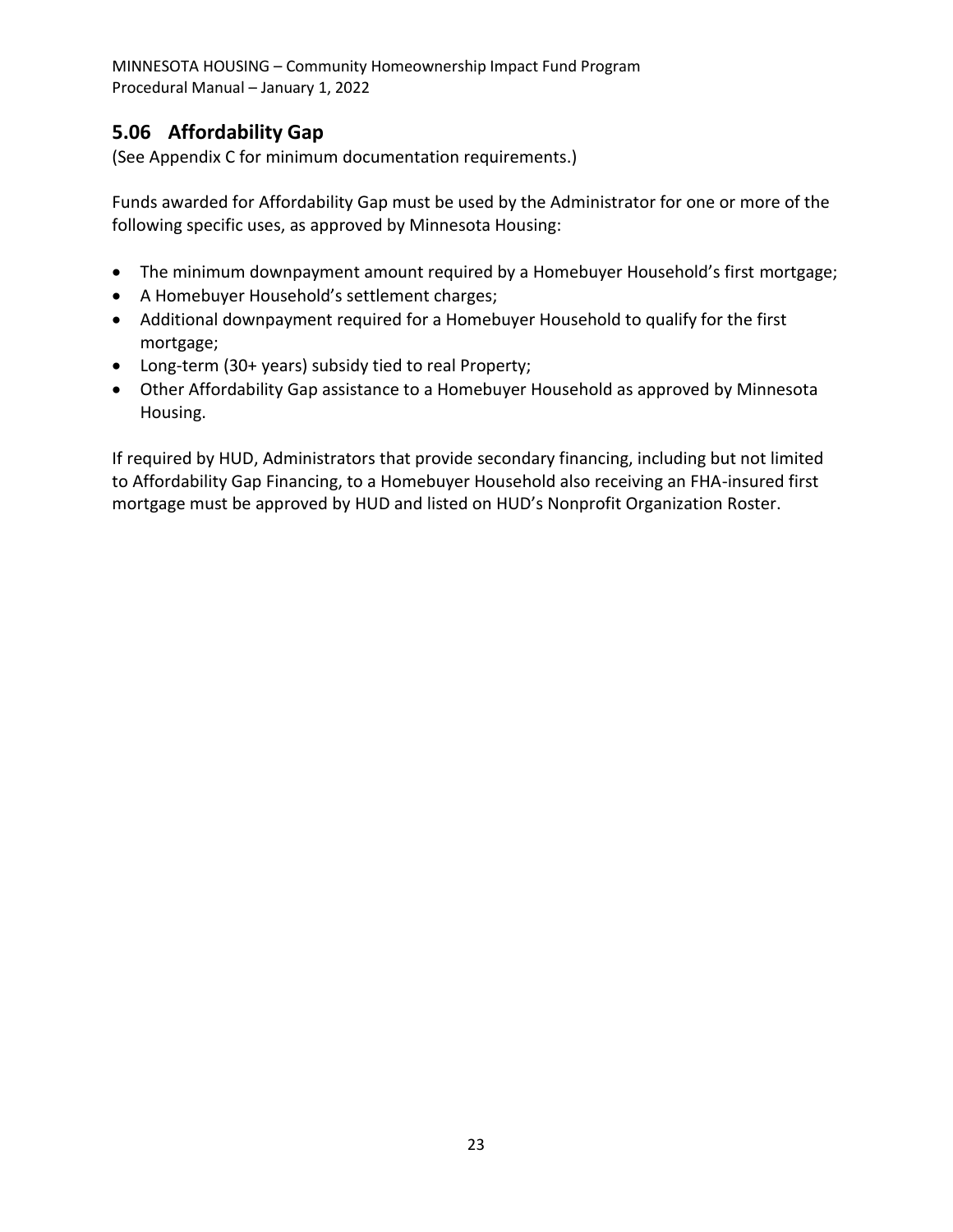# <span id="page-28-0"></span>**Chapter 6 - General Administration of Impact Fund Award**

(See Appendix C for minimum documentation requirements.)

## <span id="page-28-1"></span>**6.01 Fund Types**

Minnesota Housing will award Impact Fund Dollars to Administrators in the form of:

- An Interim Loan;
- A Deferred Loan;
- Deferred Loan Funds;
- A Bond Proceeds Loan; or
- Grant Funds.

## <span id="page-28-2"></span>**6.02 Escrow Account**

The Administrator must promptly deposit Impact Fund Dollars received to an escrow account it has established. Any interest earned on such funds while held in this escrow account may be used by the Administrator for activities eligible under the Impact Fund. The Administrator must maintain a detailed accounting of all of its escrow account(s) and, upon request by Minnesota Housing, provide a copy of such accounting to Minnesota Housing. The Administrator may commingle funds it is holding in escrow, provided that it maintains a separate ledger entry for Impact Fund Dollars received under each individual disbursement from Minnesota Housing.

## <span id="page-28-3"></span>**6.03 Prohibition Against Layering Impact Fund Dollars**

Administrators must not layer (combine) Impact Fund Dollars under two separate Impact Fund Awards in the same Project unless specifically approved in writing by Minnesota Housing. It is the Administrator's responsibility to review all funding sources in a Project to ensure layering does not occur. Combining Grant Funds, Deferred Loan Funds, and Bond Proceeds from the same Impact Fund Award is not considering layering.

Interim Loan funds are exempt from this prohibition against layering.

To request a waiver to this prohibition against layering, the Administrator must submit a written request to layer funds to Minnesota Housing for review and approval as soon in the process as possible and allow a reasonable amount of time for Minnesota Housing to review it prior to closing. The written waiver request should include:

- A breakdown of Total Development Costs. For example, construction or rehabilitation costs, gap financing needs, and the proposed gap financing sources and amounts; and
- A written narrative that explicitly references each Impact Fund Award proposed to be layered and justifies the layering of funds.

## <span id="page-28-4"></span>**6.04 Impact Fund Per-Unit Investment**

If an Administrator seeks to exceed the typical or average per-unit investment provided for in the Agreement by more than 50 percent, or seeks to exceed the maximum per-unit investment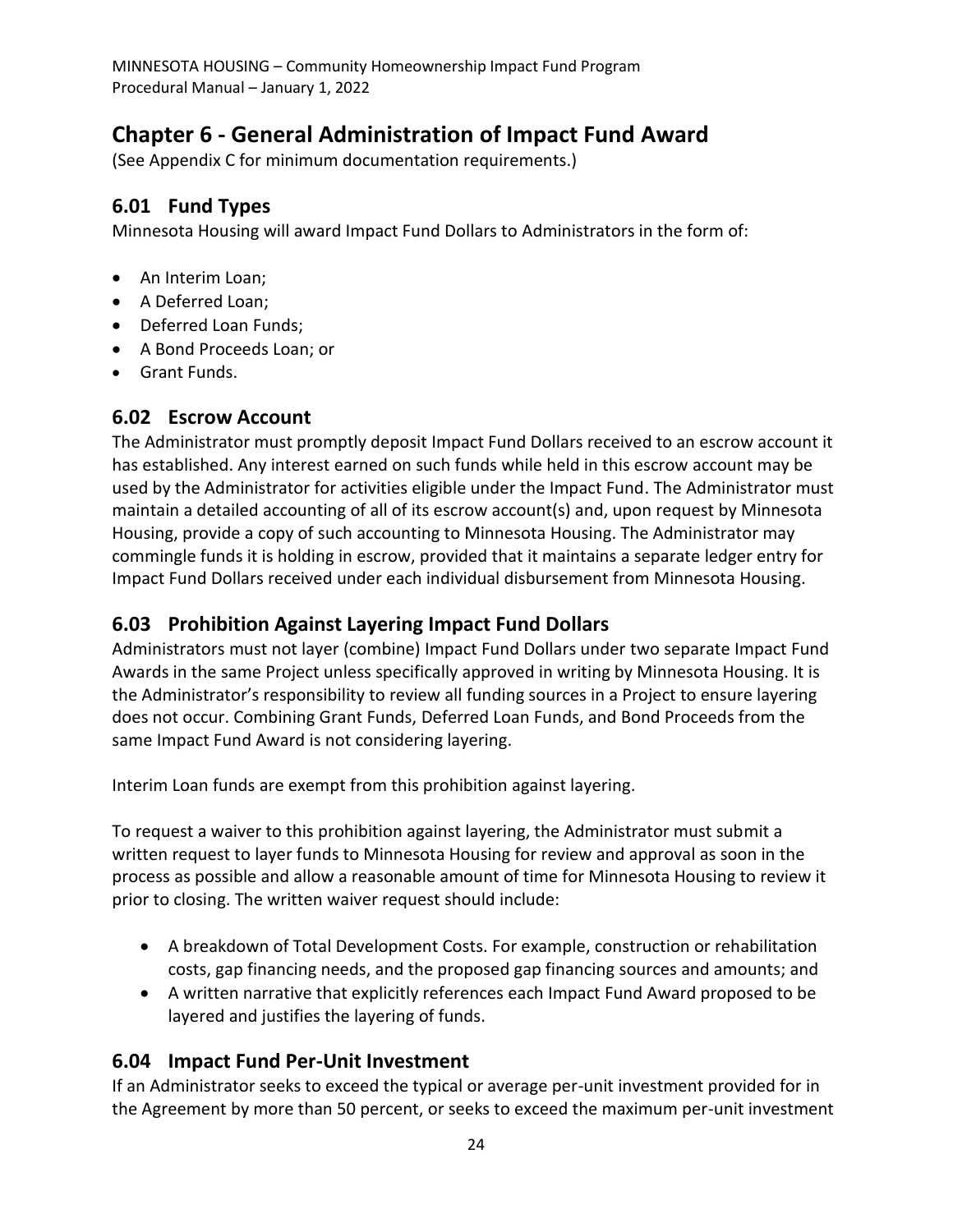provided for in the Agreement by any amount, the Administrator must obtain prior written approval from Minnesota Housing.

If no typical or average per-unit investment is explicit in the Agreement, the average is to be imputed by dividing the total dollar amount of funds awarded by the number of Projects or units to be completed as stated in the Agreement.

## <span id="page-29-0"></span>**6.05 Eligible Costs**

Eligible costs are hard costs and soft costs that are necessary, reasonable, relate directly to eligible activities and eligible Property or Qualified Dwelling Unit, are part of a Project, and that culminate in the purchase, construction or rehabilitation of a Qualified Dwelling Unit occupied by an Owner-Occupant.

Hard costs are:

- Land and Property acquisition;
- Demolition;
- Removal of existing structures;
- Site preparation;
- Construction or rehabilitation;
- Construction or rehabilitation of private infrastructure directly related to the Qualified Dwelling Unit such as connection to city water and sewer;
- Lead mitigation or abatement; and
- Other costs approved by Minnesota Housing.

Soft costs incurred by the Administrator must be reasonable and necessary, and must directly relate to the financing of acquisition, construction or rehabilitation of Qualified Dwelling Units. Soft costs are:

- A Developer Fee or an Administration Fee;
- Architectural, engineering or related professional services required to prepare plans, drawings, specifications, or work write-ups;
- Costs to settle the financing for a Qualified Dwelling Unit, such as:
	- o Private lender origination fees;
	- o Credit reports;
	- o Fees for the title evidence;
	- o Fees for recordation and filing of legal documents;
	- o Attorney fees;
	- o Real estate agent commissions; and
	- o Appraisal and independent cost estimate fees;
- Costs of any audit that Minnesota Housing may require with respect to Impact Fund Dollars; and
- Other costs approved by Minnesota Housing.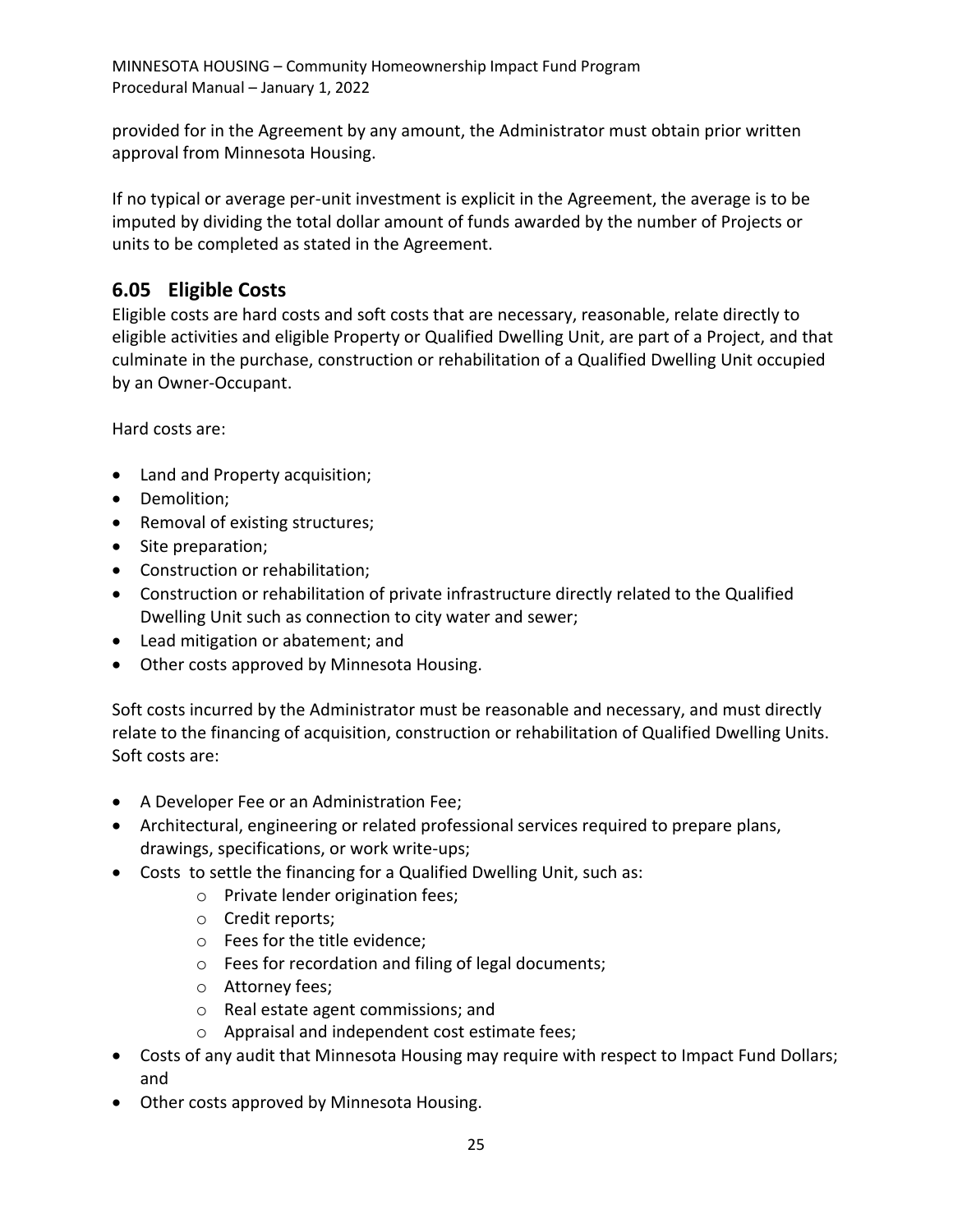## <span id="page-30-0"></span>**6.06 Ineligible Costs**

Ineligible Costs are:

- Costs reimbursed from another source;
- Reimbursement for the value of donated items such as labor, materials or property;
- Payment for labor performed by a member of the Household (e.g., homeowner labor);
- Costs not included in Section 6.05, Eligible Costs;
- Profit, overhead, wages, benefits, and other compensation to the Administrator, Processing Entity, or other entity affiliated with the Administrator or Processing Entity outside of a Minnesota Housing approved Administration Fee or Developer Fee, unless such costs have been approved in writing by Minnesota Housing; and
- Costs not approved by Minnesota Housing.

#### <span id="page-30-1"></span>**6.07 Administration Fees**

Administrators not compensated by a Developer Fee may take an Administration Fee.

The Administration Fee is the total cumulative payment accruing to the Administrator, Processing Entity and any affiliate of the Administrator or Processing Entity for the making of a grant or a loan to a Household, supported by Impact Fund Dollars.

- The Administration Fee must not exceed actual costs to make a grant or a loan to a Household, supported by Impact Fund Dollars. Such costs are:
	- o Securing and maintaining the funding source;
	- o Household education specific to the Deferred Loan or grant;
	- o Lender identification, communication, and coordination;
	- o Requesting Impact Fund Dollars from Minnesota Housing;
	- o Document preparation;
	- o Tracking and reporting and other costs specific to the Impact Fund Award; and
	- o Other costs as determined by Minnesota Housing.
- Administrators must disclose the Administration Fee in its Application for Funds.
- The maximum Administration Fee is \$500 per Project, or a higher amount if approved by Minnesota Housing.
- Administration Fees higher than the maximum allowed fee of \$500 per Project may be allowed if approved at the sole discretion of Minnesota Housing.
- Any fee charged to the Household must be disclosed to the Household in advance with a description of the costs the fee covers.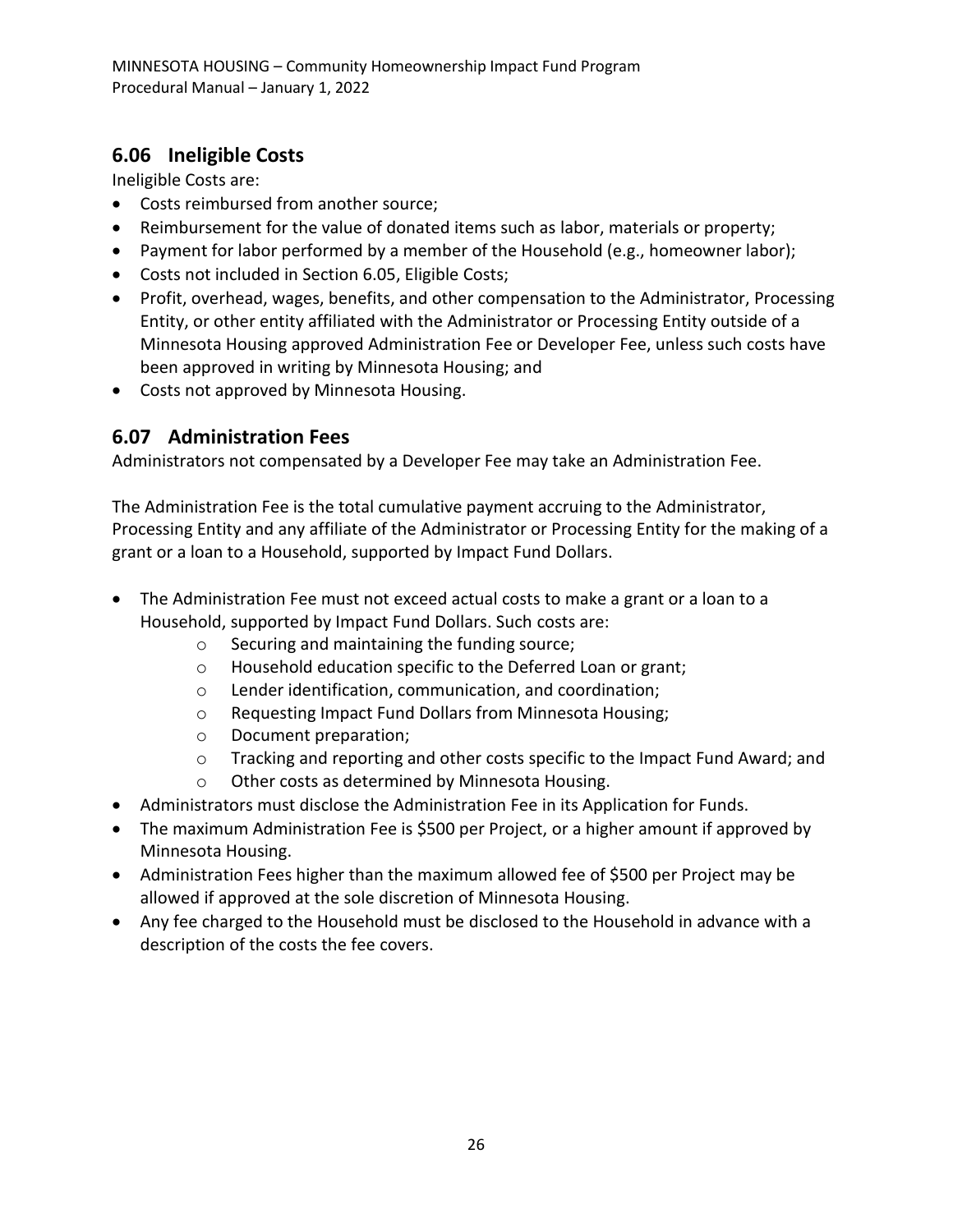#### <span id="page-31-0"></span>**6.08 Developer Fees**

Administrators directly involved in and bearing primary responsibility for the New Construction or Acquisition, Rehabilitation, Resale of a Qualified Dwelling Unit may charge a Developer Fee. This Developer Fee is paid at the time of closing from sale proceeds and must not exceed the lesser of 10 percent of the Project's Total Development Cost (less the Developer Fee), or the Developer Fee stated in the Application for Funds.

The Developer Fee is the total cumulative payment accruing to the Administrator, Processing Entity and any affiliate of the Administrator or Processing Entity for development services performed in a New Construction or Acquisition, Rehabilitation, Resale Project. The Administrator, Processing Entity, and any affiliate of the Administrator or Processing Entity, must earn no additional profit or compensation, nor include costs for wages, benefits or overhead in the Total Development Cost of a Project, without Minnesota Housing's written consent.

Administrators must not charge a Developer Fee when providing only Affordability Gap Financing or Owner-Occupied Rehabilitation financing to an eligible Household.

Administrators must not charge both an Administration Fee and a Developer Fee for the same Project.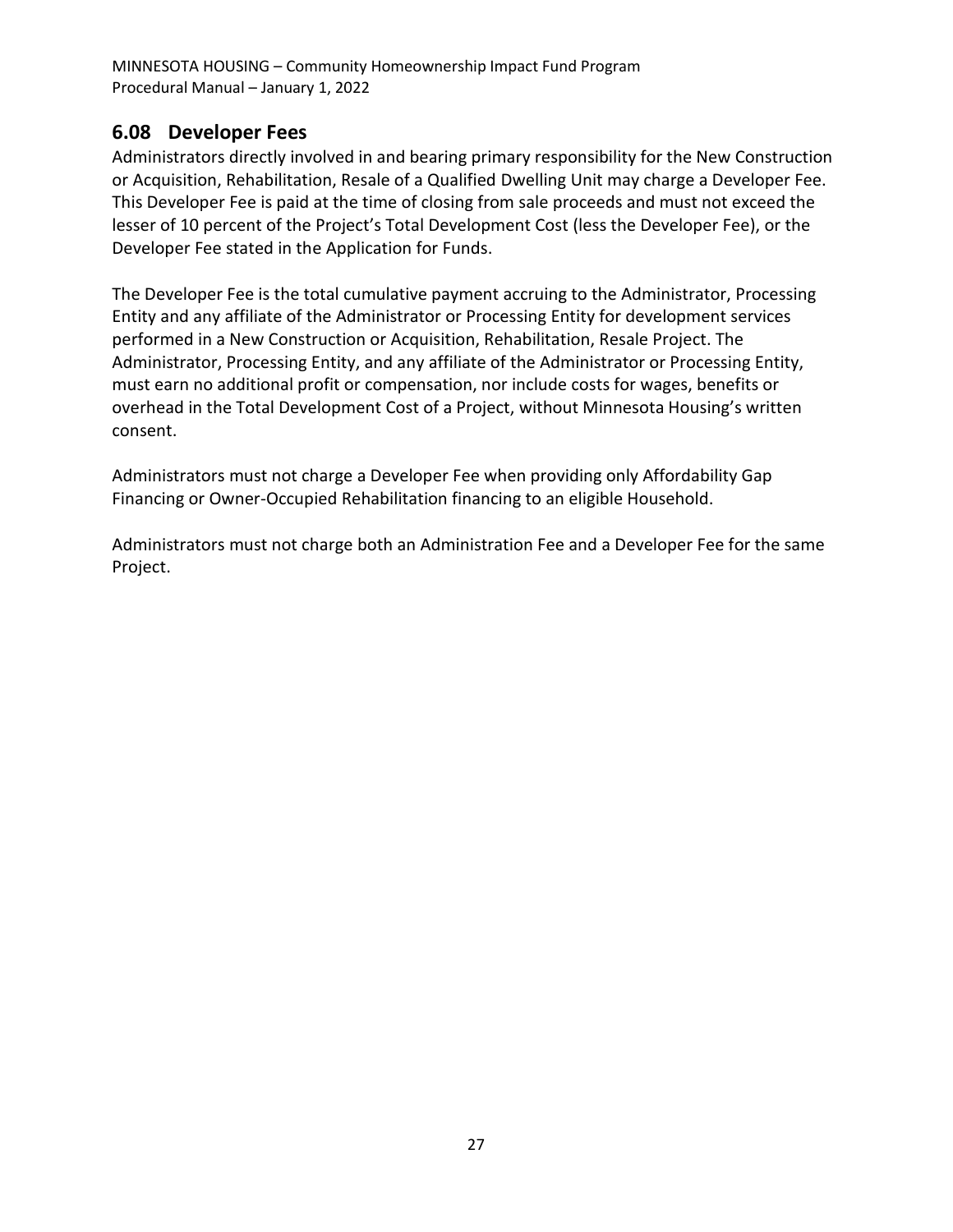# <span id="page-32-0"></span>**Chapter 7 – Deferred Loans**

(See Appendix C for minimum documentation requirements.)

#### <span id="page-32-1"></span>**7.01 General**

Deferred Loan Funds may be used by the Administrator to:

- Provide Affordability Gap Financing for Homebuyer Households;
- Provide financing for Owner-Occupied Rehabilitation, or
- Support other eligible activities as specified in the Agreement.

Deferred Loans to Borrowers are a non-amortizing, zero interest, balloon loan which must be fully repaid by the Borrower in a lump sum at the end of the loan term.

#### **Marketing Terms of Use**

Administrator must follow Minnesota Housing's Terms of Use for marketing materials and the Agreement requirements for marketing and use of Minnesota Housing's name or logo.

#### <span id="page-32-2"></span>**7.02 Disbursements**

To request funds, the Administrator must submit a Request for Funds form. The [Request for](http://www.mnhousing.gov/get/MHFA_013554)  [Funds](http://www.mnhousing.gov/get/MHFA_013554) form is available on Minnesota Housing's [Impact Fund webpage.](http://mnhousing.gov/wcs/Satellite?c=Page&cid=1358906164357&pagename=External%2FPage%2FEXTStandardLayout) Administrators must request Deferred Loan Funds only on a loan-by-loan basis and no sooner than upon the Administrator's or Processing Entity's commitment to lend to a Household on a specified closing date agreed to by the Administrator or Processing Entity and the Household.

Minnesota Housing reserves the right to disburse funds more conservatively. Minnesota Housing may withhold disbursements from current Impact Fund Awards until outstanding Level 3 Monitoring Exceptions have been cleared by Minnesota Housing.

## <span id="page-32-3"></span>**7.03 Loan Documents and Disclosures**

The Administrator must originate Deferred Loans for Borrowers in accordance with all applicable laws, rules, and regulations regarding the origination and disclosure of mortgage loans. The Administrator must disclose to the Borrower(s) that the Deferred Payment Loan Program is structured as a balloon with payment deferred for the length of the loan term or until repayment in accordance with the terms of the Impact Fund (Balloon) Loan Note. Consult with your compliance department or legal counsel for guidance on completing required disclosures.

For each Deferred Loan the Administrator or a Processing Entity originates, the Administrator must ensure it has a fully executed, valid, and enforceable Impact Fund (Balloon) Loan Mortgage and Impact Fund (Balloon) Loan Note using the forms provided by Minnesota Housing and available on Minnesota Housing's [Impact Fund webpage.](http://mnhousing.gov/wcs/Satellite?c=Page&cid=1358906164357&pagename=External%2FPage%2FEXTStandardLayout)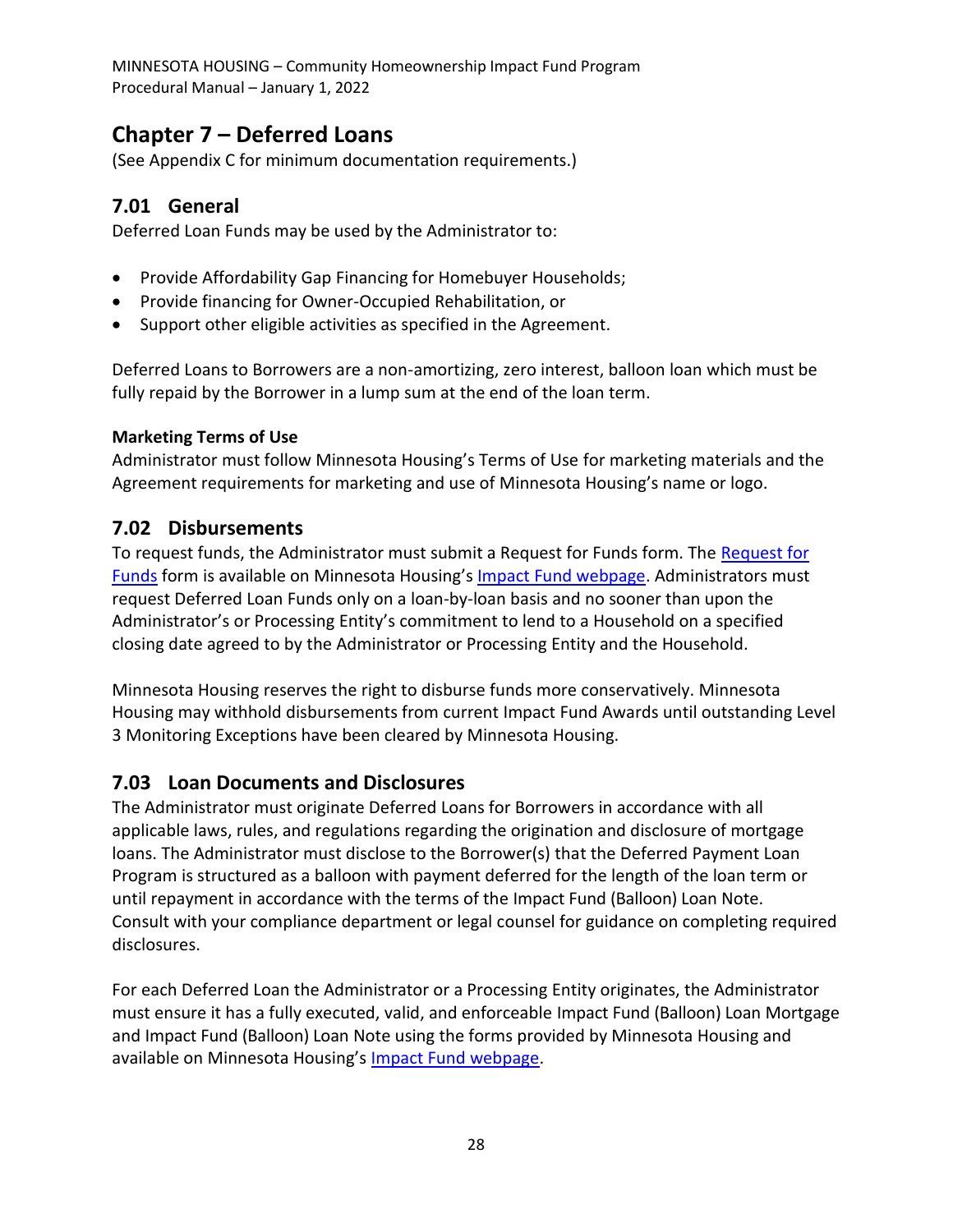The Impact Fund (Balloon) Loan Mortgage is the legal document used to secure a loan against a Qualified Dwelling Unit. Anyone with an ownership interest in the mortgaged Property or Qualified Dwelling Unit, including at least one member of the Household, is required to be a party to the Impact Fund (Balloon) Loan Mortgage. The Impact Fund (Balloon) Loan Mortgage must be assigned to Minnesota Housing.

The Impact Fund (Balloon) Loan Note is legal evidence of the debt to be repaid. The Impact Fund (Balloon) Loan Note must be endorsed to Minnesota Housing. All parties whose income must be included when calculating Annualized Gross Income according to Section 3.07 of this Procedural Manual must execute the Impact Fund (Balloon) Loan Note.

## <span id="page-33-0"></span>**7.04 E-Signature**

Minnesota Housing accepts electronic signatures (eSignatures) on loan documents executed under the Impact Fund Program to the extent Lender complies with all applicable state and federal electronic signature laws, as well as any counterparty requirements (e.g. Fannie Mae, Federal Housing Administration, US Bank HFA Division). However, eSignatures are not acceptable on any document that needs to be recorded with the county. Under no circumstances may a borrower be required to use electronic signatures.

## <span id="page-33-1"></span>**7.05 Manufactured Housing**

Manufactured homes taxed as personal property may be eligible Qualified Dwelling Units. Unless explicitly identified in the Agreement, an Administrator that seeks to serve a Household purchasing or rehabilitating a manufactured home taxed as personal property using Deferred Loan Funds must contact Minnesota Housing prior to assisting the Household. Such Projects are approved at the sole discretion of Minnesota Housing. Manufactured homes taxed as real property should be treated like all other Qualified Dwelling Units taxed as real property.

## <span id="page-33-2"></span>**7.06 Nationwide Mortgage Licensing System (NMLS) Registration**

In compliance with the S.A.F.E. Act, all Administrators and Processing Entities, including local units of government and non-traditional lenders, must determine which staff members are considered individual mortgage loan originators and must comply with the S.A.F.E. Act and which staff members are exempt from compliance with it.

The Minnesota Department of Commerce requires (pursuant to MS §58A.03 subd.2) all mortgage lenders and entities deemed exempt to register with the Nationwide Mortgage Licensing System & Registry and obtain a unique identifier number.

## <span id="page-33-3"></span>**7.07 Repayment**

Unless otherwise outlined in the Agreement, Borrower(s) must repay Deferred Loans according to the terms of the Impact Fund (Balloon) Loan Mortgage and Impact Fund (Balloon) Loan Note.

Deferred Loans made by Minnesota Housing to the Administrator must be repaid according to the terms of the Agreement.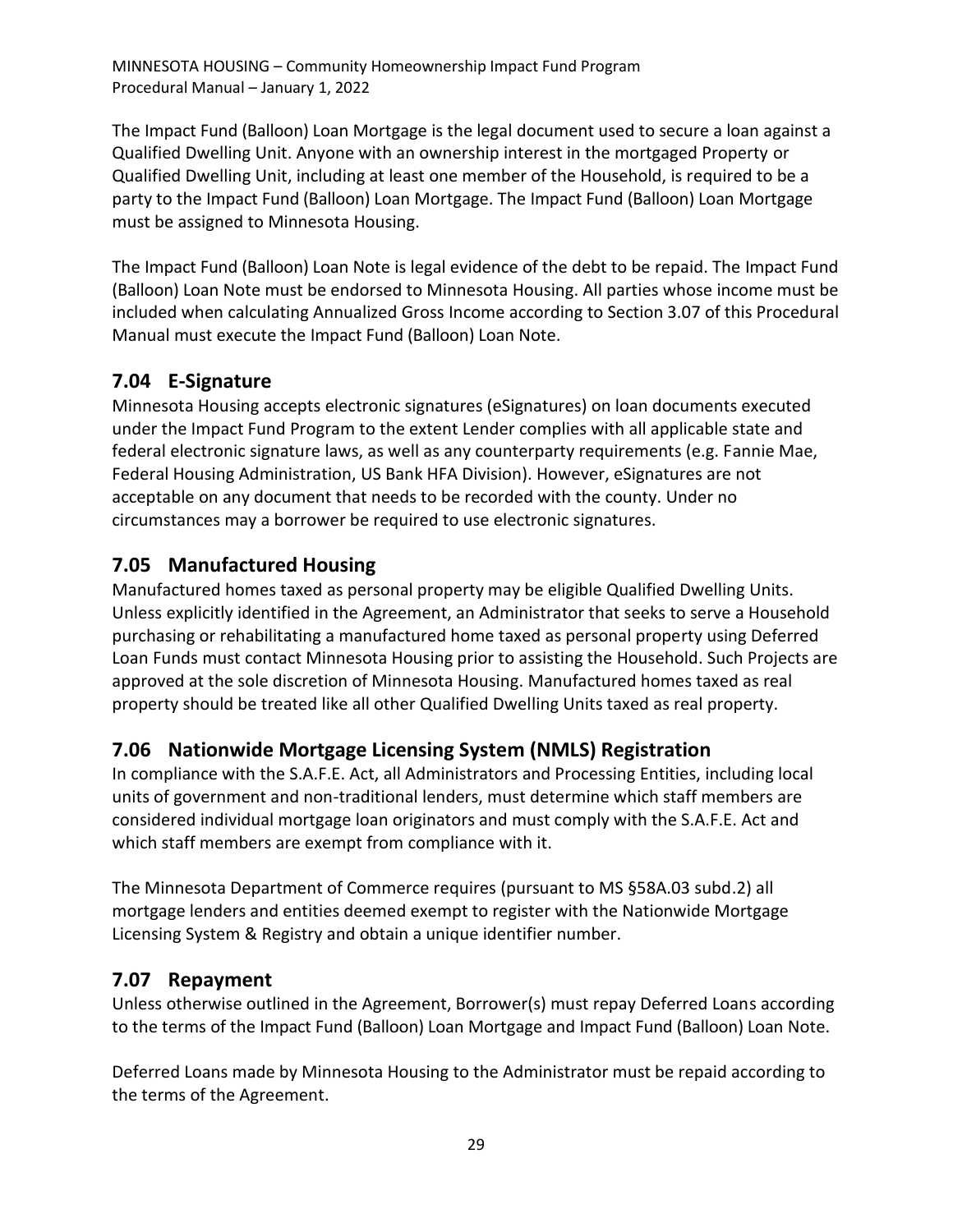## <span id="page-34-0"></span>**7.08 Delivery of Loans to Minnesota Housing**

For each Deferred Loan originated, the Administrator must forward to Minnesota Housing the Deferred Loan documentation listed in the Deferred Loan Closing Instructions and Deferred Loan Transmittal Form. The documents must be delivered in the same form, order, and timeline prescribed in the Deferred Loan Closing Instructions and Deferred Loan Transmittal Form. The Deferred Loan Closing Instructions and Deferred Loan Transmittal Form are available on Minnesota Housing's [Impact Fund webpage.](http://mnhousing.gov/wcs/Satellite?c=Page&cid=1358906164357&pagename=External%2FPage%2FEXTStandardLayout)

## <span id="page-34-1"></span>**7.09 Servicing**

Deferred Loans to Borrowers will be assigned a designated servicer by Minnesota Housing. Deferred Loans to Borrowers are typically serviced by AmeriNat, although Minnesota Housing may, at its discretion, designate other servicers. Servicing inquiries, including satisfaction and subordination requests, should be directed to AmeriNat, unless another servicer is designated by Minnesota Housing.

## <span id="page-34-2"></span>**7.10 Assumption**

Deferred Loans are not assumable.

## <span id="page-34-3"></span>**7.11 Hardship Policy**

Minnesota Housing has in place a hardship policy for its Deferred Loans to Borrowers that allows forgiveness either in part or whole if the Household is experiencing severe financial hardships that prevent full repayment of indebtedness. Please contact Minnesota Housing for more information regarding this policy.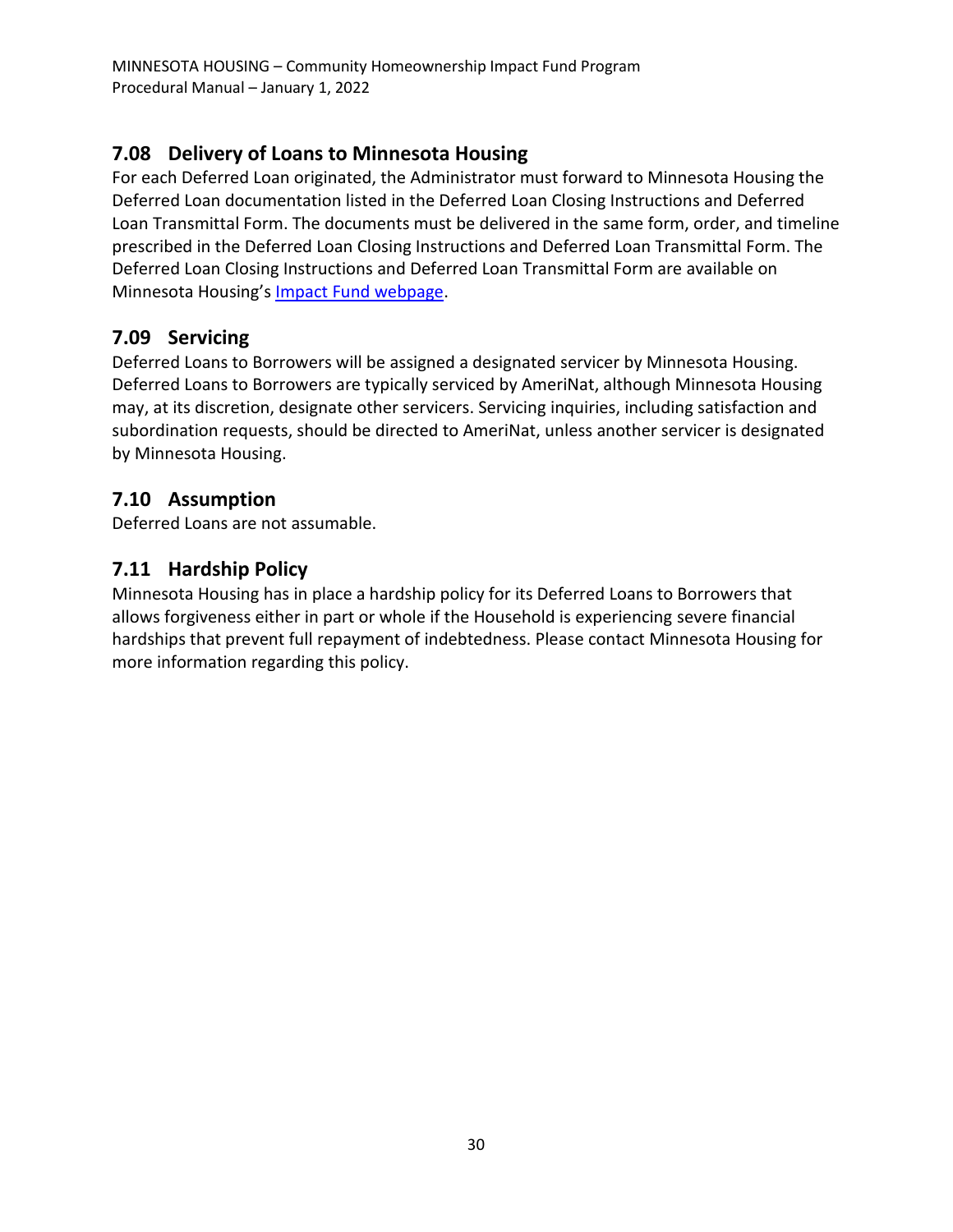# <span id="page-35-0"></span>**Chapter 8 – Housing Infrastructure Bond Proceeds Loans**

(See Appendix C for minimum documentation requirements.)

## <span id="page-35-1"></span>**8.01 General**

Minnesota Housing may issue its State Appropriation Bonds (Housing Infrastructure) and use Bond Proceeds to make Bond Proceeds Loans to Administrators to finance the costs related to acquisition, construction or rehabilitation of the Qualified Dwelling Units including,

- Construction or rehabilitation costs up to the amount of the Value Gap for the Qualified Dwelling Unit;
- For Community Land Trusts, the actual costs of the acquisition of Land, demolition and site clearing, and Utility Connections related to land owned by or to be owned by a Community Land Trust;
- For non-Community Land Trusts, the acquisition of Land, demolition and site clearing, and Utility Connections up to the amount of the Value Gap for the Qualified Dwelling Unit; and
- Owner-Occupied Rehabilitation.

Any demolition, site clearing or Utility Connections financed by a Bond Proceeds Loan to an Administrator must be completed prior to conveyance of the Qualified Dwelling Unit to an Owner-Occupant.

## <span id="page-35-2"></span>**8.02 Properties Eligible to be Financed with Bond Proceeds Loans**

If any costs are to be reimbursed with Bond Proceeds Loan funds related to a Project, those costs related to the associated Property or Qualified Dwelling Unit must have been incurred no earlier than the date specified on the *Certificate of Administrator as to Expenditure of Bond Proceeds* provided by Minnesota Housing.

## <span id="page-35-3"></span>**8.03 Additional Documentation Required**

Files for Projects receiving a Bond Proceeds Loan must, at minimum, contain the documents in Appendix C to this Procedural Manual.

In addition, within 14 days of the sale of a Property or Qualified Dwelling Unit funded in whole or in part by a Bond Proceeds Loan, the Administrator must provide Minnesota Housing the documentation stated below for the applicable uses:

#### **Land Acquisition, Demolition and Utility Connections for Community Land Trusts**

• A certificate identifying the amount of the Bond Proceeds Loan applied to a Project and the costs of any eligible acquisition of Land, site clearing, demolition and Utility Connections for the Project. The *Certificate of Administrator as to Expenditure of Bond Proceeds* is the required form to be used for this purpose. This *Certificate of Administrator as to Expenditure of Bond Proceeds* must be executed by an officer of the Administrator responsible for its financial management or reporting;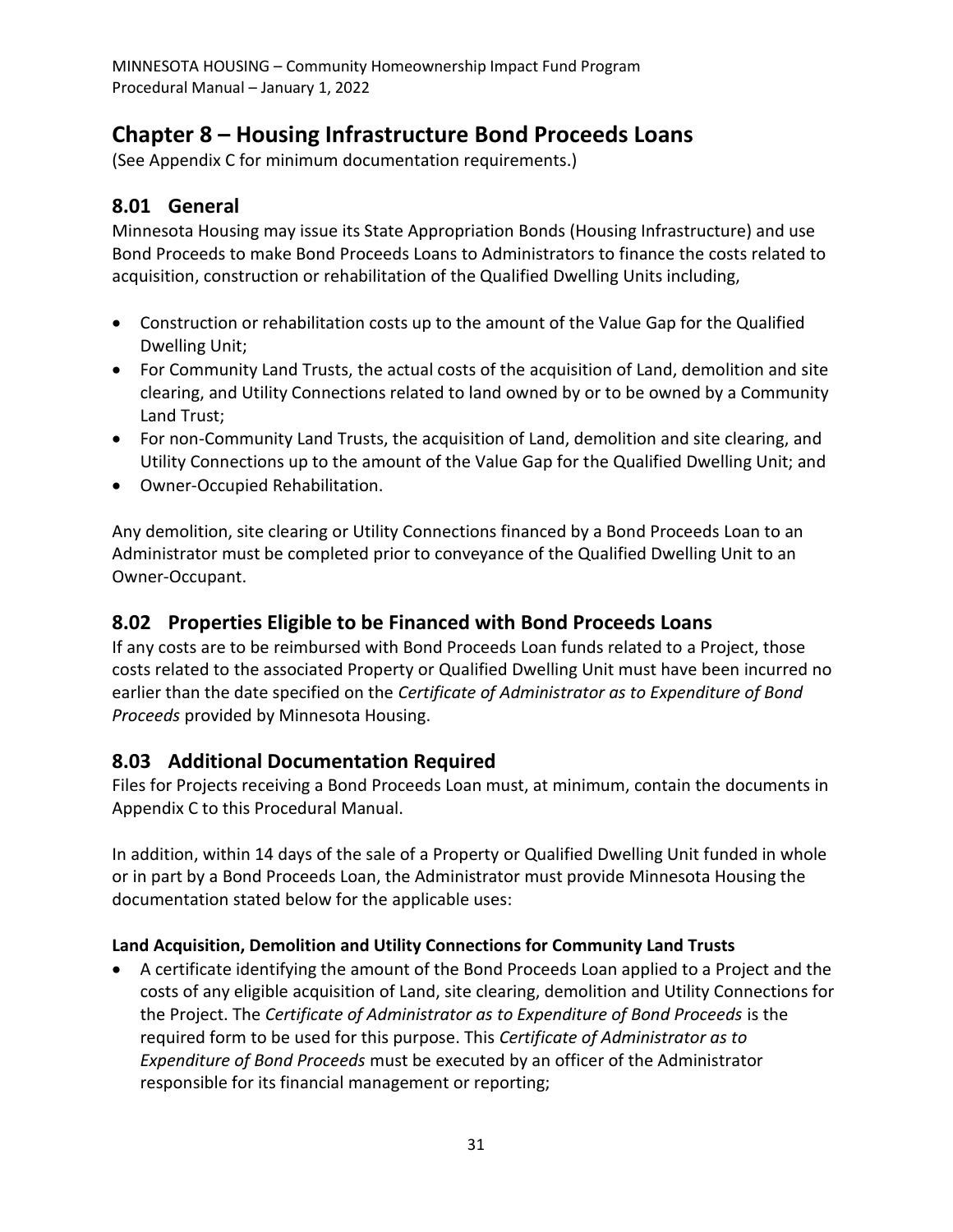- The market value of the real Property relating to the Project (evidenced by a current appraisal accompanying the *Certificate of Administrator as to Expenditure of Bond Proceeds*); and
- The Household Demographic Project Information Form.

#### **Value Gap**

- A certificate identifying the amount of the Bond Proceeds Loan applied to a Project and the eligible development costs for the Project. The *Certificate of Administrator as to Expenditure of Bond Proceeds* is the required form to be used for this purpose. This *Certificate of Administrator as to Expenditure of Bond Proceeds* must be executed by an officer of the Administrator responsible for its financial management or reporting;
- Documentation of development cost(s) that include the following:
	- o Evidence that the cost(s) is directly related to the identified Property (e.g., purchase agreement for the home or lot, receipt or invoice with the address of the property); and
	- $\circ$  Evidence that the amount of the cost(s) is more than or equal to the requested bond proceeds disbursement.
- The Household Demographic Project Information Form.

#### **Owner-Occupied Rehabilitation**

- A certificate identifying the amount of the Bond Proceeds Loan applied to a Project and the costs of any eligible owner-occupied rehabilitation for the Project. The *Certificate of Administrator as to Expenditure of Bond Proceeds* is the required form to be used for this purpose. This *Certificate of Administrator as to Expenditure of Bond Proceeds* must be executed by an officer of the Administrator responsible for its financial management or reporting;
- Documentation of rehabilitation cost(s) that include the following:
	- $\circ$  Evidence that the cost(s) is directly related to the identified Qualified Dwelling Unit (e.g., receipt or invoice with the address of the property); and
	- $\circ$  Evidence that the amount of the cost(s) is more than or equal to the requested bond proceeds disbursement.
- The Household Demographic Project Information Form.

## <span id="page-36-0"></span>**8.04 Disbursement of Bond Proceeds Loans**

To request disbursements of Bond Proceeds Loans, the Administrator must submit a Request for Funds form and the documentation required under Section 8.03 of this Procedural Manual. The [Request for Funds](http://www.mnhousing.gov/get/MHFA_013554) form is available on Minnesota Housing's [Impact Fund webpage.](https://www.mnhousing.gov/sites/np/impactfund)

Minnesota Housing may disburse Bond Proceeds to the Administrator to fund a Bond Proceeds Loan as follows: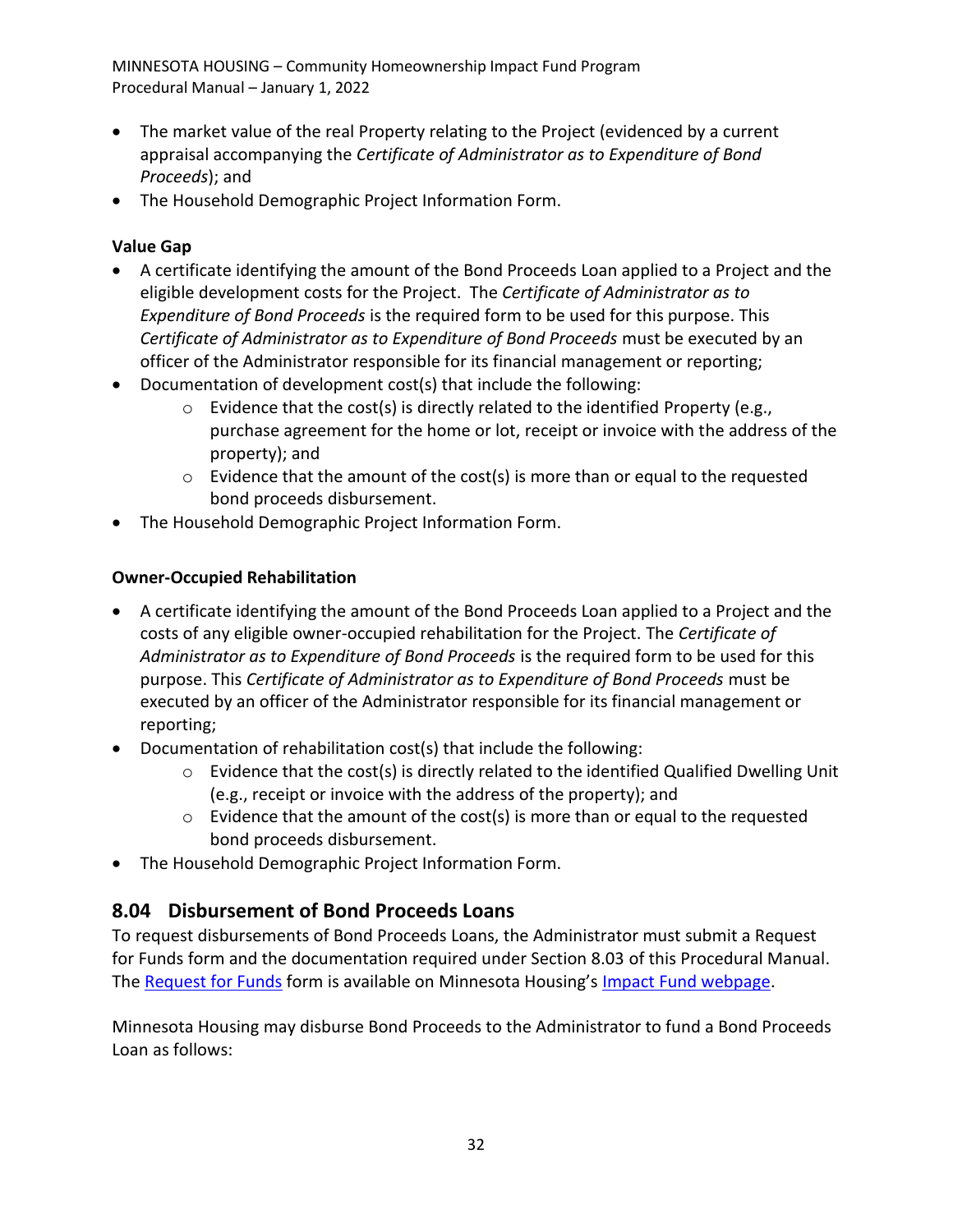- Up to one-third of the total award of Bond Proceeds Loan is available in the first disbursement upon Administrator's request and at the discretion of Minnesota Housing.
- When the Administrator has demonstrated significant progress, Minnesota Housing, at its discretion, will make further disbursements to the Administrator upon receipt of additional Request for Funds forms.

Minnesota Housing reserves the right to disburse funds more conservatively and may withhold disbursements until outstanding Level 3 Monitoring Exceptions have been cleared by Minnesota Housing.

#### <span id="page-37-0"></span>**8.05 Repayment of Bond Proceeds Loans**

The Administrator must repay Bond Proceeds Loans upon the occurrence of events, and at the times, set forth in the Agreement.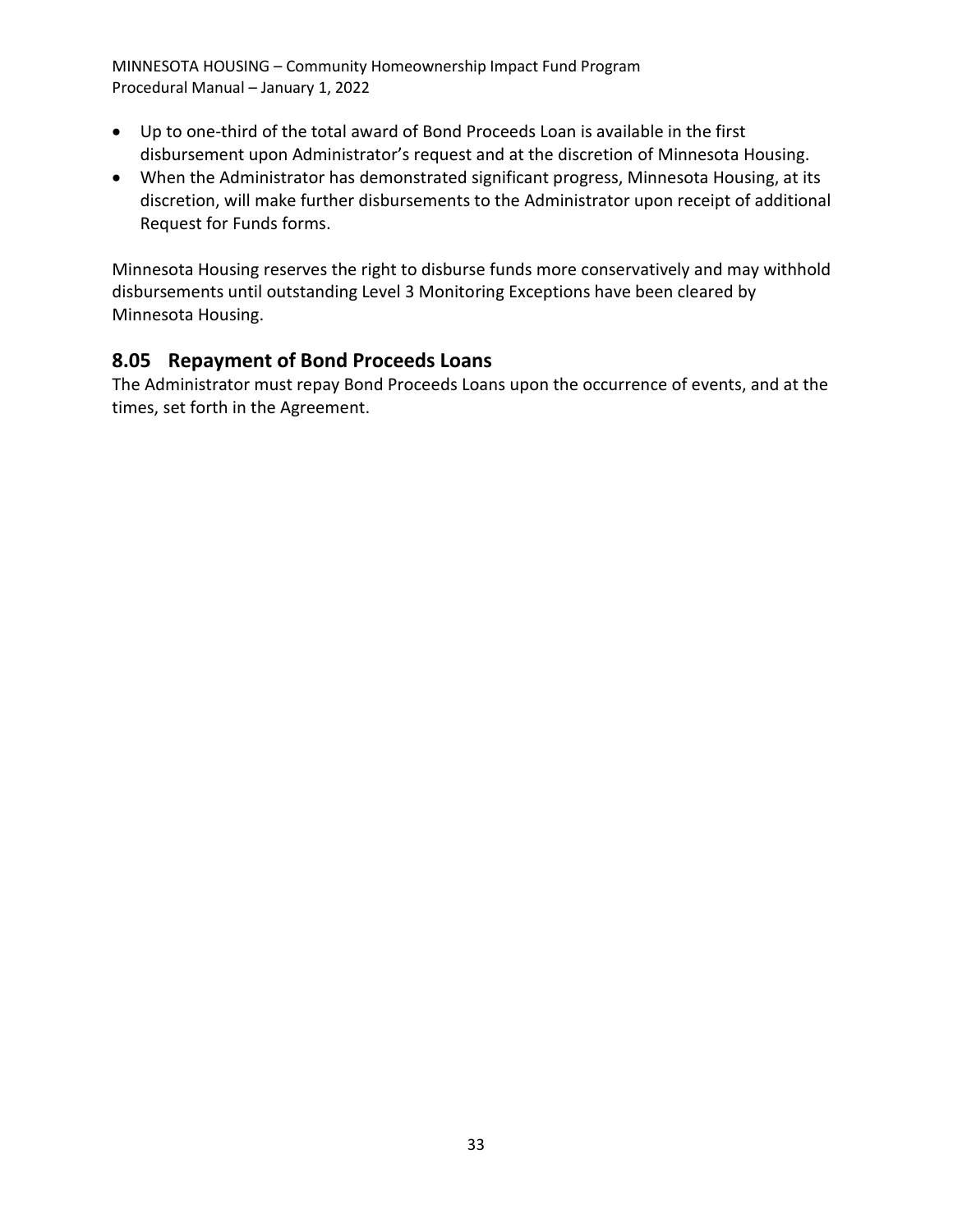# <span id="page-38-0"></span>**Chapter 9 – Grant Funds**

(See Appendix C for minimum documentation requirements.)

#### <span id="page-38-1"></span>**9.01 General**

Grant Funds may be used by the Administrator to:

- Provide Value Gap financing; or
- Finance other eligible activities, as approved by Minnesota Housing, that preserve long term affordability or for which repayment is economically infeasible.

#### <span id="page-38-2"></span>**9.02 Disbursements**

To request funds, the Administrator must submit a Request for Funds form. The [Request for](http://www.mnhousing.gov/get/MHFA_013554)  [Funds](http://www.mnhousing.gov/get/MHFA_013554) form is available on Minnesota Housing's [Impact Fund webpage.](http://mnhousing.gov/wcs/Satellite?c=Page&cid=1358906164357&pagename=External%2FPage%2FEXTStandardLayout)

Minnesota Housing may disburse Grant Funds to the Administrator as follows:

- Up to one-third of the total award of Grant Funds is available in the first disbursement upon Administrator's request and at the discretion of Minnesota Housing.
- When the Administrator has demonstrated significant progress, Minnesota Housing, at its discretion, will make further disbursements to the Administrator upon receipt of additional Request for Funds forms.

Minnesota Housing reserves the right to disburse funds more conservatively and may withhold disbursements until outstanding Level 3 Monitoring Exceptions have been cleared by Minnesota Housing.

#### <span id="page-38-3"></span>**9.03 Repayment**

Repayment conditions are specified in the Agreement.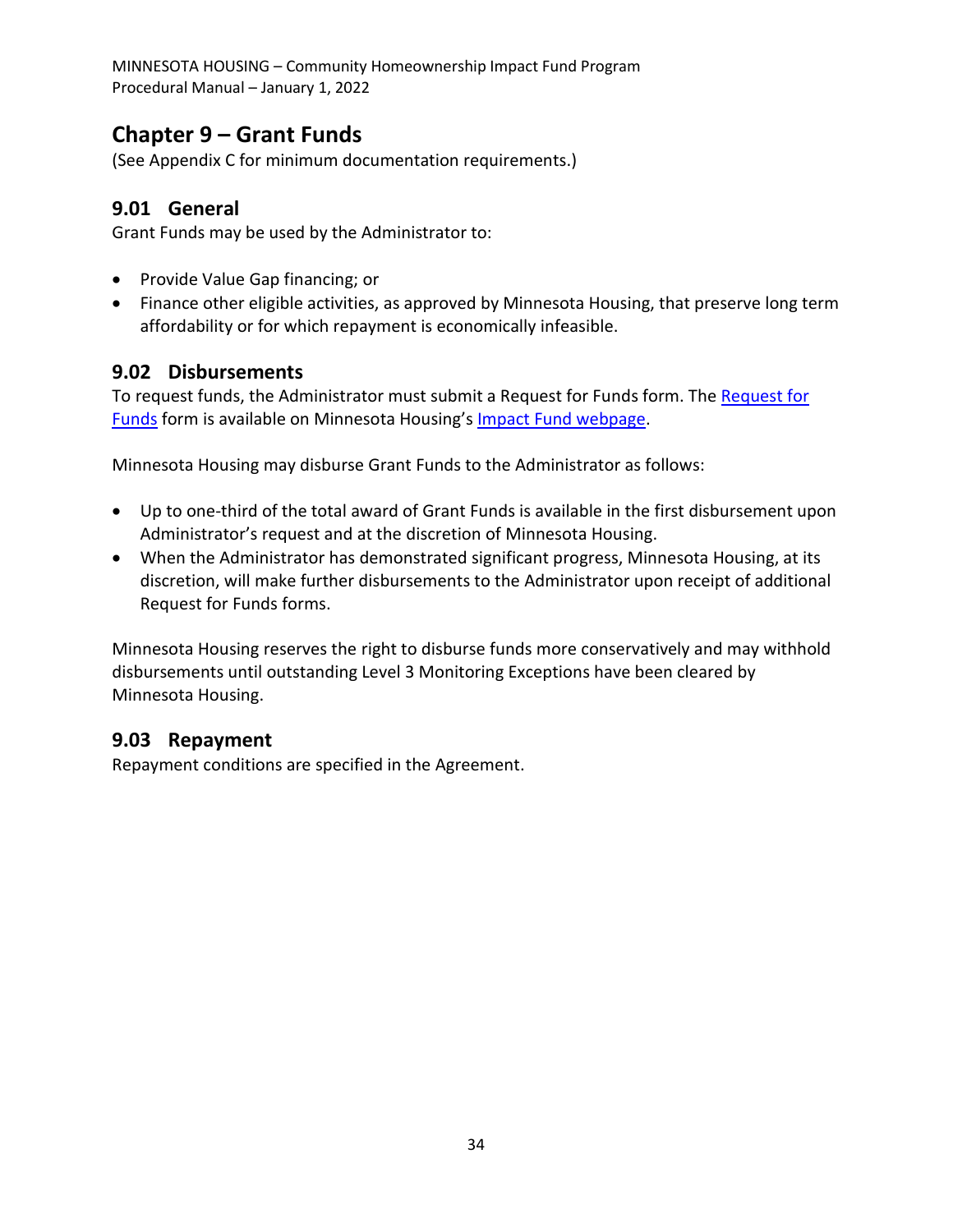## <span id="page-39-0"></span>**Chapter 10 – Interim Loans**

(See Appendix C for minimum documentation requirements.)

#### <span id="page-39-1"></span>**10.01 General**

Minnesota Housing may provide an Interim Loan to an Administrator to acquire, rehabilitate, demolish, and construct Qualified Dwelling Units. Whether and at what rate an Interim Loan bears interest is outlined in the Agreement.

If an Interim Loan bears interest, interest will accrue from the date of disbursement to the date of repayment.

#### <span id="page-39-2"></span>**10.02 Disbursements**

To request funds, the Administrator must submit a Request for Funds form and documentation of the acquisition, demolition, or start of construction of the Projects for which it is requesting funds. The [Request for Funds](http://www.mnhousing.gov/get/MHFA_013554) form is available on Minnesota Housing's [Impact Fund webpage.](http://mnhousing.gov/wcs/Satellite?c=Page&cid=1358906164357&pagename=External%2FPage%2FEXTStandardLayout) Minnesota Housing may withhold disbursements until outstanding Level 3 Monitoring Exceptions have been cleared by Minnesota Housing.

#### <span id="page-39-3"></span>**10.03 Repayment**

The term of an Interim Loan is 20 months unless otherwise specified in the Agreement. Interim Loan funds and interest accrued must be repaid on or before the repayment date or termination of availability date noted in the Agreement. Specific repayment requirements are detailed in the Agreement. Contact Minnesota Housing with any questions about repayment procedure and amounts due.

#### <span id="page-39-4"></span>**10.04 Assumption**

Interim Loans are not assumable.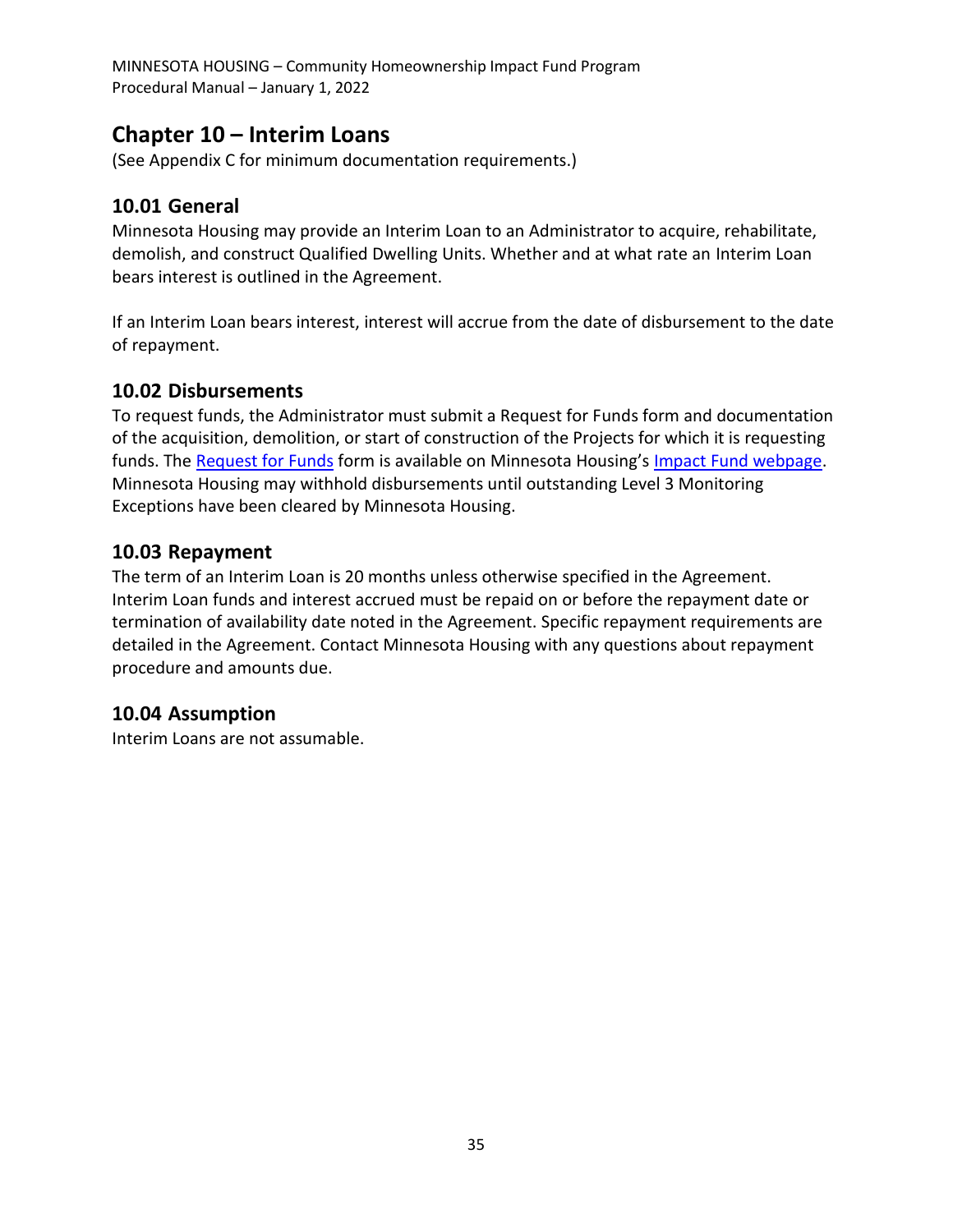# <span id="page-40-0"></span>**Chapter 11 – Records Retention and Reporting**

## <span id="page-40-1"></span>**11.01 Records Retention**

Administrators must maintain copies of all books, records, Project files, documents, and accounting procedures related to the Agreement during the term of the Agreement and for a minimum of six years after the termination or expiration of the Agreement. These documents are subject to examination by Minnesota Housing, the State of Minnesota, the State Auditor, and the Legislative Auditor.

## <span id="page-40-2"></span>**11.02 Reporting Individual Household Demographic and Project Information**

Administrators must submit a Household Demographic Project Information form to Minnesota Housing for each Project either upon Project completion as described in this Section 11.02, or when:

- All eligible activities to be performed on a Project have been performed in accordance with the Agreement;
- The Qualified Dwelling Unit has been conveyed to or is occupied by an Owner-Occupant; and
- If the Project is supported by Deferred Loan Funds, all necessary Deferred Loan documents have been executed and, where required, submitted for recording.

The Household Demographic Project Information Form template is available on Minnesota Housing's [Impact Fund webpage.](http://mnhousing.gov/wcs/Satellite?c=Page&cid=1358906164357&pagename=External%2FPage%2FEXTStandardLayout)

#### **Project Completion by Activity Type**

A Project is considered complete for each activity type when the requirements below are met.

- New Construction: A New Construction Project is complete when construction has been completed, the Qualified Dwelling Unit has been conveyed to or is occupied by an Owner-Occupant, and all Deferred Loan documents, if applicable, have been executed, recorded, and submitted to Minnesota Housing as required per Section 7.07 of this Procedural Manual.
- Acquisition, Rehabilitation, Resale: An Acquisition, Rehabilitation, Resale Project is complete when rehabilitation and any construction has been completed, the Qualified Dwelling Unit has been conveyed to or is occupied by an Owner-Occupant, and all Deferred Loan documents, if applicable, have been executed, recorded, and submitted to Minnesota Housing as required per Section 7.07 of this Procedural Manual.
- Owner-Occupied Rehabilitation: An Owner-Occupied Rehabilitation Project, except for a Community Fix Up Loan Program interest rate write-down Project, is complete once any loan closing and all rehabilitation has been completed, and all Deferred Loan documents, if applicable, have been executed, recorded, and submitted to Minnesota Housing as required per Section 7.07 of this Procedural Manual.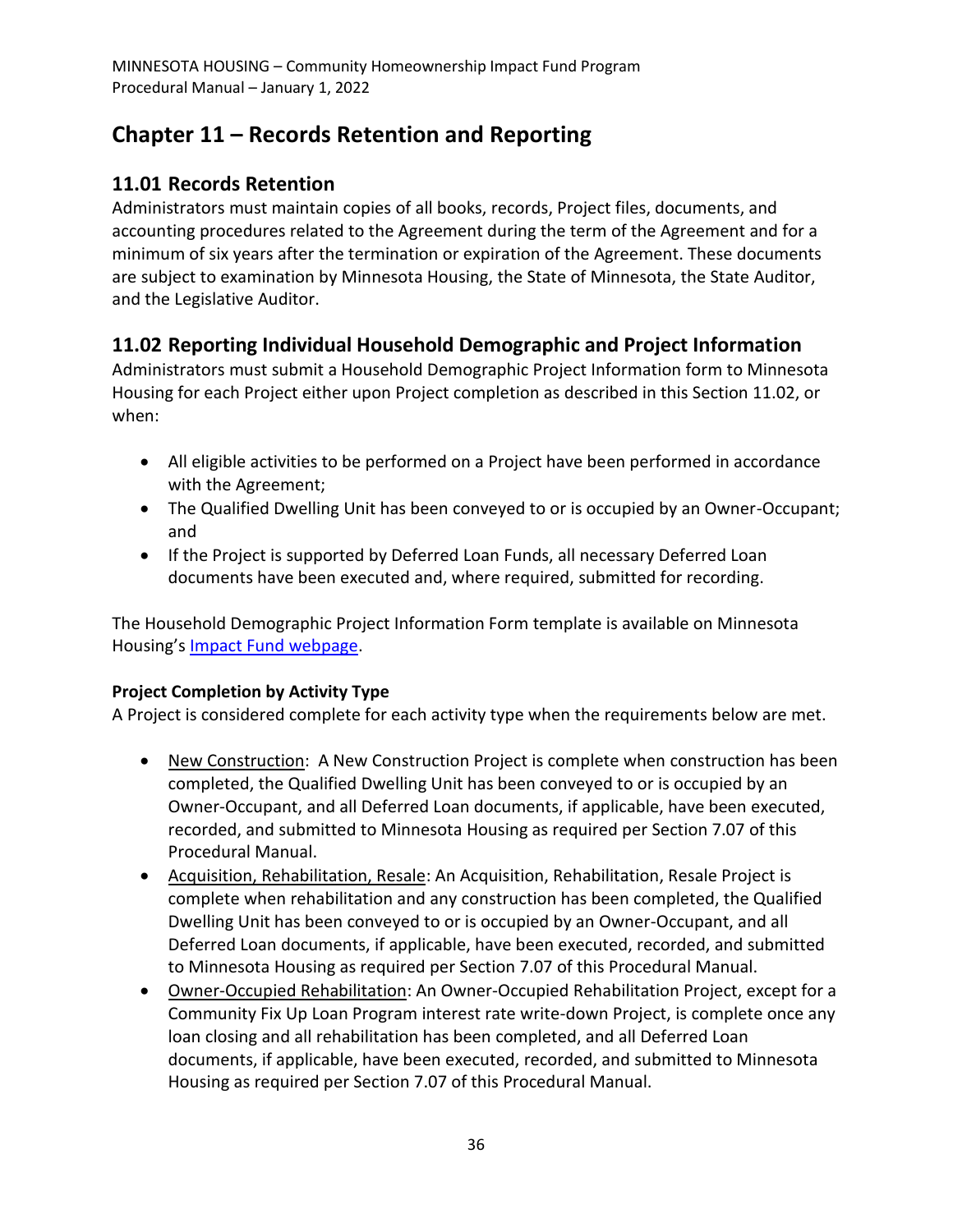- Community Fix Up Loan Program Interest Rate Write-Down: A Community Fix Up Loan Program interest rate write-down Project is complete when the loan closing is complete and all necessary documents have been recorded and delivered to Minnesota Housing and the servicer, as designated under the [Fix Up Loan Program.](http://mnhousing.gov/wcs/Satellite?c=Page&cid=1360797573568&pagename=External%2FPage%2FEXTStandardLayout)
- Affordability Gap: An Affordability Gap Project is complete when the Affordability Gap Financing has been expended, the Qualified Dwelling Unit has been conveyed to or is occupied by an Owner-Occupant, and all Deferred Loan documents, if applicable, have been executed, recorded, and submitted to Minnesota Housing as required per Section 707 of this Procedural Manual.

## <span id="page-41-0"></span>**11.03 Annual Reporting**

Administrators must provide an annual report known as the Impact Fund Annual Report/Final [Close Out Report](http://mnhousing.gov/wcs/Satellite?c=Page&cid=1358906164357&pagename=External%2FPage%2FEXTStandardLayout) for each open Impact Fund Award. The format for this report is available on Minnesota Housing's [Impact Fund webpage.](http://mnhousing.gov/wcs/Satellite?c=Page&cid=1358906164357&pagename=External%2FPage%2FEXTStandardLayout)

## <span id="page-41-1"></span>**11.04 Close Out Reporting**

Administrators must submit an updated [Impact Fund Annual Report/Final Close out Report](http://mnhousing.gov/wcs/Satellite?c=Page&cid=1358906164357&pagename=External%2FPage%2FEXTStandardLayout) when an Impact Fund Award is completed. An Impact Fund Award is complete when:

- All Impact Fund Dollars have been expended in accordance with the Agreement, or returned to Minnesota Housing;
- All Projects have been completed as described in Section 11.02 of this Procedural Manual; and
- All completed Projects have been reported to Minnesota Housing via Household Demographic Project Information forms as described in Section 11.02 of this Procedural Manual, or via another format approved by Minnesota Housing.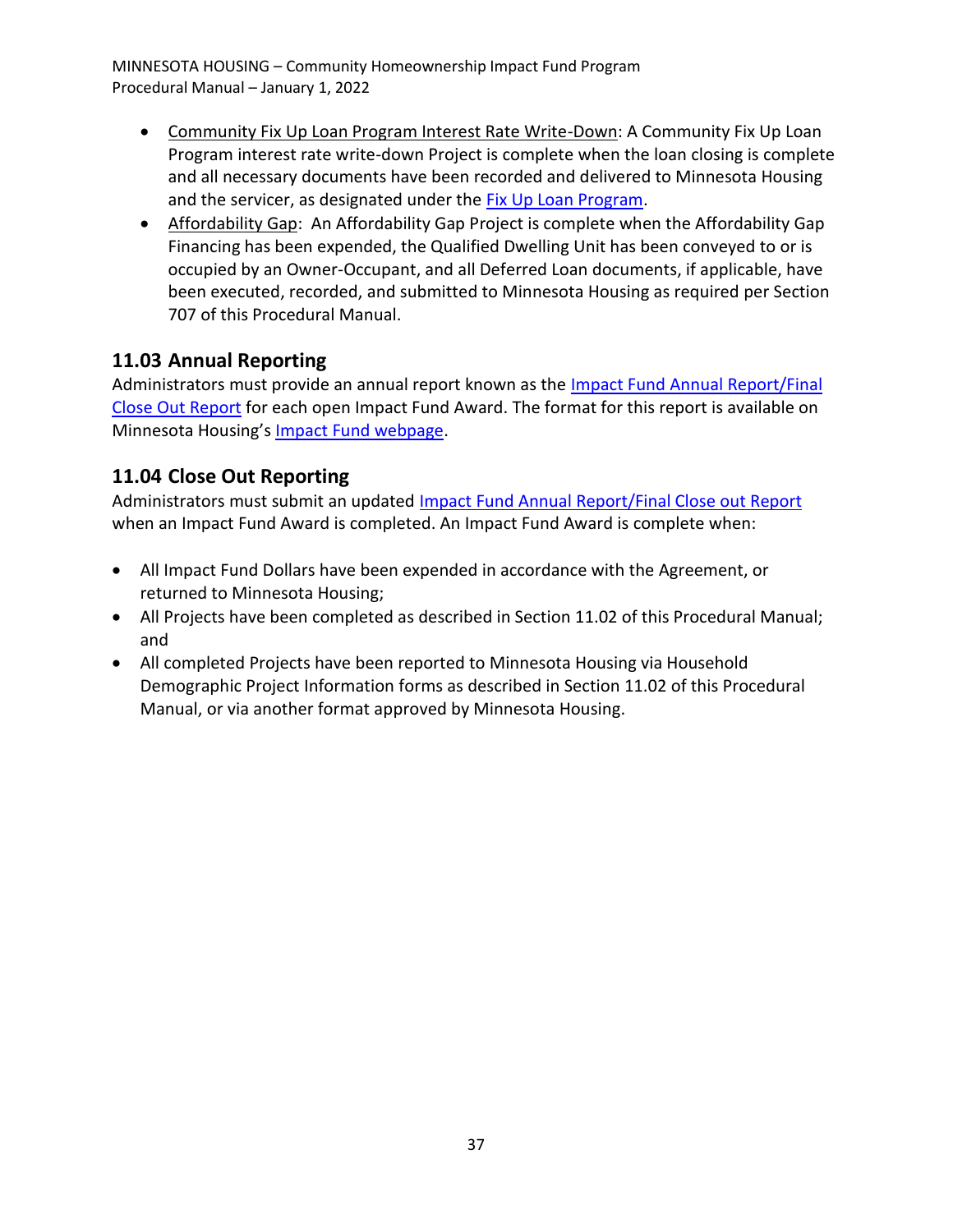# <span id="page-42-0"></span>**Appendix A: Definitions**

| <b>TERM</b>                | <b>DEFINITION</b>                                                          |
|----------------------------|----------------------------------------------------------------------------|
| <b>Accommodation Party</b> | Anyone with an ownership interest in an eligible Property or Qualified     |
|                            | Dwelling Unit that is not a Borrower. Examples include but are not         |
|                            | limited to a non-borrowing relative, spouse, or heir in title to an        |
|                            | eligible Property or Qualified Dwelling Unit, or a seller of a contract-   |
|                            | for-deed to an Owner-Occupant Household.                                   |
| Acquisition,               | Eligible Acquisition, Rehabilitation, Resale activity as described in      |
| Rehabilitation, Resale     | Chapter 4 of this Procedural Manual.                                       |
| Administrator              | The entity with which Minnesota Housing has a contractual                  |
|                            | relationship to administer Impact Fund Dollars, including the entity       |
|                            | identified as a "Grantee" in a Grant Contract, and any successors or       |
|                            | assigns approved in writing by Minnesota Housing. Eligible                 |
|                            | Administrators include cities, housing and redevelopment authorities,      |
|                            | joint powers boards established by two or more cities, federally           |
|                            | recognized American Indian tribes or subdivisions located in               |
|                            | Minnesota, tribal housing corporations, non-profit organizations,          |
|                            | Private Developers, and Public Housing Agencies.                           |
| <b>Administration Fee</b>  | The total cumulative payment accruing to the Administrator,                |
|                            | Processing Entity and any affiliate of the Administrator or Processing     |
|                            | Entity for services performed in an Owner-Occupied Rehabilitation or       |
|                            | stand-alone Affordability Gap Project, as described in Section 6.07 of     |
|                            | this Procedural Manual.                                                    |
| Affordability Gap          | The difference between the total cost of acquiring the Property,           |
|                            | generally determined by the Fair Market Sales Price of the Property,       |
|                            | and the amount of the first mortgage loan for which the Owner-             |
|                            | Occupant qualifies based on industry standard, prudent underwriting        |
|                            | practice.                                                                  |
| <b>Affordability Gap</b>   | A Deferred Loan or Grant Funds used, in amounts not exceeding the          |
| Financing                  | Affordability Gap, to assist a Household in the acquisition of a Property. |
| Affordable to the Local    | The amount of housing payments made by the occupants of housing            |
| <b>Work Force</b>          | funded under the Economic Development and Housing Challenge                |
|                            | Fund is affordable based on the wages of jobs being created or             |
|                            | retained in the local area, the fastest growing jobs in the local area,    |
|                            | the jobs with the most openings in the local area, or the wages of the     |
|                            | workforce employed by organizations making contributions under the         |
|                            | Economic Development and Housing Challenge Fund. Housing                   |
|                            | payments are affordable if they do not exceed 30 percent of the            |
|                            | wages being paid in the local area as the wages are described in the       |
|                            | application for Economic Development and Housing Challenge Fund            |
|                            | funding.                                                                   |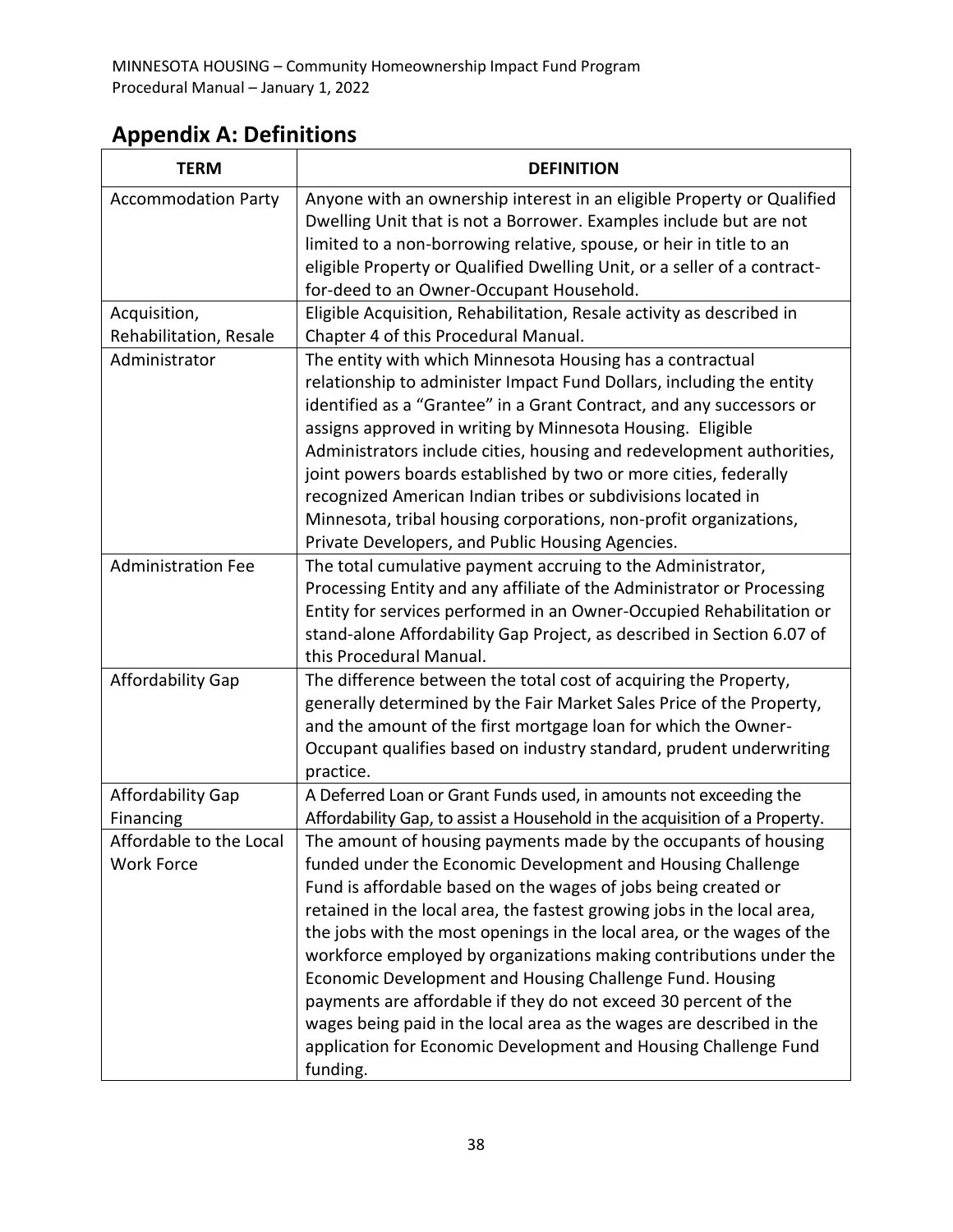| Agreement | A Fund Availability, Disbursement and Loan/Grant Agreement, a Grant |
|-----------|---------------------------------------------------------------------|
|           | Contract, or a Loan Contract.                                       |

| <b>TERM</b>                  | <b>DEFINITION</b>                                                         |
|------------------------------|---------------------------------------------------------------------------|
| American Indian              | A Household containing at least one person enrolled in a federally        |
| Household                    | recognized tribe.                                                         |
| <b>Annualized Gross</b>      | Gross monthly income multiplied by 12. (See Chapter 3 of this             |
| Income                       | Procedural Manual.)                                                       |
| <b>Application for Funds</b> | The application for funds prepared by an Administrator and submitted      |
|                              | in response to the Single Family RFP as accepted in writing or            |
|                              | electronically by Minnesota Housing including any conditions,             |
|                              | restrictions or limitations contained in the Agreement.                   |
| <b>Bond Proceeds</b>         | Proceeds of Minnesota Housing's State Appropriation Bonds (Housing        |
|                              | Infrastructure) that are disbursed by Minnesota Housing to the            |
|                              | Administrator as a deferred, 0 percent interest loan for the acquisition, |
|                              | construction and rehabilitation of Qualified Dwelling Units; and for the  |
|                              | acquisition of Land and demolition and Utility Connections related to     |
|                              | Land owned by or to be owned by a Community Land Trust.                   |
| <b>Bond Proceeds Loan</b>    | A deferred, 0 percent interest loan made by Minnesota Housing to the      |
|                              | Administrator from Bond Proceeds for the purposes set forth in the        |
|                              | Agreement.                                                                |
| <b>Borrower</b>              | A person who is obligated to repay a Deferred Loan, typically under an    |
|                              | Impact Fund (Balloon) Loan Note, and is a member of a Household.          |
| Co-Signer                    | A person who is obligated to repay the underlying mortgage loan           |
|                              | (signer of the mortgage note) but who is not in title to the subject      |
|                              | Property or Qualified Dwelling Unit and has not signed the mortgage       |
|                              | deed.                                                                     |
| <b>Community Land</b>        | A private, non-profit organization that is designated a Section 501 (c)   |
| Trust                        | (3) tax-exempt organization and that is authorized to acquire Land to     |
|                              | be leased for owner-occupied single family housing for low-and-           |
|                              | moderate-income persons or families and that meets the criteria set       |
|                              | forth in Chapter 3 of this Procedural Manual.                             |
| <b>CRV</b>                   | Minnesota Housing's Community Revitalization Program, now known           |
|                              | as the Community Homeownership Impact Fund Program.                       |
| Deferred Loan                | A 30-year non-amortizing, zero interest deferred loan funded by Impact    |
|                              | Fund Dollars that is made to a Household or to an Administrator that      |
|                              | must be repaid to the extent provided in the Agreement and Chapter 6      |
|                              | of this Procedural Manual.                                                |
| Deferred Loan Funds          | Funds reserved by Minnesota Housing for use by the Administrator to       |
|                              | provide Deferred Loans to Households for Affordability Gap Financing      |
|                              | or Owner-Occupied Rehabilitation.                                         |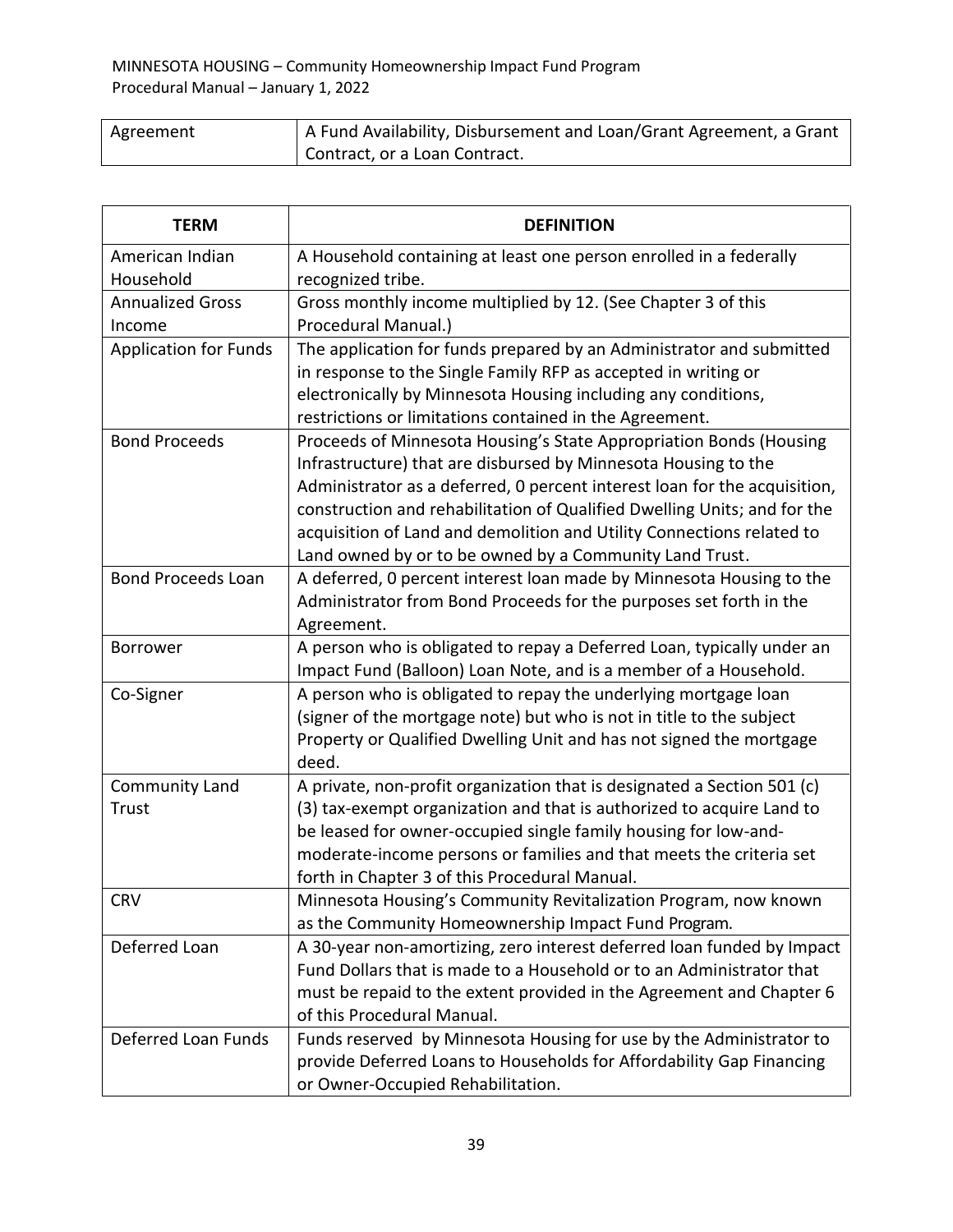| Developer Fee | The total cumulative payment accruing to the Administrator,            |
|---------------|------------------------------------------------------------------------|
|               | Processing Entity and any affiliate of the Administrator or Processing |
|               | Entity for development services performed in a New Construction or     |
|               | Acquisition, Rehabilitation, Resale Project.                           |

| <b>TERM</b>              | <b>DEFINITION</b>                                                                           |
|--------------------------|---------------------------------------------------------------------------------------------|
| <b>Fair Market Sales</b> | The market value of a Property as determined in an appraisal as                             |
| Price                    | completed by a licensed, qualified, third party appraiser at the time of                    |
|                          | sale to the Homebuyer Household, in accordance with the Uniform                             |
|                          | Standards of Professional Appraisal Practice.                                               |
| Fund Availability,       | A legal contract executed between Minnesota Housing and an                                  |
| Disbursement and         | Administrator and that may be amended or supplemented in writing                            |
| Loan/Grant               | according to its terms.                                                                     |
| Agreement                |                                                                                             |
| <b>Grant Funds</b>       | Funds awarded by Minnesota Housing to an Administrator in accordance<br>with the Agreement. |
| <b>Grant Contract</b>    | A legal contract executed between Minnesota Housing and an                                  |
|                          | Administrator providing Impact Fund Dollars in the form of a grant.                         |
| <b>Green Communities</b> | The Enterprise Green Communities criteria as modified by Minnesota                          |
| Criteria                 | Housing's Minnesota Overlay and Guide to the Enterprise Green                               |
|                          | Communities Criteria.                                                                       |
| Homebuyer                | A type of Household that is eligible to purchase a Property or Qualified                    |
| Household                | Dwelling Unit and benefits from the use of an Impact Fund Award in the                      |
|                          | New Construction or the Acquisition, Rehabilitation, Resale of a Qualified                  |
|                          | Dwelling Unit and/or Affordability Gap Financing to acquire a Property or                   |
|                          | <b>Qualified Dwelling Unit.</b>                                                             |
| Homeowner                | A type of Household eligible to use Impact Fund Dollars for the                             |
| Household                | rehabilitation of a Qualified Dwelling Unit in which the Household has an                   |
|                          | ownership interest and that occupies the subject Property or Qualified                      |
|                          | Dwelling Unit as its Principal Residence.                                                   |
| Household                | A Homebuyer Household or Homeowner Household.                                               |
| <b>Housing Ratio</b>     | The proportion of a Household's monthly gross income (Annualized                            |
|                          | Gross Income divided by 12) necessary to pay monthly Property                               |
|                          | expenses, which are: monthly first-mortgage principal and interest                          |
|                          | charges, subordinate mortgage principal and interest charges, Property                      |
|                          | taxes, hazard insurance, mortgage insurance, homeowners' association                        |
|                          | fees, land trust ground lease fees, and manufactured home park lot rent.                    |
| <b>HQS</b>               | U.S. Department of Housing and Urban Development Housing Quality                            |
|                          | Standards.                                                                                  |
| <b>HUD</b>               | The U.S. Department of Housing and Urban Development.                                       |
| <b>Impact Fund</b>       | Minnesota Housing's Community Homeownership Impact Fund Program.                            |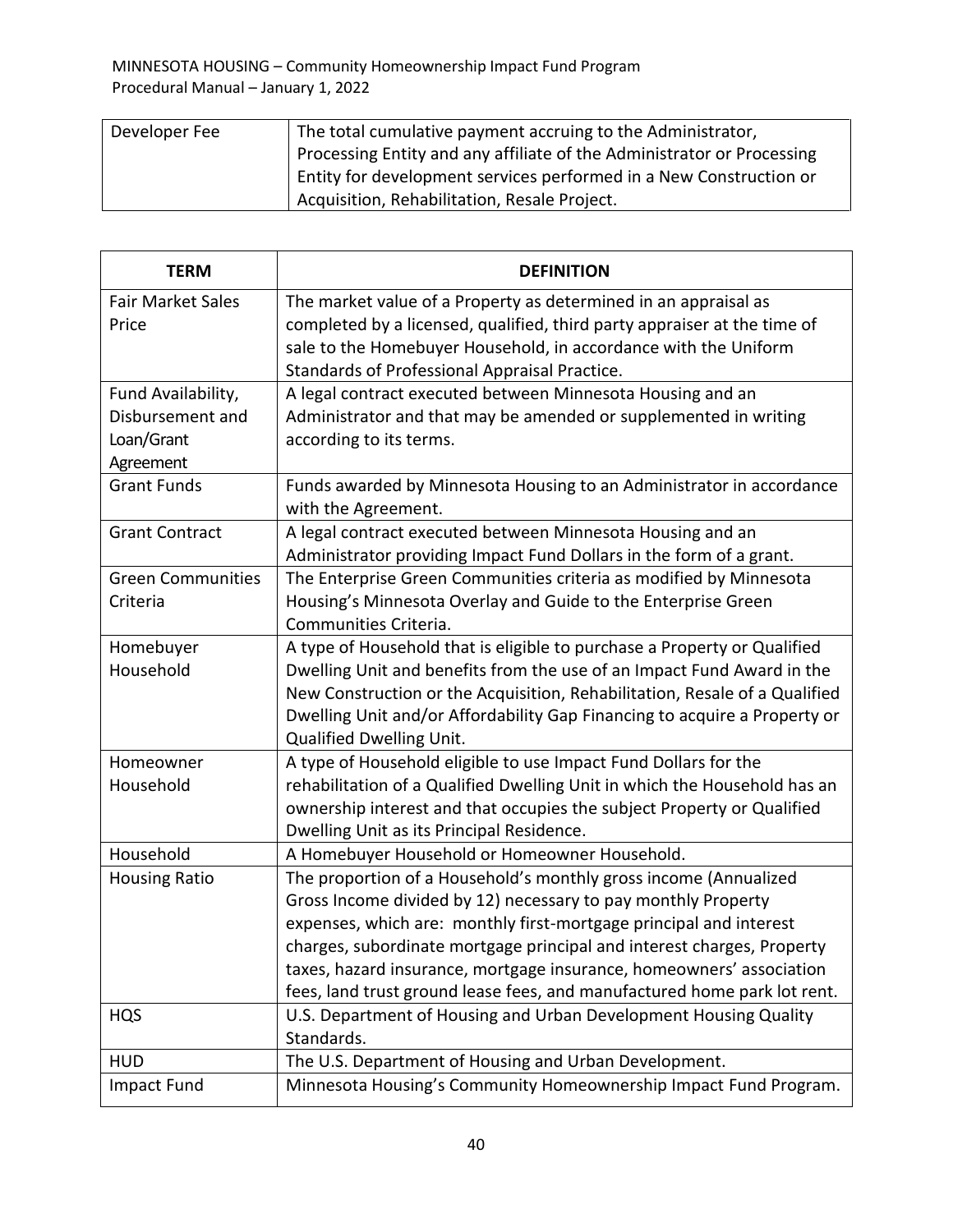| <b>TERM</b>                                               | <b>DEFINITION</b>                                                                                                                                                                                                                                                                                                                                        |
|-----------------------------------------------------------|----------------------------------------------------------------------------------------------------------------------------------------------------------------------------------------------------------------------------------------------------------------------------------------------------------------------------------------------------------|
| Impact Fund Award                                         | Impact Fund Dollars awarded to an Administrator by Minnesota Housing<br>for a specific purpose and governed by a Fund Availability, Disbursement<br>and Loan/Grant Agreement, Grant Contract, or Loan Contract, or some<br>combination of those.                                                                                                         |
| <b>Impact Fund Award</b><br>Identification (ID)<br>Number | The identifier assigned to an Administrator's Impact Fund Award and<br>listed on an Agreement and which should be used on forms and<br>correspondence with Minnesota Housing.                                                                                                                                                                            |
| <b>Impact Fund Dollars</b>                                | The aggregate funds that Minnesota Housing reserves and makes<br>available to the Administrator for eligible activities under one or more<br>Agreements.                                                                                                                                                                                                 |
| Indian Housing Set-<br><b>Aside Funds</b>                 | The Economic Development Housing Challenge set-aside funding<br>awarded under the Impact Fund to an Administrator to exclusively serve<br>American Indian Households by conducting eligible activities under the<br>Agreement.                                                                                                                           |
| Interim Loan                                              | A short-term loan made to an Administrator to assist with acquiring,<br>demolishing, rehabilitating or constructing homes for Owner-Occupants.                                                                                                                                                                                                           |
| Land                                                      | The real property upon which Qualified Dwelling Units are located or are<br>to be constructed.                                                                                                                                                                                                                                                           |
| Level 3 Monitoring<br>Exception                           | A monitoring finding that is a critical exception and requires a response<br>by the Administrator. Level 3 findings are usually violations of published<br>program guidelines and may significantly increase the overall risk to the<br>program/project. A Level 3 finding is the only type of monitoring<br>exception that requires a response.         |
| Lien Waiver                                               | A legal document that is executed by a contractor, subcontractors and<br>material suppliers under which they relinquish any right they may have<br>to place a lien on the Property for work performed or materials supplied.                                                                                                                             |
| Loan Contract                                             | A legal contract executed between Minnesota Housing and an<br>Administrator providing Impact Fund Dollars in the form of Deferred Loan<br>Funds, a deferred loan funded by Bond Proceeds, or an Interim Loan.                                                                                                                                            |
| <b>New Construction</b>                                   | Eligible New Construction activity as described in Chapter 4 of this<br>Procedural Manual.                                                                                                                                                                                                                                                               |
| Owner-Occupant                                            | A Household whose income does not exceed the Impact Fund Eligibility<br>Income as described in Section 3.07 of this Procedural Manual and who<br>owns the Qualified Dwelling Unit and uses it as its Principal Residence. A<br>Household that has purchased a Qualified Dwelling Unit subject to a<br>contract-for-deed is considered an Owner-Occupant. |
| Owner-Occupied<br>Rehabilitation                          | Eligible Owner-Occupied Rehabilitation activity described in Chapter 5 of<br>this Procedural Manual.                                                                                                                                                                                                                                                     |
| Plans and<br>Specifications                               | Documents including drawings, diagrams or sketches that describe the<br>work to be done, as well as all measurements and construction details<br>and a detailed list of the products and materials.                                                                                                                                                      |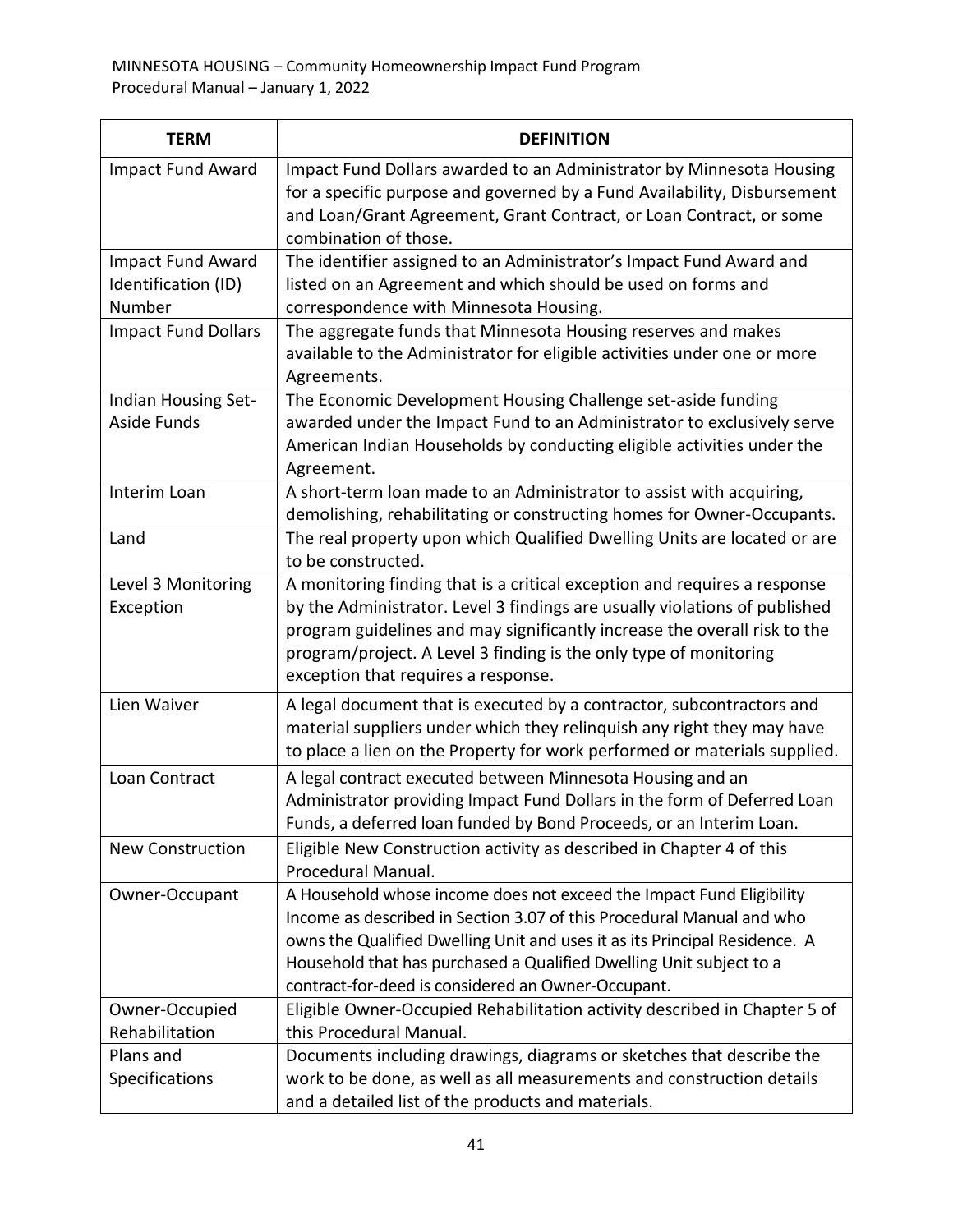| <b>TERM</b>                 | <b>DEFINITION</b>                                                                                                                                  |
|-----------------------------|----------------------------------------------------------------------------------------------------------------------------------------------------|
| <b>Principal Residence</b>  | The Property or Qualified Dwelling Unit which the Household regularly<br>occupies as its main dwelling place for at least nine months of the year. |
| Private Developer           | An individual or a for-profit nongovernmental entity, including a                                                                                  |
|                             | cooperative housing corporation as defined in Minnesota Rule                                                                                       |
|                             | 4900.0010, subpart 8, and a limited dividend entity as defined in part                                                                             |
|                             | Minnesota Rule 4900.0010, subpart 14.                                                                                                              |
| <b>Processing Entity</b>    | An entity that has a contractual relationship with an Administrator and                                                                            |
|                             | has been approved by Minnesota Housing to conduct eligible activities                                                                              |
|                             | under the Impact Fund.                                                                                                                             |
| <b>Procedural Manual</b>    | This Community Homeownership Impact Fund Program Procedural                                                                                        |
|                             | Manual.                                                                                                                                            |
| Project                     | The housing development activity associated with a Property or Qualified                                                                           |
|                             | Dwelling Unit. The housing development activity is the approved activity                                                                           |
|                             | carried out in accordance with the Agreement.                                                                                                      |
| Property                    | The Land and the Qualified Dwelling Unit(s) situated thereon.                                                                                      |
| <b>Public Housing</b>       | Any state, county, municipality or other governmental entity or public                                                                             |
| Agency                      | body (or agency or instrumentality thereof) that is authorized to engage                                                                           |
|                             | or assist in the development or operation of low-income housing.                                                                                   |
| <b>Qualified Dwelling</b>   | A structure consisting of one-to-four units, a condominium, or a                                                                                   |
| Unit                        | townhouse that is or will be occupied by the Homeowner Household or                                                                                |
|                             | Homebuyer Household as its Principal Residence and that is located on                                                                              |
|                             | or will be constructed on Land and is part of a Project.                                                                                           |
| Single Family               | The process by which the Single Family Division of Minnesota Housing                                                                               |
| <b>Request for Proposal</b> | solicits Administrator Applications for Funding under the Impact Fund.                                                                             |
| (RFP)                       |                                                                                                                                                    |
| Scope of Work               | A detailed outline of the necessary rehabilitation work to be completed<br>on the Project.                                                         |
| <b>Sworn Construction</b>   | A sworn statement of fact made by a general contractor that lists all of                                                                           |
| Statement                   | the work to be performed on a Qualified Dwelling Unit, the                                                                                         |
|                             | subcontractors who will perform the listed work, material suppliers who                                                                            |
|                             | will supply materials for the listed work, and the cost of each individual                                                                         |
|                             | item of work and item of material that will be supplied.                                                                                           |
| <b>Total Development</b>    | Total eligible costs of a Project as described in Section 6.05 of this                                                                             |
| Cost                        | Procedural Manual.                                                                                                                                 |
| <b>Tribal Indian</b>        | Minnesota Housing's Tribal Indian Housing Program.                                                                                                 |
| <b>Housing Program</b>      |                                                                                                                                                    |
| <b>Tribal Land</b>          | Any Land owned or governed by a federally recognized tribe.                                                                                        |
| Underserved                 | Households of color or Hispanic ethnicity, single heads of Households                                                                              |
| Populations                 | with minor children, and Households with a disabled member(s).                                                                                     |
| <b>Utility Connections</b>  | Connections on the Land from utilities in the street or alley to a Qualified                                                                       |
|                             | Dwelling Unit, limited to the following:                                                                                                           |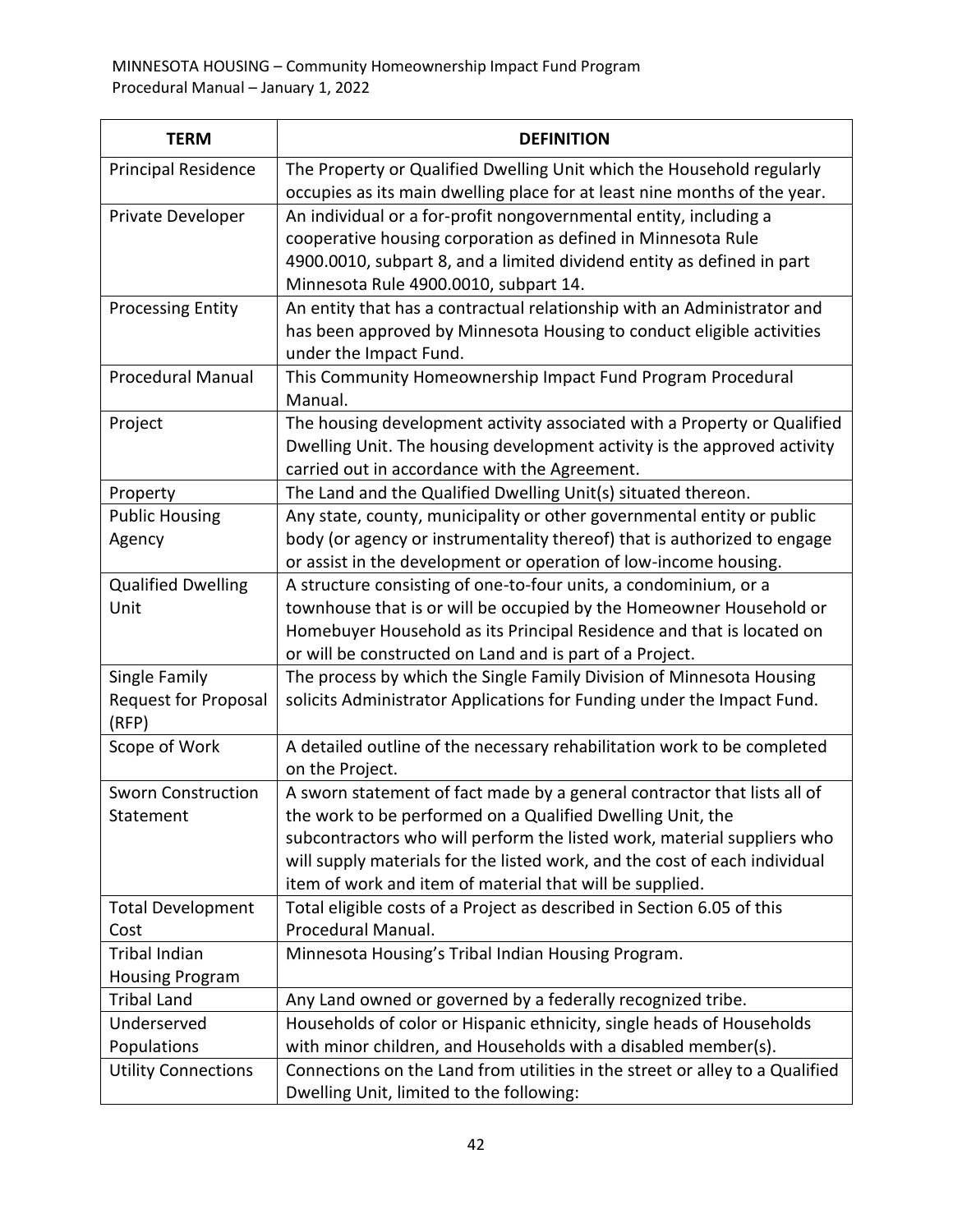| TERM      | <b>DEFINITION</b>                                                                                                                                                                                                                                                                                                                                                                                                                                                                                                                                                                                                                                                                                                                                             |
|-----------|---------------------------------------------------------------------------------------------------------------------------------------------------------------------------------------------------------------------------------------------------------------------------------------------------------------------------------------------------------------------------------------------------------------------------------------------------------------------------------------------------------------------------------------------------------------------------------------------------------------------------------------------------------------------------------------------------------------------------------------------------------------|
|           | Connection of gas supply to a Qualified Dwelling Unit's gas service regulator.<br>Connection of utility electrical supply to the electricity meter at a<br><b>Qualified Dwelling Unit.</b><br>Connection of municipal water supply to a water meter located<br>inside a Qualified Dwelling Unit.<br>Connection of sanitary sewer to the Qualified Dwelling Unit (i.e.,<br>construction or replacement of the house sewer between the<br>sewer and the building drain). The waste stacks within the walls of a<br>Qualified Dwelling Unit are not included in this definition.<br>If required by a local municipality: Connection of storm sewer<br>service to the Qualified Dwelling Unit and/or any storm water<br>retention system located on the Property. |
| Value Gap | The difference between the Total Development Cost of a Project and the<br>Fair Market Sales Price of the Property.                                                                                                                                                                                                                                                                                                                                                                                                                                                                                                                                                                                                                                            |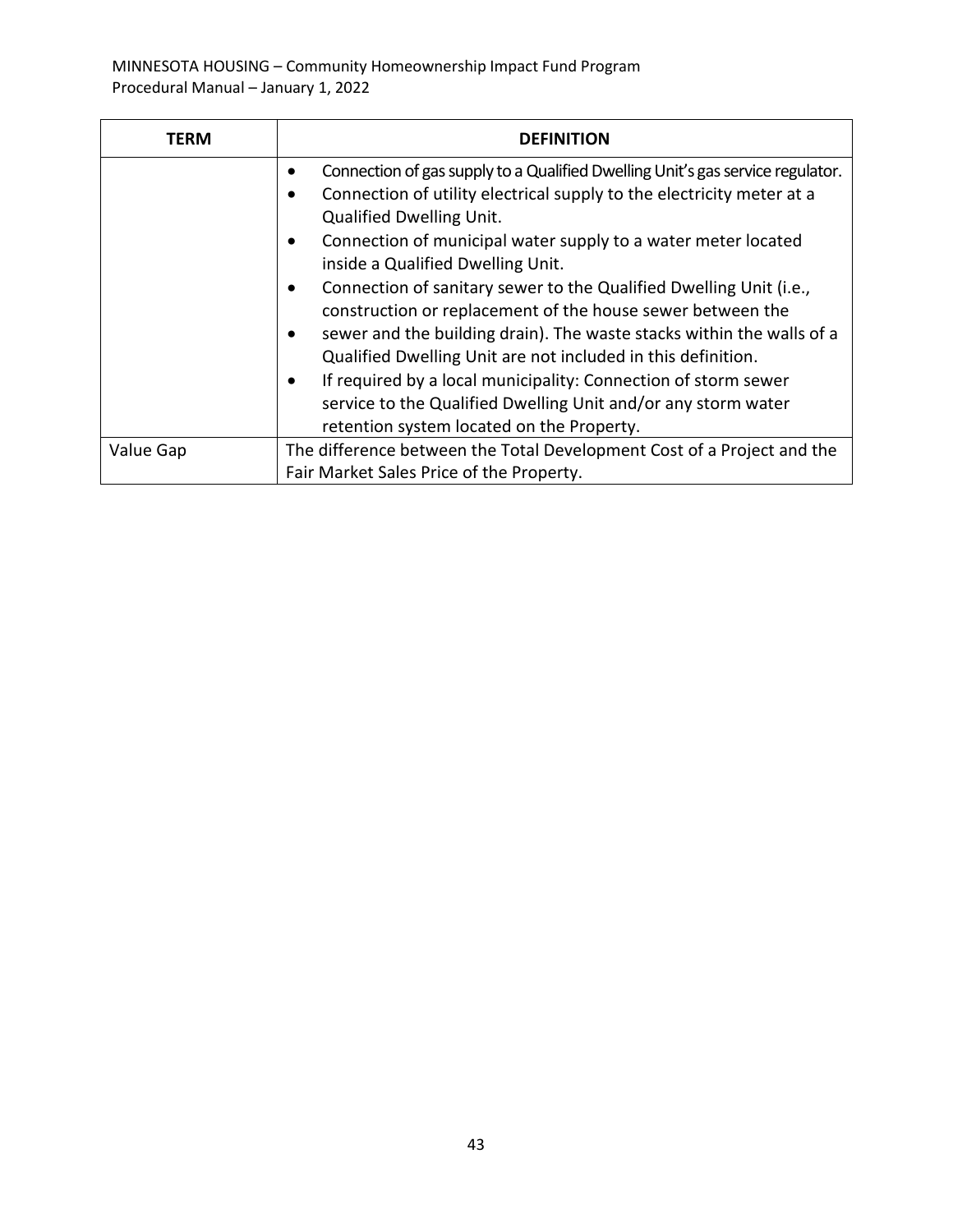# <span id="page-48-0"></span>**Appendix B: Forms List**

The forms listed below are available on Minnesota Housing's [Impact Fund webpage.](https://www.mnhousing.gov/sites/np/impactfund)

[Certificate of Administrator as to Expenditure of Bond Proceeds](http://mnhousing.gov/wcs/Satellite?c=Page&cid=1358906164357&pagename=External%2FPage%2FEXTStandardLayout) [Extension Request](http://www.mnhousing.gov/get/MHFA_007644) [Household Demographic Project Information Form](http://www.mnhousing.gov/download/MHFA_013395) [Impact Fund Annual Report/Final Close Out Report](http://www.mnhousing.gov/download/MHFA_013686) [Impact Fund Deferred Loan Closing Instructions and Deferred Loan Transmittal Form](http://www.mnhousing.gov/get/MHFA_1021012) [Impact Fund \(Balloon\) Loan](http://www.mnhousing.gov/get/MHFA_1017009) Mortgage [Impact Fund \(Balloon\) Loan](http://www.mnhousing.gov/get/MHFA_251351) Note [Lead-Based Paint Guide](http://www.mnhousing.gov/download/MHFA_006950) [Non-Occupant Spouse Statement](http://www.mnhousing.gov/get/MHFA_1016884) [Owner-Occupied Rehabilitation Project Completion Certificate](http://www.mnhousing.gov/get/MHFA_1043056) [Request for Funds](http://www.mnhousing.gov/get/MHFA_013554) [Zero Income Statement](http://www.mnhousing.gov/get/MHFA_1016885)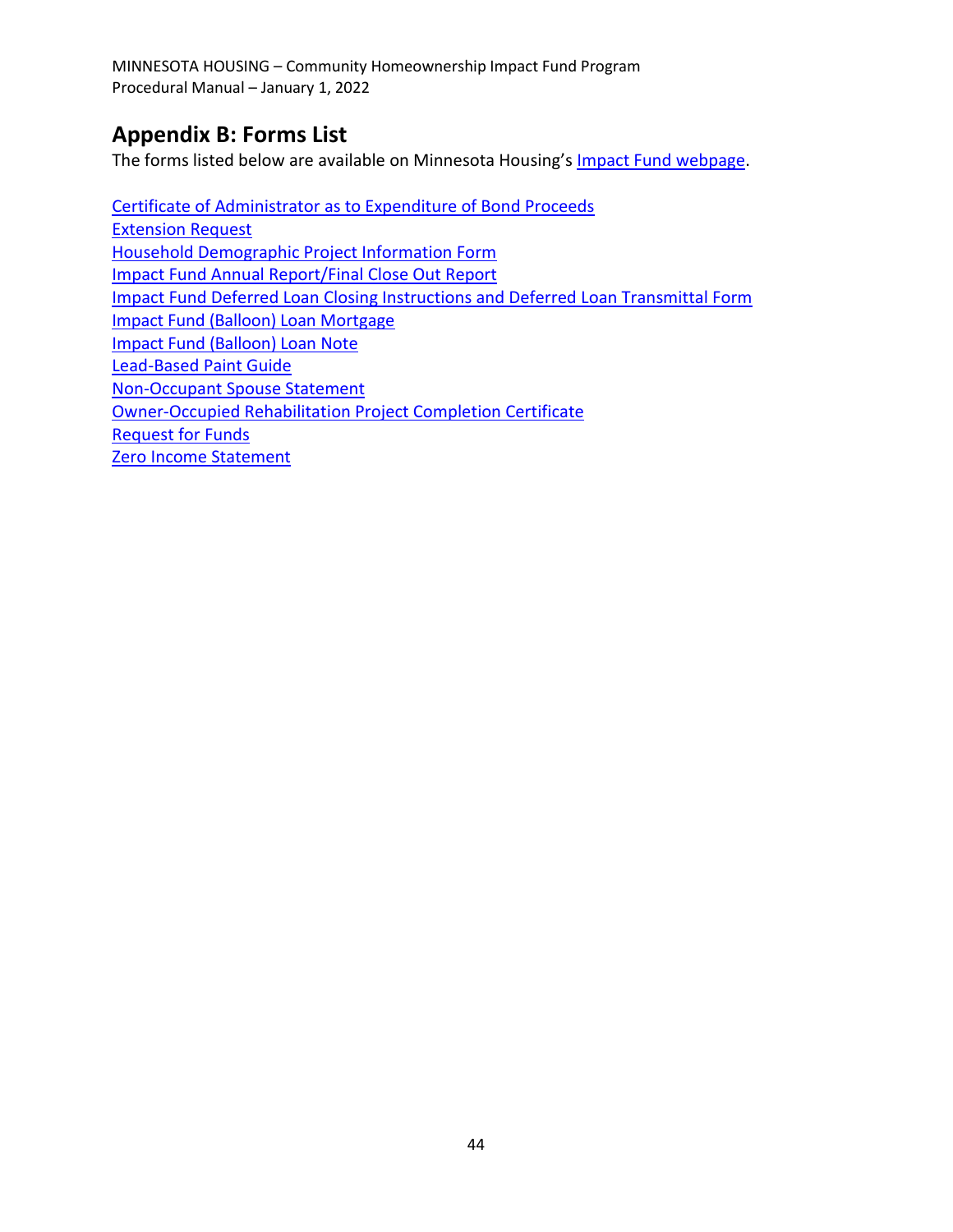# <span id="page-49-0"></span>**Appendix C: Required Program Documentation**

## <span id="page-49-1"></span>**A. ADMINISTRATOR FILE**

| Annual/Progress Reports (if applicable)                                                |
|----------------------------------------------------------------------------------------|
| The Agreement                                                                          |
| <b>Application for Funds</b>                                                           |
| Evidence of Minnesota Housing staff approval of Program-, Household-and/or-Property-   |
| specific Waiver(s), as applicable.                                                     |
| Request(s) for Funds                                                                   |
| General ledger and any sub ledger(s) evidencing all Project revenues, including Impact |
| Fund Dollars received, and Project expenditures                                        |

# <span id="page-49-2"></span>**B. HOUSEHOLD/BORROWER FILE**

| Household Last Name | <b>First Name</b> | Middle Initial |
|---------------------|-------------------|----------------|
|                     |                   |                |

Property Address **City** City **City** Impact Fund Award Number

| Household's/Borrower's application(s) for assistance (for Owner-Occupied Rehabilitation   |
|-------------------------------------------------------------------------------------------|
| Projects and Homebuyers receiving Affordability Gap assistance)                           |
| Evidence of Tennessen and data privacy disclosure                                         |
| Verification of American Indian tribal affiliation/membership (if applicable)             |
| Appraisal completed, at the time of sale to the Homebuyer by a licensed, qualified, third |
| party appraiser in accordance with the Uniform Standards of Professional Practice (not    |
| required for Owner-Occupied Rehabilitation)                                               |
| Assignment of Mortgage to MHFA (if applicable)                                            |
| Impact Fund (Balloon) Loan Mortgage and Impact Fund (Balloon) Loan Note (for Borrowers    |
| receiving Impact Fund Deferred Loans)                                                     |
| Good Faith Estimate & Truth-in-Lending disclosure, a Loan Estimate, or memorandum         |
| explaining exemption from disclosure requirements (for Borrowers receiving Impact Fund    |
| Deferred Loans)                                                                           |
| Documented method to determine Affordability Gap (for Households receiving                |
| Affordability Gap assistance)                                                             |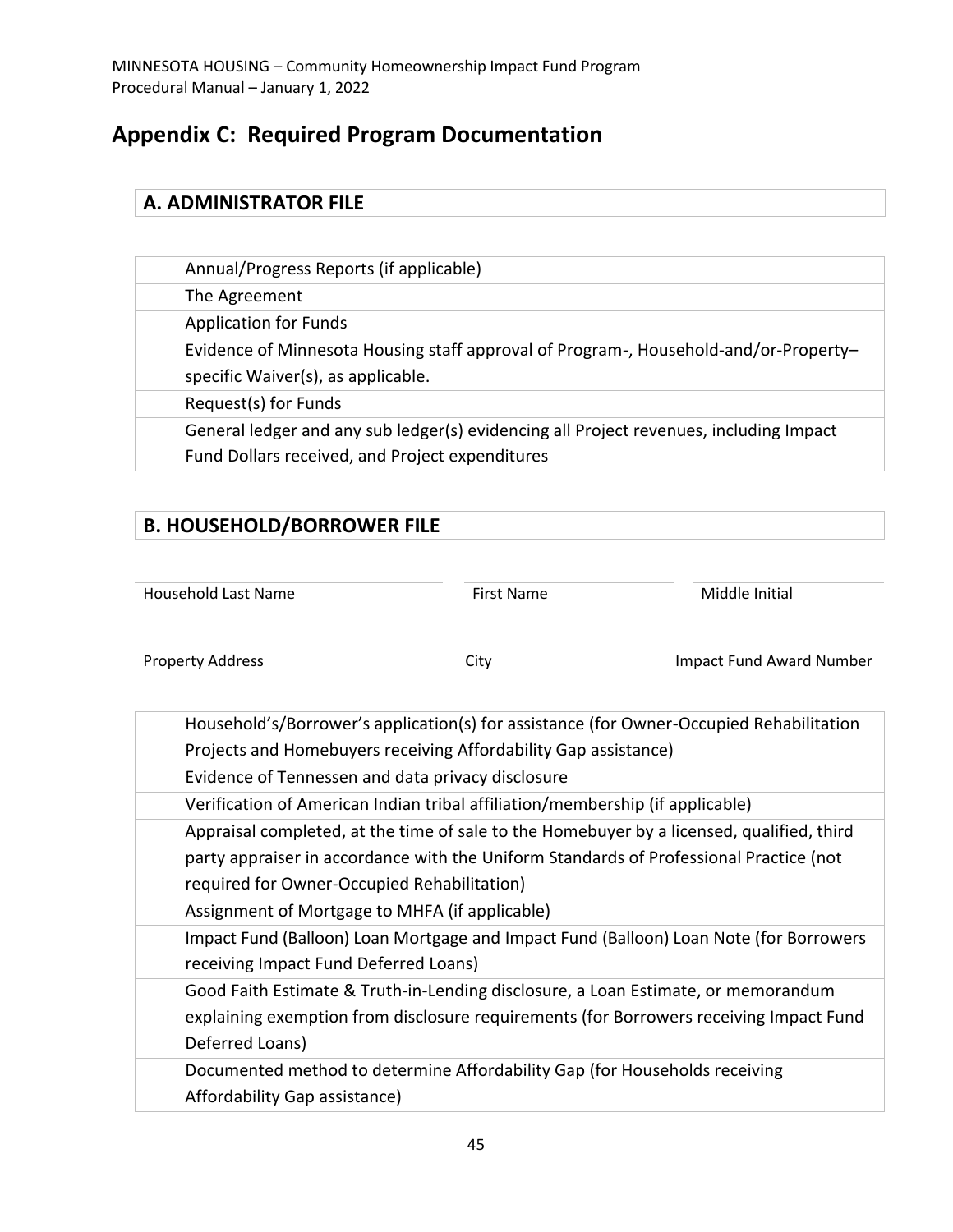| Evidence of eligibility review and referral for other programs/(in)ability to repay a Fix Up  |
|-----------------------------------------------------------------------------------------------|
| loan (for Households receiving Owner-Occupied Rehabilitation loans)                           |
| Borrower's first-mortgage Uniform Residential Loan Application (Fannie Mae Form 1003)         |
| (for Households receiving Affordability Gap assistance)                                       |
| Lender/Owner's title insurance policy (if purchased) or attorney's title opinion              |
| Income verification, including but not limited to the prior year's federal income tax returns |
| and one month of recent paystubs or nonwage income statements                                 |
| Non-Occupant Spouse Statement (if applicable)                                                 |
| Zero Income Statement (if applicable)                                                         |
| Annualized Gross Income Worksheet (optional)                                                  |
| Proof of ownership - copy of deed with recent verification from a recorder's office,          |
| Certificate of Title, a title report, or an Owners & Encumbrance Report                       |
| Purchase agreement (if applicable)                                                            |
| Settlement statement or closing document (HUD-1, HUD-1A, or Closing Disclosure), or           |
| memorandum explaining exemption from disclosure requirements                                  |
| Notice of Homeowner's Right of rescission (for Households receiving Owner-Occupied            |
| Rehabilitation loans)                                                                         |
| Household Demographic Project Information Form                                                |
| Land Lease Agreement (if applicable)                                                          |

# <span id="page-50-0"></span>**C. CONSTRUCTION/PROPERTY FILE**

| 1 | New Construction and Acquisition, Rehabilitation, Resale                                      |
|---|-----------------------------------------------------------------------------------------------|
|   | Documentation of Project budget (e.g., sources and uses, pro forma) and determination of      |
|   | Value Gap                                                                                     |
|   | Documentation of expenses, payables, receivables and revenues including but not limited       |
|   | to all books, records, bills, invoices, receipts, and statements of account                   |
|   | Purchase agreements                                                                           |
|   | Settlement statements                                                                         |
|   | Appraisal(s) establishing Fair Market Sales Price                                             |
|   | Certificate of Occupancy, certificate of completion, or installation compliance certification |
|   | Evidence of clear predevelopment title (e.g., Title Insurance)                                |
|   | Final Project Budget/Cost Summary/Sources and Uses document (including documented             |
|   | determination of Value Gap)                                                                   |
|   | Scope(s) of Work (only for rehabilitation)                                                    |
|   | Before and after pictures of rehabilitation work                                              |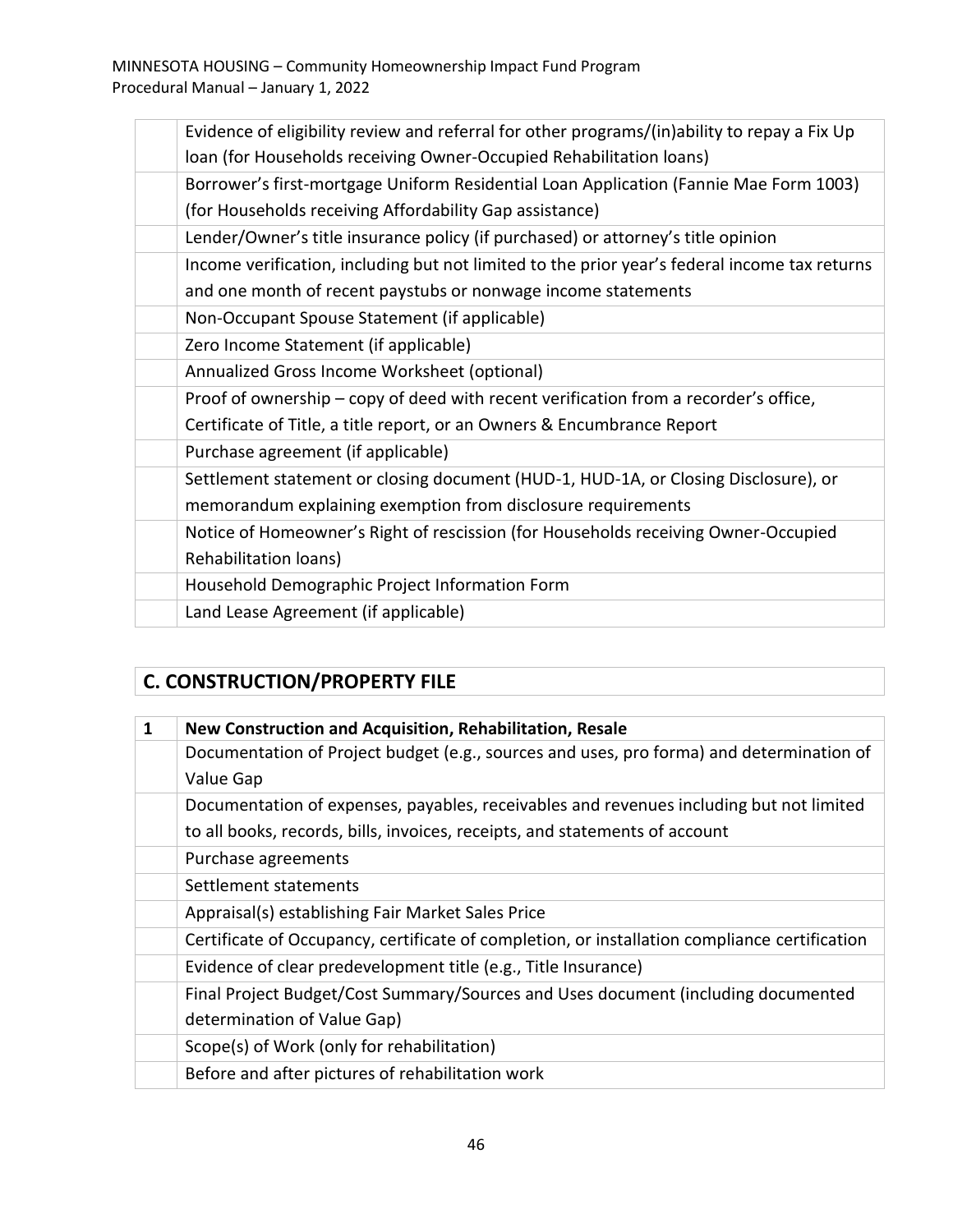| Documentation of the bidding and/or purchasing process, including bids/cost estimates for   |
|---------------------------------------------------------------------------------------------|
| improvements                                                                                |
| Contracts and change orders                                                                 |
| Evidence that no contractor used is debarred or suspended                                   |
| Site and Building Plans and Specifications (only for New Construction)                      |
| Survey (only for New Construction)                                                          |
| Sworn Construction Statement(s)                                                             |
| Lien waivers corresponding to the Sworn Construction Statement(s)                           |
| Evidence of Foreclosed or Abandoned Property, as required by the Agreement (If using        |
| Bond Proceeds awarded in October 2012; see Chapter 7 for specific requirements)             |
| Housing Infrastructure Bond Proceeds Certificate, if applicable (See Chapter 7 for details) |

| $\overline{2}$ | <b>Green Communities Compliance</b>                                                   |
|----------------|---------------------------------------------------------------------------------------|
|                | Minnesota Housing-approved Green Communities Criteria Waivers (if applicable)         |
|                | Pre-construction:                                                                     |
|                | Intended Methods Worksheet                                                            |
|                | Acquisition, Rehabilitation, Resale: Energy Audit and Energy Efficiency Improvement   |
|                | Plan or HERS rater energy model                                                       |
|                | Acquisition, Rehabilitation, Resale: Post-renovation energy auditor inspection report |
|                | or HERS rater report                                                                  |
|                | Acquisition, Rehabilitation, Resale: Lead-Based Paint Risk Assessment, Inspection     |
|                | Report, and Lead Hazard Clearance Report, if applicable                               |
|                | Acquisition, Rehabilitation, Resale: Radon Testing Report(s)                          |
|                | New Construction: HERS rater energy model to ENERGY STAR® Certified New Home          |
|                | standards                                                                             |
|                | New Construction: ENERGY STAR® Certified New Home certificate                         |
|                | Post-construction:                                                                    |
|                | Intended Methods Worksheet including End of Construction Compliance Certification,    |
|                | or Enterprise Green Communities Certification                                         |

*Stand-alone Affordability Gap activity and Owner-Occupied Rehabilitation activity are exempt from Green Communities Compliance.*

| <b>Owner-Occupied Rehabilitation</b>                                                    |
|-----------------------------------------------------------------------------------------|
| Documentation of Project budget (e.g., sources and uses)                                |
| Documentation of expenses, payables, receivables and revenues including but not limited |
| to all books, records, bills, invoices, receipts, and statements of account             |
| Rehabilitation Scope(s) of Work                                                         |